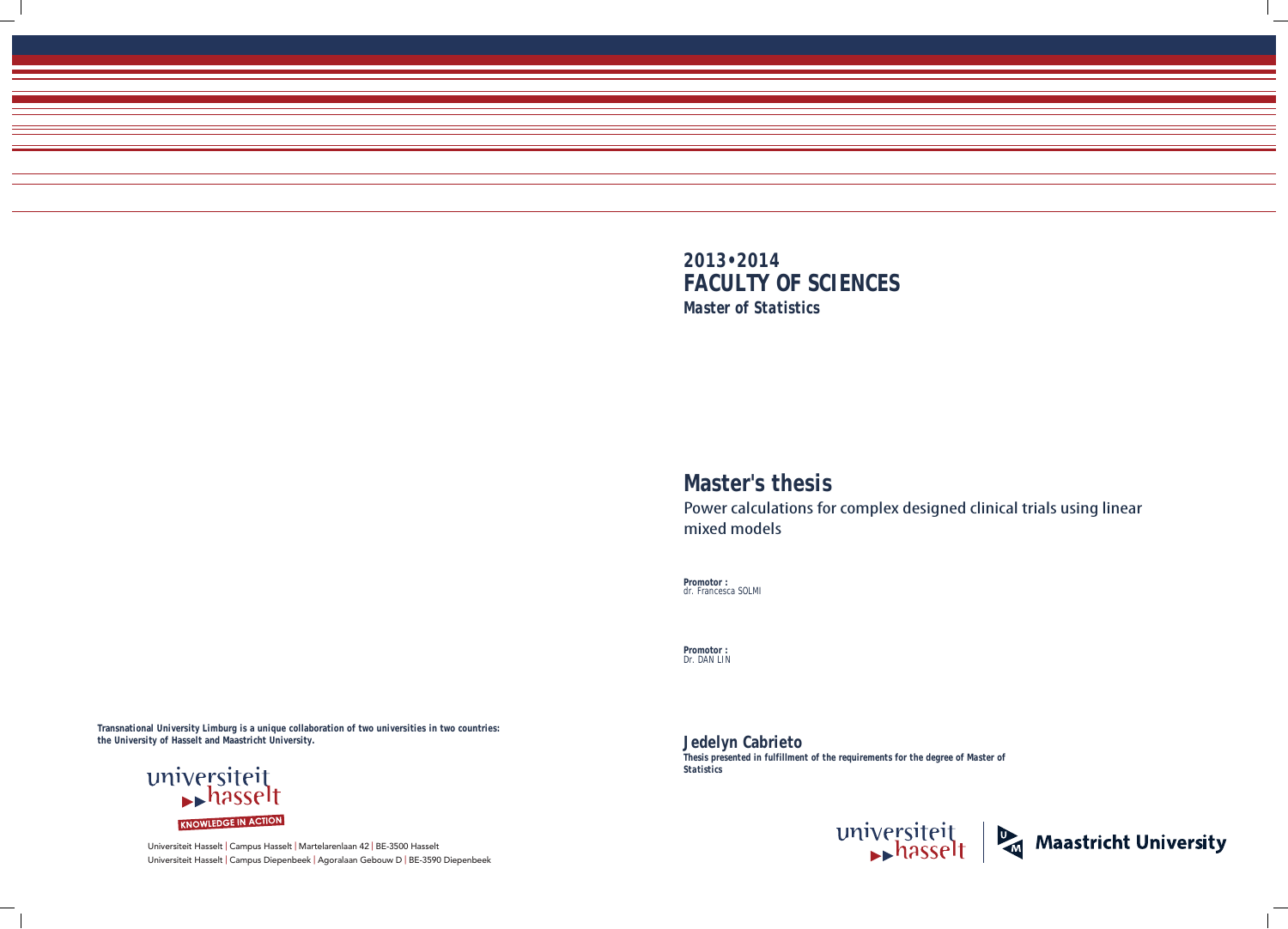# **2013•2014 FACULTY OF SCIENCES** *Master of Statistics*

# **Master's thesis** Power calculations for complex designed clinical trials using linear mixed models

**Promotor :** dr. Francesca SOLMI

**Promotor :** Dr. DAN LIN

# **Jedelyn Cabrieto**

*Thesis presented in fulfillment of the requirements for the degree of Master of Statistics*

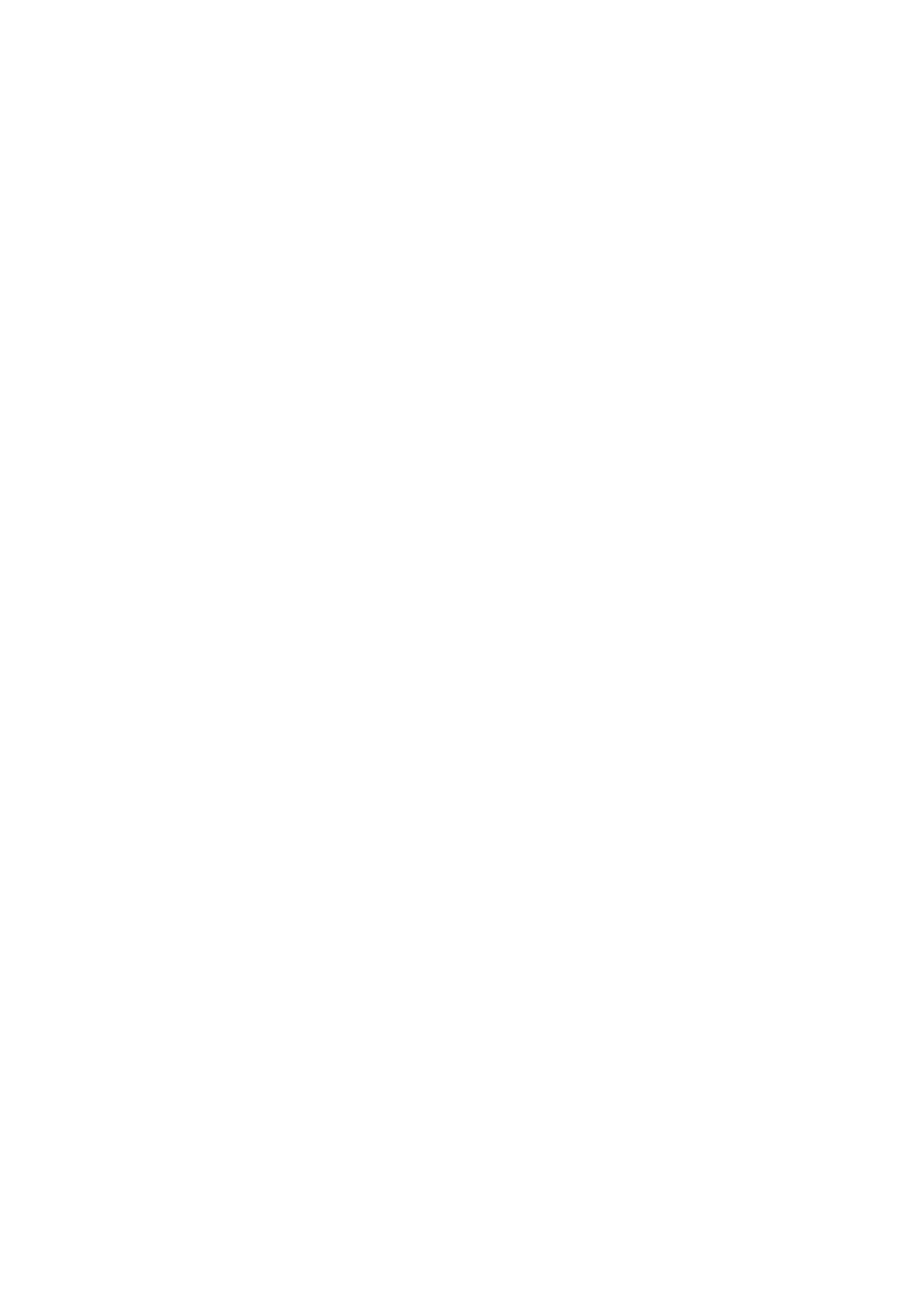# Acknowledgements

Though I know they could not really measure up to what I owe you, I wish to say my thanks to all who have helped me while I was doing the Biostatistics Master's program, especially in finishing this thesis.

To Dan Lin, Ph. D., for entrusting me this topic, and for providing me with insights and the needed encouragements, my sincerest gratitude to you. I have learned so much both in theory and in application through you and the discussions with your colleagues. I also want to thank them and Zoetis for choosing me to work on this project. To Francesca Solmi, Ph. D., my great appreciation for your theoretical suggestions and for all the "going out of your way" efforts to help me during code and report writing.

I would also like to thank all my CenStat professors who taught us well and challenged us to always think critically. To my classmates, from whom I learned so much, both from our classes and in our random lunch or coffee break conversations about our own little (some large) countries, thank you. I am also grateful to Mrs. Martine Machiels who has always been there to help us. To Adriana, Stellah, Thao and Olina, thank you for the friendship. And Marijke and Ewoud, I really appreciate all the help especially during first year when I was just learning Statistics again. To Kevin, Mohammed and Lazaro, second year masters was painfully hard especially at the end. But you were still as efficient, as dedicated and as cheerful as our fist meeting. I am really lucky to have worked with the best!

To Ate Chella, Cris, John, Ate Rochelle, Kuya Johan, Nay Gemma, Nong Guido, Cesar and Nolen, thank you for providing me with another home here in Belgium. I need not say more. To Ma'am Tina, I am greatly thankful you are always there when I need advice and encouragement. To Glenn and to the ladies from Kopierwiek, thank you for rescuing me during my stressed days.

I also would like to express my sincerest gratitude to VLIR-UOS, my scholarship sponsor, for giving the opportunity and providing financial support which enabled me to pursue a masters degree here in Belgium. To Prof. Geraldine Garcia and to Nolen, for encouraging me to apply for the scholarship, and to Prof. Formacion, Prof. Balinas and Prof. Faina for helping me with the application, thank you.

Finally, to Nanay and Tatay and to the fun people I grew up with at home - Raquel, Jerald, Jaide, Jeneil, Judy Ann, Jimmy and Julius, salamat! From you, I have learned to love asking questions and to dream of answers. I know I do not have to achieve anything for you to be proud of me, but this one I was able to finish because of thoughts of you.

And to God and all unnamed people who have helped me along my way, the biggest thanks are yours.

Jedelyn Cabrieto Diepenbeek, 10 September, 2014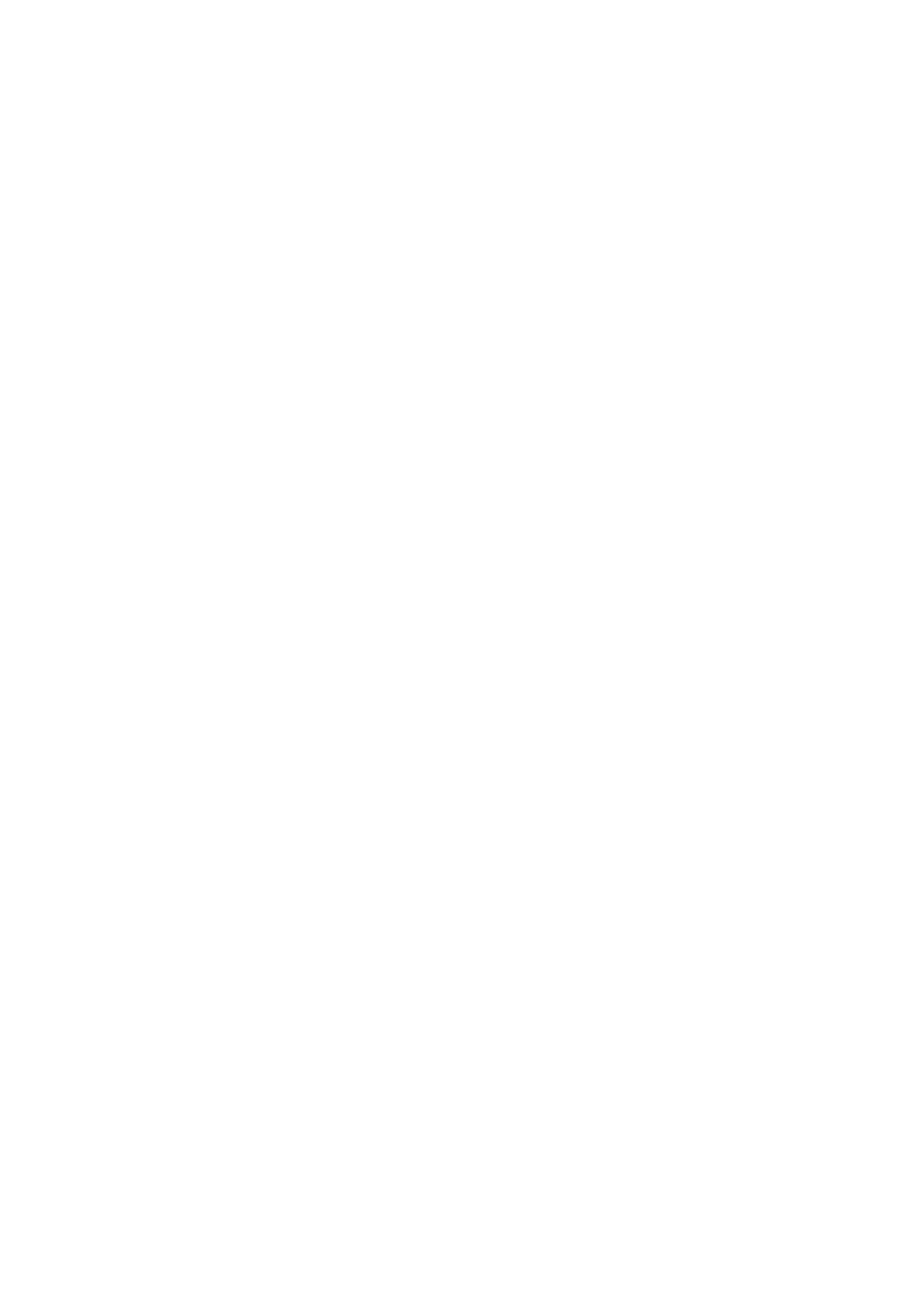# POWER CALCULATIONS FOR COMPLEX DESIGNED CLINICAL TRIALS USING LINEAR MIXED MODELS

by

Jedelyn Cabrieto

Hasselt University, 2014 Under the Supervision of Dan Lin, Ph. D. and Francesca Solmi, Ph, D.

#### **Abstract**

Power calculation is a crucial part of planning a clinical trial to ensure that it is capable of detecting a clinically and statistically significant treatment difference. Complex designed veterinary clinical trials considered in this report have structures that could be naturally handled by linear mixed models by accounting for different sources of variation through the inclusion of random effects. However, definitive formulations for power calculations using linear mixed models do not exist for most cases. Thus, the primary aim of the investigator is to develop SAS macros that would generate data according to common experimental settings, and make power calculation possible for linear mixed models employed through extensive simulations. Superiority testing was done through approximate F-test for fixed effects in Proc Mixed and Proc Glimmix for continuous and binary data, respectively. For non-inferiority testing of continuous data, approximate t-test confidence interval was constructed around the treatment difference and was compared to the clinically acceptable margin. However, for non-inferiority testing of binary data, the clinically acceptable margin of difference is usually expressed in difference of proportions or odds ratio, while the confidence interval for treatment difference constructed by SAS is in the logit scale. Three methods then were proposed in order to conduct non-inferiority testing in this case, which were constructing the CI for difference of proportions (Independence), CI for difference of proportions (Delta Method) and CI for odds ratio. The SAS macros calculated power estimates coherent with specified parameters and experimental designs. In addition, they monitored convergence rate to provide a measure for the reliability of the power estimates generated.

Keywords: *Power; Clinical Trial; Linear Mixed Models; Superiority Testing; Non-Inferiority Testing; Approximate F-test, Approximate t-test, Confidence Interval, Difference of Proportions; Delta Method; Odds Ratio*

*Dan Lin*, *Ph*. *D*.

*Francesca Solmi*, *Ph*. *D*.

10 September, 2014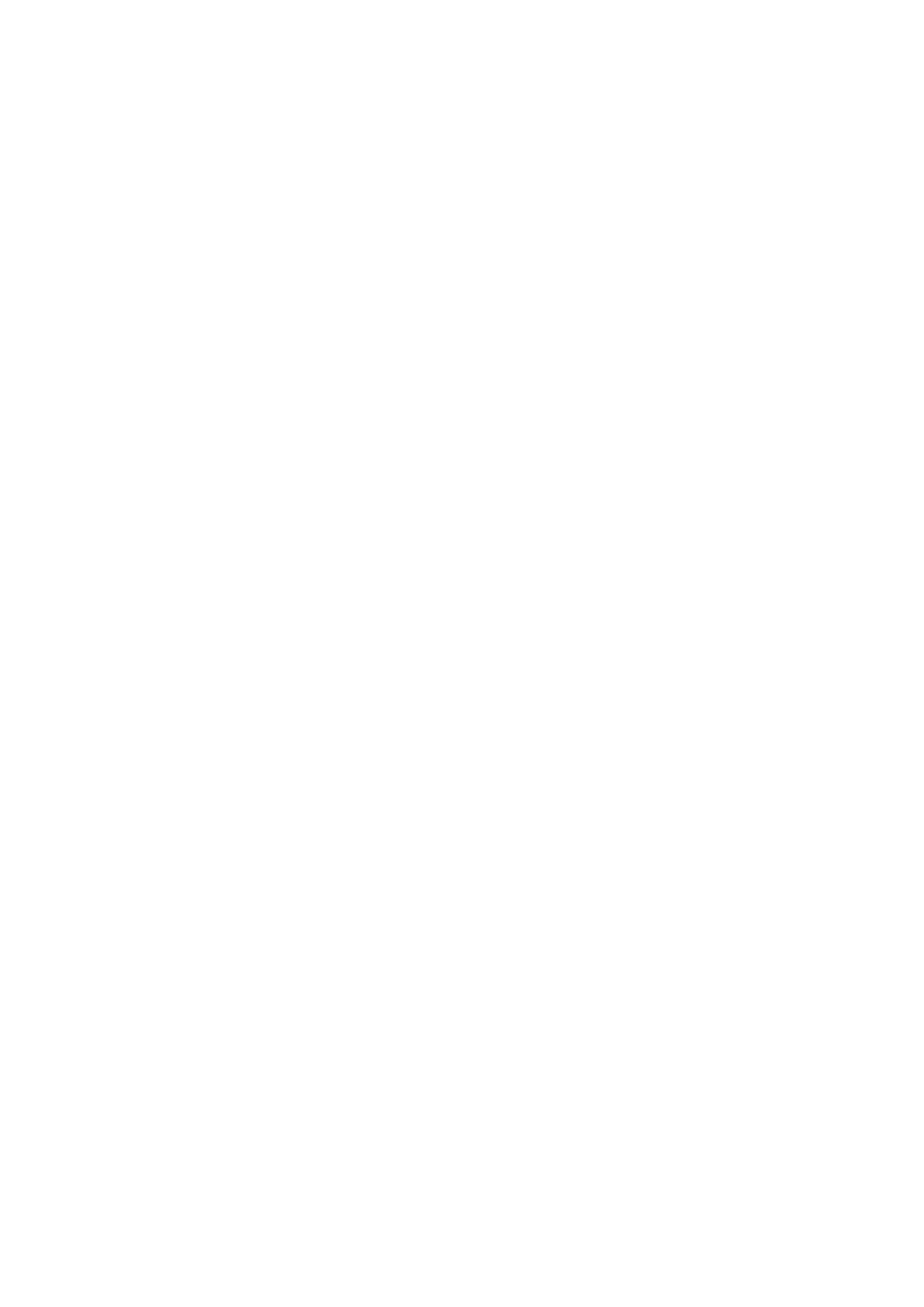| 1                |                | Introduction |                                                                        | $\mathbf{1}$   |
|------------------|----------------|--------------|------------------------------------------------------------------------|----------------|
| $\boldsymbol{2}$ |                | Methodology  |                                                                        | 3              |
|                  | 2.1            |              |                                                                        | 3              |
|                  | 2.2            |              |                                                                        | 5              |
|                  |                | 2.2.1        |                                                                        | 5              |
|                  |                | 2.2.2        |                                                                        | 5              |
|                  | 2.3            |              | Experimental Settings, Corresponding Models and Data Simulation        | $\overline{7}$ |
|                  |                | 2.3.1        |                                                                        | $\overline{7}$ |
|                  |                | 2.3.2        |                                                                        | 9              |
|                  | 2.4            |              |                                                                        | 10             |
|                  |                | 2.4.1        |                                                                        | 11             |
|                  |                | 2.4.2        |                                                                        | 12             |
| 3                | <b>Results</b> |              |                                                                        | 16             |
|                  | 3.1            |              |                                                                        | -16            |
|                  |                | 3.1.1        | Single Center - Animal as EU - Continuous Response 16                  |                |
|                  |                | 3.1.2        |                                                                        | 18             |
|                  |                | 3.1.3        | Multi-Center - Animal as EU - Continuous Response                      | 19             |
|                  |                | 3.1.4        |                                                                        | 21             |
|                  | 3.2            |              |                                                                        |                |
|                  |                | 3.2.1        | Single Center Animal as EU - Binary Response 22                        |                |
|                  |                | 3.2.2        |                                                                        |                |
| 4                |                |              | <b>Discussion and Conclusion</b>                                       | 24             |
|                  |                | A Appendix   |                                                                        |                |
|                  | A.1            |              | Derivation of the Variance of Difference of Proportions (Delta Method) |                |
|                  |                |              |                                                                        |                |
|                  |                | A.2.1        |                                                                        |                |
|                  |                | A.2.2        |                                                                        |                |
|                  |                | A.2.3        |                                                                        |                |
|                  | A.3            |              |                                                                        |                |
|                  |                | A.3.1        | Single Center, Animal as EU, Continuous Outcome, Superiority           |                |

A.3.2 Multi-Center, Pen as EU, Binary Outcome, Non-Inferiority . . . . . . . . . . . . .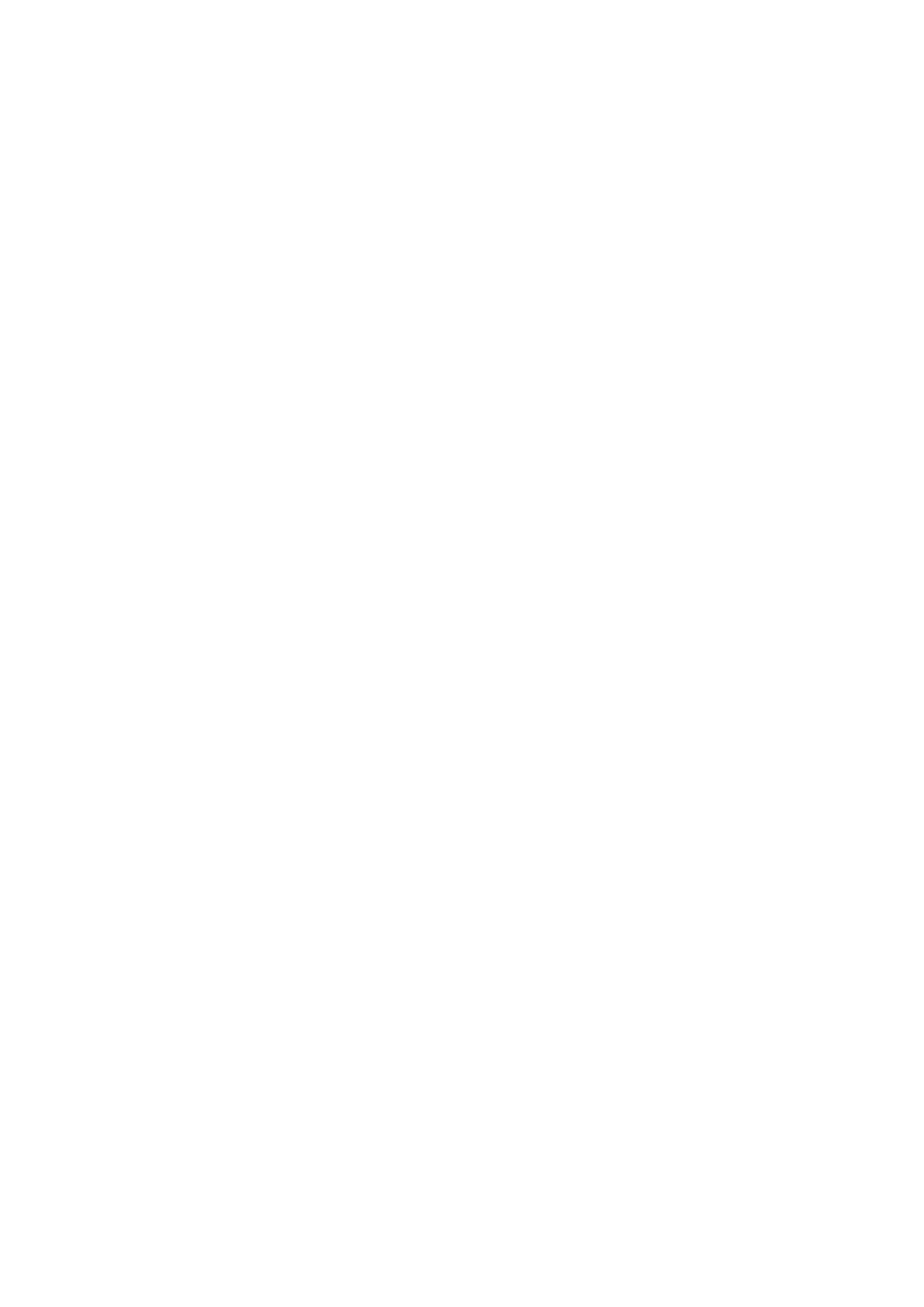# List of Tables

| 1              | List of Experimental Settings and Identifying Design Factors $\dots \dots \dots \dots \dots \dots$            | 7         |
|----------------|---------------------------------------------------------------------------------------------------------------|-----------|
| 2              | Pre-specified Parameters in Setting A: Single Center, Animal as EU, Continuous Out-                           |           |
|                | come                                                                                                          | 16        |
| 3              | Power for Setting A: Single Center, Animal as EU, Continuous Outcome, Superiority                             | 17        |
| 4              | Pre-specified Parameters in Setting B: Single Center, Pen as EU, Continuous Outcome.                          | 18        |
| 5              | Power for Setting B: Single Center, Pen as EU, Continuous Outcome, Superiority                                | 18        |
| 6              | Pre-specified Parameters in Setting C: Multi-Center, Animal as EU, Continuous Out-                            |           |
|                |                                                                                                               | <b>20</b> |
| 7              | Power for Setting C: Multi-Center, Animal as EU, Continuous Outcome, Superiority<br>$\mathbf{L}^{\mathbf{r}}$ | 21        |
| 8              | Power for Setting A: Single Center, Animal as EU, Binary Outcome, Non-Inferiority                             | 22        |
| 9              | Power for Setting D: Multi-Center, Pen as EU, Binary Outcome, Non-Inferiority<br>$\cdots$ 23                  |           |
| A1             | Pre-specified Parameters in Setting D: Multi-Center, Pen as EU, Continuous Outcome                            |           |
| A2             | Power for Setting D: Multi-Center, Pen as EU, Continuous Outcome, Superiority                                 |           |
| A <sub>3</sub> | Power for Setting A: Single Center, Animal as EU, Binary Outcome, Superiority                                 |           |
| A <sub>4</sub> | Power for Setting B: Single Center, Pen as EU, Binary Outcome, Superiority                                    |           |
| A <sub>5</sub> | Power for Setting C: Multi-Center, Animal as EU, Binary Outcome, Superiority                                  |           |
| A6             | Power for Setting D: Multi-Center, Pen as EU, Binary Outcome, Superiority                                     |           |
| A7             | Power for Setting B: Single Center, Pen as EU, Binary Outcome, Non-Inferiority                                |           |
| A8             | Power for Setting C: Multi-Center, Animal as EU, Binary Outcome, Non-Inferiority                              |           |

# List of Figures

| $\overline{1}$ | Power for Setting A: Single Center, Animal as EU, Continuous Outcome, Superiority                    |  |
|----------------|------------------------------------------------------------------------------------------------------|--|
|                | with varying Intrablock Correlation (GRBD with 5 blocks) $\ldots \ldots \ldots \ldots \ldots \ldots$ |  |
|                | Power for Setting B: Single Center, Pen as EU, Continuous Outcome, Superiority with                  |  |
|                | varying Number of Animals per Pen (GRBD with 2 Blocks) 19                                            |  |
|                | Power for Setting C: Multi-Center, Animal as EU, Continuous Outcome, Superiority                     |  |
|                | with varying Number of Centers (GRBD with 2 blocks per Center) 21                                    |  |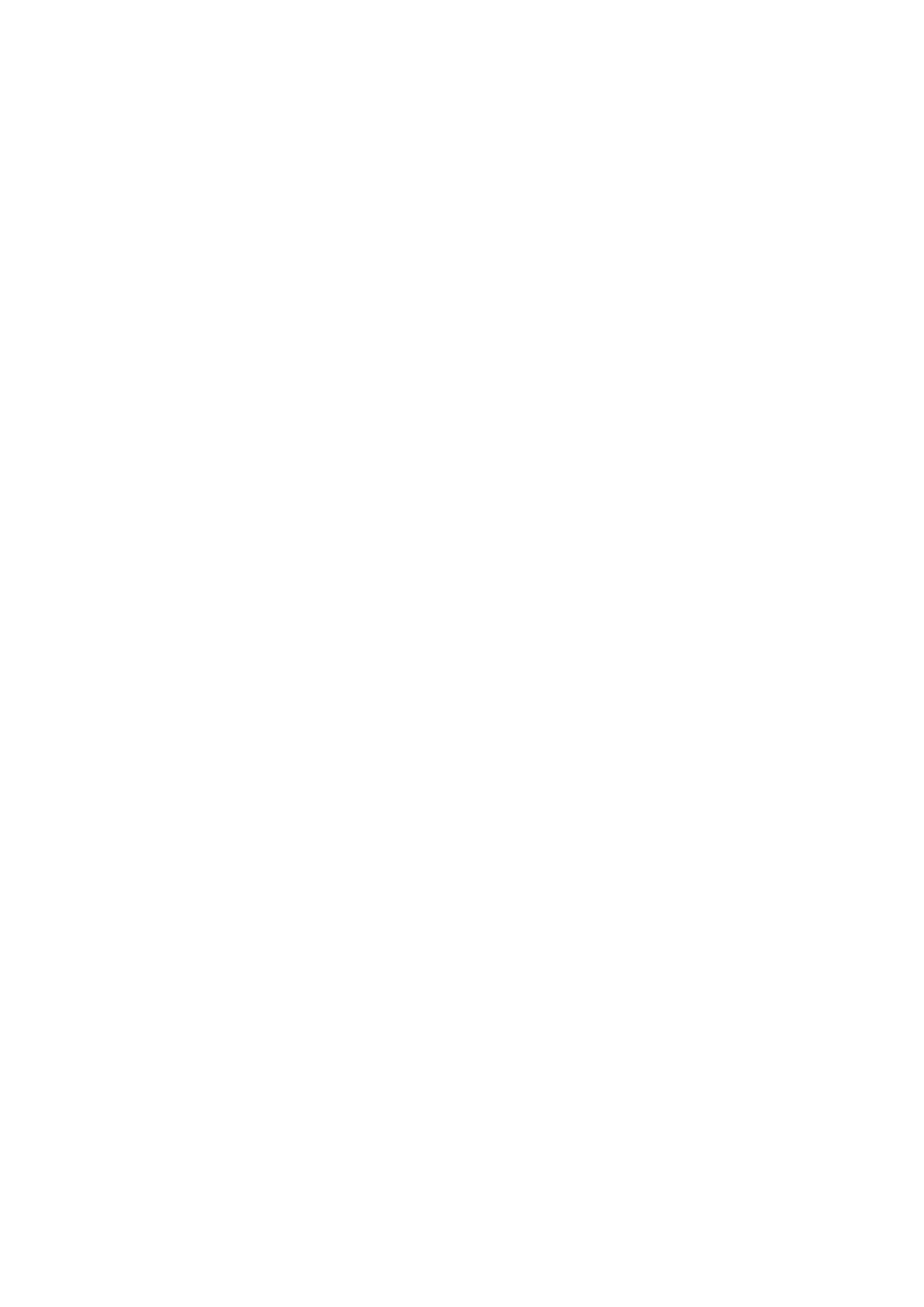# 1 Introduction

New drugs and treatments are successfully introduced by pharmaceutical companies in the market when they are found to be more efficacious than existing standard treatments, or shown to be equally effective, but are easier to administer, less costly, have fewer side effects, or have more practical advantages contributing to better treatment results. Thus, clinical trials have been an indispensable tool for drug developers to exhibit superiority of a new treatment by showing a significant treatment difference over the standard treatment. They have also become the established way to show non-inferiority of an experimental drug when the treatment difference lies within a pre-specified clinically acceptable margin  $[17]$ .

Exhibiting superiority and non-inferiority involve statistical tests which could only be reliable when their power, which is the probability of detecting a desired magnitude of existing treatment difference, is sufficient. Experimental designs then should be carefully drafted such that the number of subjects to be included in the trial would correspond to an acceptable power. Otherwise, the conduct of the experiment is futile simply because the trial itself is not powerful enough to detect the difference even if it exists  $[15]$ . In addition, there would be a serious loss of resources and grave ethical consequences of exposing subjects to non-standard treatments with no assurance that the study will gain useful medical knowledge. Thus, power calculation is a crucial part of a good clinical trial design, and it is included in the guidelines to be followed for approval of new drugs, treatments and diagnostic procedures  $[14]$ .

This report tackled power calculation for complex designed clinical trials. The settings were specifically suited for veterinary clinical trials where experimental designs used blocking to control for known sources of variation among animals, and grouping them in pens were done when treatments or feeds could not be administered individually  $\left[5\right]$ . There were sixteen settings considered depending on the location of trial, whether it was done in a single center or in multiple centers, on the experimental unit, whether it was the animal or the pen, on the type of trial, whether it was for superiority or non-inferiority, and on the type of response, whether it was continuous or binary. For each setting, three experimental blocking designs were looked at, whether it was done through Complete Randomized Design (CRD), Randomized Complete Blocked Design (RCBD) or Generalized Randomized Blocked Design (GRBD).

For these settings, linear mixed models were employed as they naturally describe complex data structures, which could not be handled by fixed effects models  $[7]$ . Center, center by treatment interaction, block and pen effects were analyzed as random effects so that conclusions could be generalized to a broader inference space. However, existing power formulations only deal with fixed effects models where the distribution of the test statistic under the alternative hypothesis is known<sup>[18]</sup>. For Randomized Clinical Trials (RCTs), deterministic formulas in calculating sample sizes assuming classical models are well documented in the literature  $[12]$ . This is not the case for mixed models where the test statistic distribution is only known under the null hypothesis. Recent approaches to make this power calculation possible is by analytical approximation of the non-central F-distribution of the test statistic under the alternative hypothesis, and alternatively, by direct computation of power through extensive simulations  $[24]$ . While the first approach is relatively faster since it uses an ideal data set, it is not as comprehensive nor as accurate compared to the latter method $^{[18]}$ .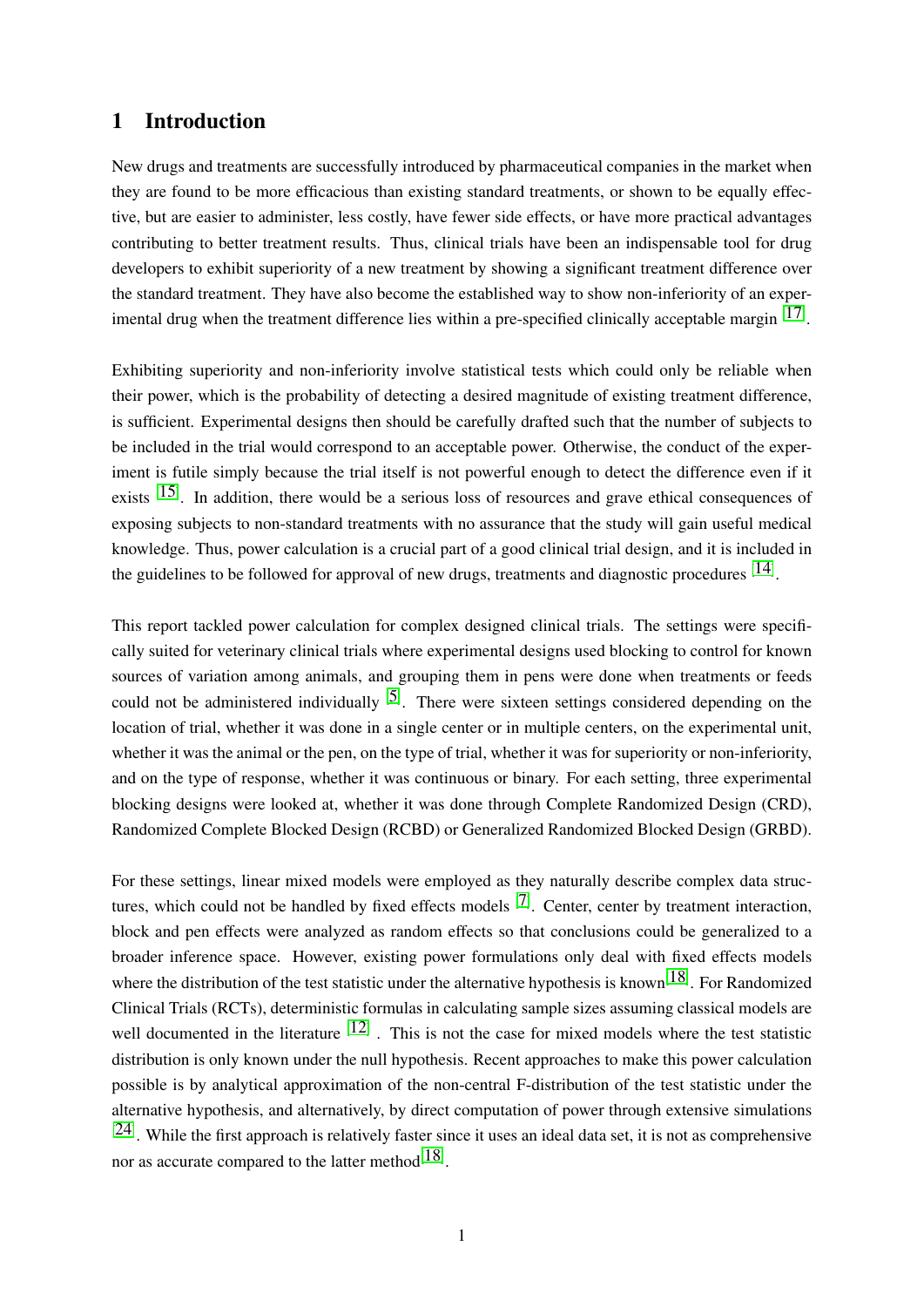In this project, SAS macros were developed to answer that need of having a tool to calculate power of experiments with settings described above. It employed the second approach, which was conducting extensive simulations to definitively compute power of linear mixed models with varying parameters and experimental designs. Additionally, the macros also monitored convergence rates of fitted linear mixed models with the objective of checking if power estimates generated were reliable such that they were based on a large number of converged models. It could also help planners determine which experimental designs and settings would pose future convergence issues, which could be a considerable difficulty especially in binary data analysis<sup>[19]</sup>.

For superiority trials, both for continuous and binary responses, determining the significance of a treatment difference was done by looking at the approximate F-test for fixed effects in mixed models<sup>[7]</sup>. For non-inferiority trials where confidence intervals were the basis of testing <sup>[5]</sup>, the procedure was straightforward, only for experiments with continuous responses. SAS provided outputs for confidence limits of the treatment difference using the approximate t-distribution under null, and the lower limit was compared with the pre-specified margin. For binary outcomes, however, estimation and test for treatment difference was conducted by SAS in the logit scale. Non-inferiority testing then for this case was not straightforward as most non-inferiority tests on binary outcomes were done on the difference of proportions or odds ratio<sup>[23]</sup>. Hence, several methods were proposed in this report to conduct non-inferiority tests for binary outcomes. The first method was by constructing the confidence interval for difference of proportions using its standard error computed assuming independence. The second approach was by constructing the same confidence interval using the standard error approximated through delta method. And finally, the third method was by constructing the confidence interval for odds ratio.

Results showed that for simple structured designs with minimal random effects included in the model, tests using the CI for difference of proportions (Independence) and the CI for difference of proportions (Delta Method) generated similar results. But for the most complex simulated trials with multiple center and pen as the experimental unit, CI for difference of proportions (Independence) proved to be extremely conservative than the other two methods, giving considerably low power estimates. CI for the odds ratio was consistently conservative, but it was able to take into account the features of the design compared to the previously mentioned method. On the other hand, the CI for difference of proportions (Delta Method) generated the highest power estimates, and proved to be flexible in accounting for the complexity of the experimental designs considered.

The SAS macros generated results which were expected for power calculations with respect to the specified model parameters and the experimental designs. From the simulations, blocking increased the power of an experiment when there was a considerable block variability. Generally, increasing the number of animals resulted to higher power. However, it was not always the case when pen was the experimental unit, wherein the number of animals per pen would reach a certain threshold for power maximally achievable for a certain experimental design. Finally, multi-center trials had more power when there were more centers included, and when center by treatment interaction variability was minimal.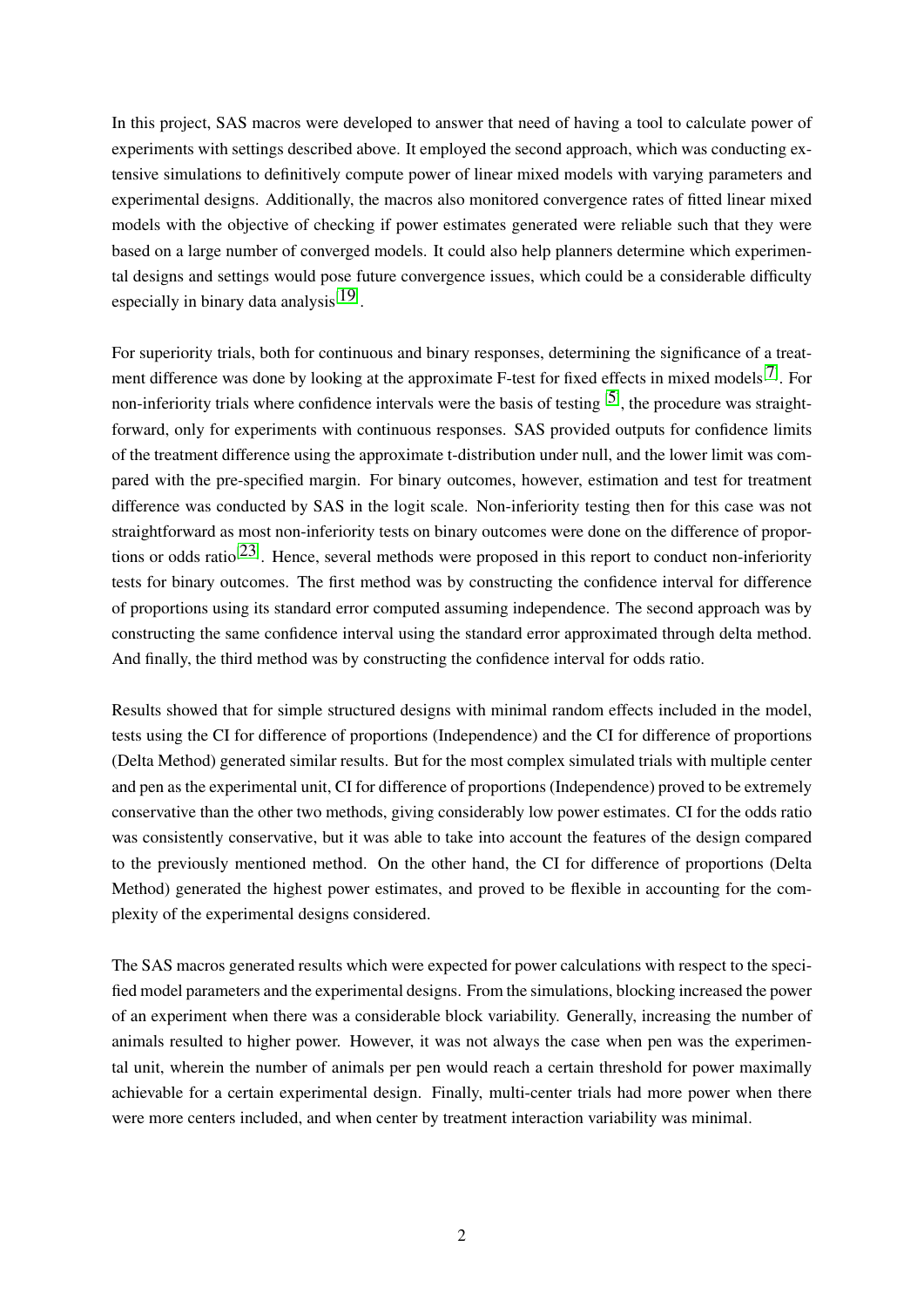# 2 Methodology

### 2.1 Background on Experimental Settings and Factors

Veterinary clinical trials are conducted in a variety of settings. Listed below were the experimental design factors which determined the types of settings considered in this report . Consequently, they were the basis of the data structure for the simulations and of the models fitted. Descriptions for items *a* and *b* were taken mainly from *Guideline on Statistical Principles for Clinical Trials for Veterinary Medicinal Products (Pharmaceuticals)* [5] .

# a. Single vs Multi-Center Locations

In the current practice of veterinary clinical trials, the major aim of developing a new drug is to determine its dose or dose range which will be optimally effective and reliably safe for the target species. There are two major types of trials depending on their aims, the first of which is exploratory or pilot studies, and the next one, confirmatory, which usually concerns on dose determination, dose confirmation and field controlled studies, wherein the new drug is compared to a placebo or a standard treatment.

Generally, exploratory trials are done in a single center. But there are also confirmatory trials conducted in a single location. Having trials with multiple centers, however, could be more preferred for two main reasons. First, it is an accepted way of evaluating a new medication more efficiently. Subjects are easily accrued when there are several sites included in the study, and that makes the conduct of the trial feasible for a given time-frame. Second, the generalization of conclusions from the study could be applied to different clinical settings, investigators, and geographical locations. Multicenter trials provide a setting closer to that of the actual scenario when the drug will be used in the future, wherein it will be administered by different medical personnel with varying expertise, or it will be given in different areas with varying environmental conditions, or for some other reasons which may influence its effect because of location.

b. Animal vs Pen as Experimental Units

The experimental unit is the smallest unit in the experiment to which the treatment is independently applied<sup>[21]</sup>. Since investigational veterinary drugs are usually targeted to individual animals, it follows that animals are used as the experimental unit of trials. However, there are cases when they are housed together in group such as dogs in kennels, chickens in pens, or fish in tanks. When the animals cannot receive treatment or feeds individually, then the housing unit is used as the experimental unit. However, this is not only applicable for housing units but also in cases where the response is taken from a subunit of an animal like udder quarter of cows, or also when animals can be grouped according to biological factors like belonging in the same litter.

#### c. Continuous vs Binary Responses

Clinical trials are conducted to answer a specific objective, and this is done through the analysis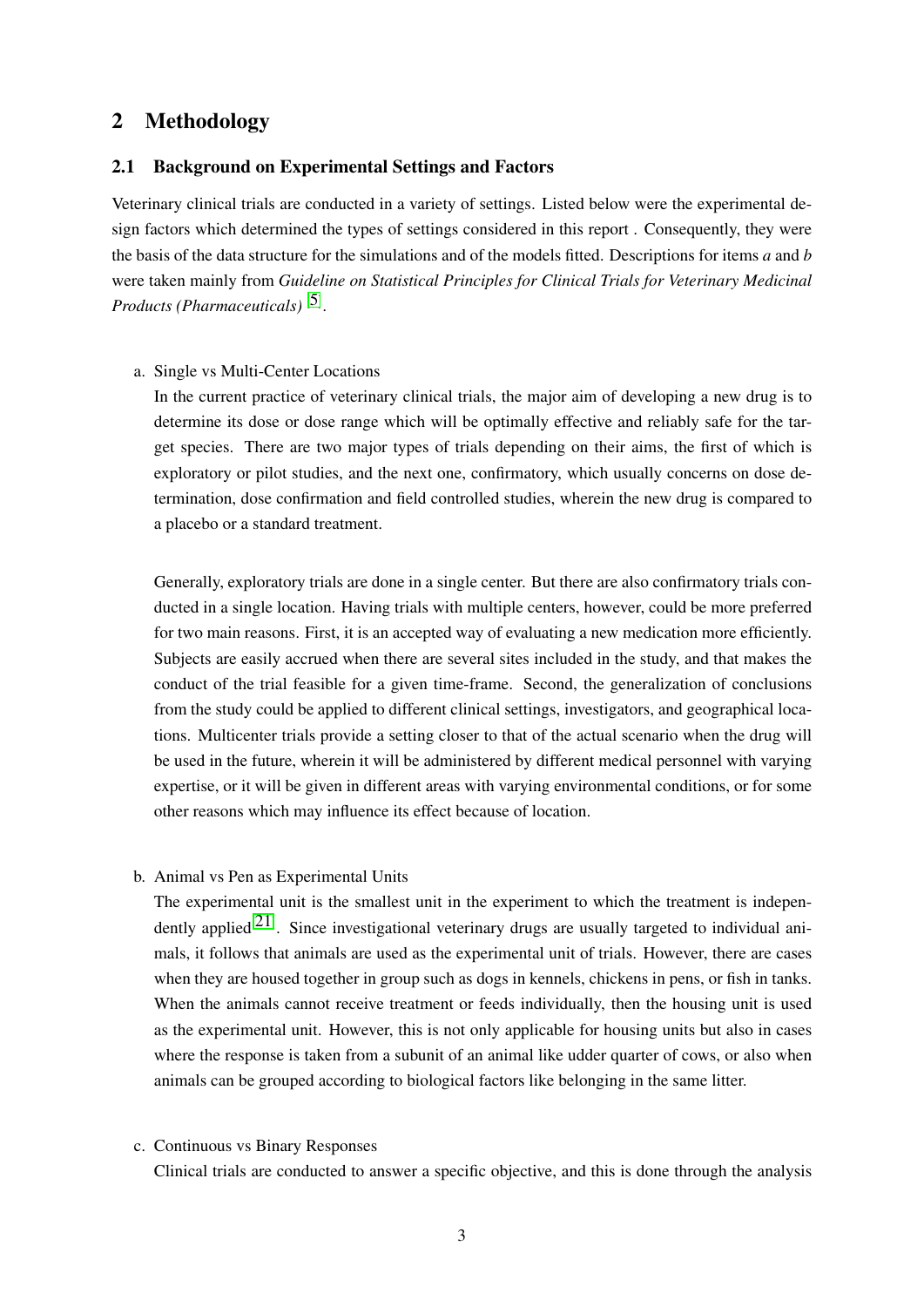of the primary endpoint, which is the response variable that is equally sensitive and clinically relevant. The statistical analysis would depend on the objective of the trial, whether it is conducted to exhibit efficacy, safety or both. But the type of primary endpoints also influences the analysis. Continuous responses are quantitative responses, examples of which are weight, bacterial count in milk or litter size. Binary responses are dichotomized responses such as cured or not cured, seropositive or not, or dead or alive. Dichotomization results to loss of efficiency<sup>[22]</sup>, and consequently loss of power. Thus, experiments with binary responses would require more sample sizes to achieve a certain power, compared to experiments with continuous responses.

### d. Completely Randomized vs Blocked designs

In experiments, there are certain factors which might influence the values of the response variables, but estimating them is not of interest to the investigator. These nuisance factors, when unknown, could be controlled through randomization  $[20]$ . When randomization is done in such a way that all experimental units have an equal chance of receiving the treatment, then the trial has a Completely Randomized Design (CRD). There are cases, however, when these nuisance factors are known and controlling for them is possible. Blocking then can be used as an important design technique  $[20]$ , and randomization is done within the block, wherein experimental units are more homogeneous. Batches, position of pen in the lab or other baseline animal characteristics, are usual blocking factors in veterinary clinical trials. When there is only one animal (or pen when it is the experimental unit) per treatment within a block, it is referred to in this report as a Randomized Complete Blocked Design (RCBD). When there are two or more experimental units assigned to a treatment within a block, then it is referred to as Generalized Complete Block Designs (GRBD).

For the experimental settings considered, estimation of effects of center, center by treatment interaction, block and pen was not of interest. However, these effects should be accounted for to arrive at correct statistical inferences on the treatment effects. The two approaches possible for analyzing these effects were by treating them as either fixed or random<sup>[20]</sup>. Analyzing them as fixed effects would entail calculations of standard errors that would only account for one source of variation, which is the error term. Duchateau et.  $al^{[7]}$  proposed that treating these effects as random would give the investigator the ability to apply conclusions to the desired inference space. Treating the block effect as a random effect, for instance, would allow one to calculate standard errors for treatment difference accounting for the variability between blocks. The conclusions generated could then be applied to the population of all blocks, which was not possible in the fixed effects model where conclusions were only valid to the specific blocks included in the study.

The flexibility inherent in mixed models to conduct the analysis in the most appropriate inference space and its capability of handling complex experimental designs<sup>[7]</sup> which was the case of veterinary experiments considered, made it an optimal model choice for this report. The following methodology would revolve on this modelling framework.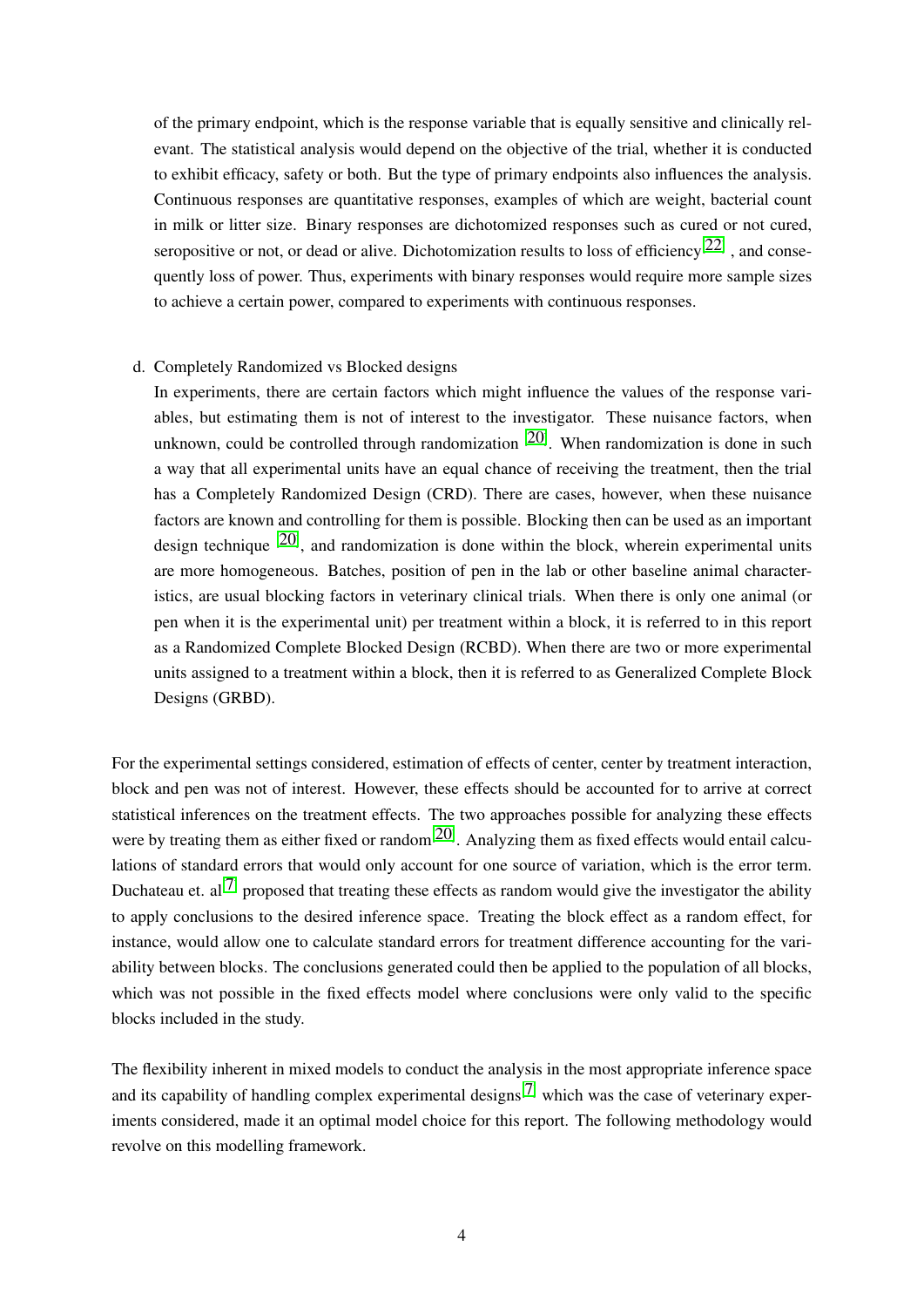## 2.2 General Modelling Framework

# 2.2.1 General Linear Mixed Model

For continuous responses, the general form of the Linear Mixed Model employed was given by the following  $[7]$ ,

$$
Y = X\beta + Zb + \varepsilon
$$
 (1)

where,

 $Y =$ response vector  $X =$ design matrix of fixed effects  $\beta$  =vector of fixed effects  $\mathbf{Z} =$ design matrix of random effects  $$  $\epsilon$  =vector of residual terms  $\mathbf{b} \sim N(\mathbf{0},\mathbf{D})$  $\varepsilon \sim N(0,\Sigma)$  $\mathbf{b}_1 \dots \mathbf{b}_1, \ \varepsilon_1 \dots \varepsilon_N$  are independent.

Random effects included would vary for the different settings considered subsequently. However, the assumption that all random effects were independent and were drawn from a normal distribution with mean zero and a diagonal variance-covariance matrix would hold.

Estimation of fixed effects and their variances were discussed in detail in Duchateau et. al. (1997) where assuming the following distribution for the response vector  $\bf{Y}$  for  $\bf{N}$  subjects,

$$
\mathbf{Y} \sim \text{MVN}(\mathbf{X}\boldsymbol{\beta}, \mathbf{V} = \mathbf{Z}\mathbf{D}\mathbf{Z}' + \sigma^2 \mathbf{I}_{N})
$$

the log-likelihood was given below,

$$
l_{\mathbf{Y}}(\boldsymbol{\beta}, \mathbf{V}) = -\frac{N}{2} log(2\pi) - \frac{1}{2} log|\mathbf{V}| - \frac{1}{2} (\mathbf{Y} - \mathbf{X}\boldsymbol{\beta})' \mathbf{V}^{-1} (\mathbf{Y} - \mathbf{X}\boldsymbol{\beta})
$$

and when maximized with respect to  $\beta$  and set equal to 0 would give

$$
\hat{\beta} = (X'V^{-1}X)^{-1}X'V^{-1}Y.
$$

### 2.2.2 Generalized Linear Mixed Model

For binary reponses, the logit link is the canonical link function of the binomial distribution  $[1]$  and it naturally deals with the dichotomized nature of the data. Thus, the following Generalized Linear Mixed Model with logit link was employed.

$$
logit(\pi) = \mathbf{X}\beta + \mathbf{Zb}
$$
 (2)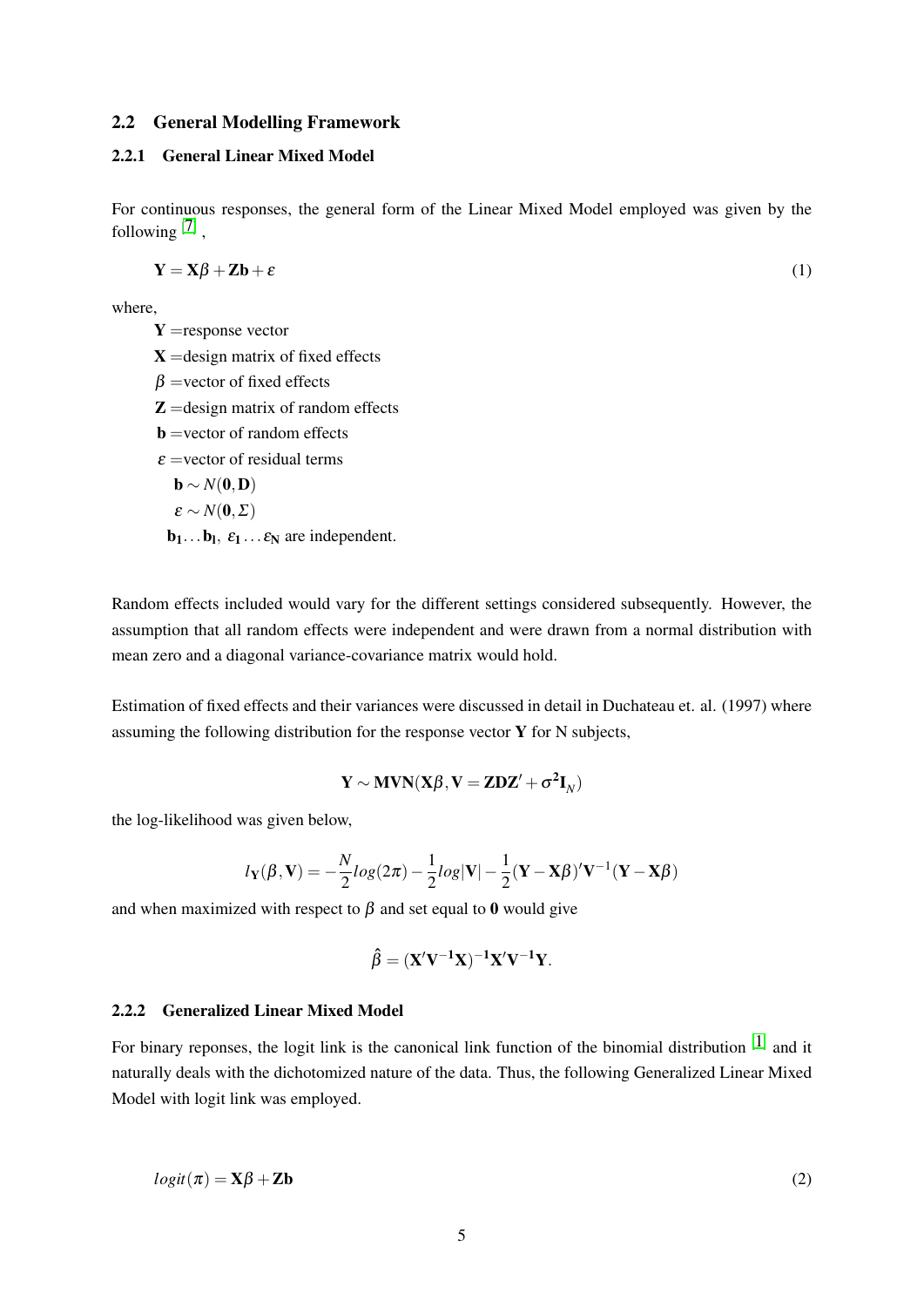where,

 $$ 

 $X =$ design matrix of fixed effects  $\beta$  =vector of fixed effects  $Z =$ design matrix of random effects  $$  $\mathbf{b} \sim N(\mathbf{0},\mathbf{D})$  $\mathbf{b}_1 \dots \mathbf{b}_l$ , are independent.

The same assumptions on the random effects as with the continuous case were made here. However, the peculiarity in this model was that the random effects were plugged in the logit scale. Agresti (2006) noted that it is both convenient and natural in many applications when random effects enter the model on the same scale as the predictor scale. For instance, random effects may explain the variability caused by omitting certain explanatory variables or by other forms of missing data.

Molenberghs et. al. (2005) elaborated on how likelihoods of generalized linear mixed models could be approximated. For independent responses  $Y_i$ *j*, for instance, with vector of random effects  $b_i \sim N(0, D)$ , the density is given by

$$
f(y_{ij}|\theta_{ij},\phi) = exp(\phi^{-1}[y_{ij}\theta_{ij} - \psi(\theta_{ij})] + c(y_{ij},\phi)),
$$

with,

 $\eta(\mu_{ij}) = \eta[E(Y_{ij|b_i})] = x'_{ij}\beta + z'_{ij}b_i = \theta_{ij}$  for a known link function  $\eta(.)$  $x_{ij}$  =p-dimensional vector of covariate values for fixed effects  $z_{ij}$  =q-dimensional vector of covariate values for random effects  $\beta$  =p-dimensional vector of fixed effects  $\phi$  =scale parameter

and the likelihood could be expressed as

$$
L(\beta, D, \phi) = \prod_{i=1}^N f_i(\mathbf{y_i} | \beta, \mathbf{D}, \phi).
$$

However, this likelihood does not always have a closed form solution. As in the case of binary responses, approximations were required. The method employed in this report was the Penalized Quasi-Likelihood (PQL) approach, wherein the mean function,  $\mu_{ij}$ , was approximated through a linear Taylor expansion using the current estimates,  $\hat{\beta}$  and  $\hat{b}_i$ , yielding a pseudo-response,

$$
Y_i^* \equiv X_i \hat{\beta} + Z_i \hat{b_i} + \hat{V}_i^{-1} (Y_i - \hat{\mu}_i).
$$

Model fitting was done by iteratively updating the pseudo-responses and fitting the following linear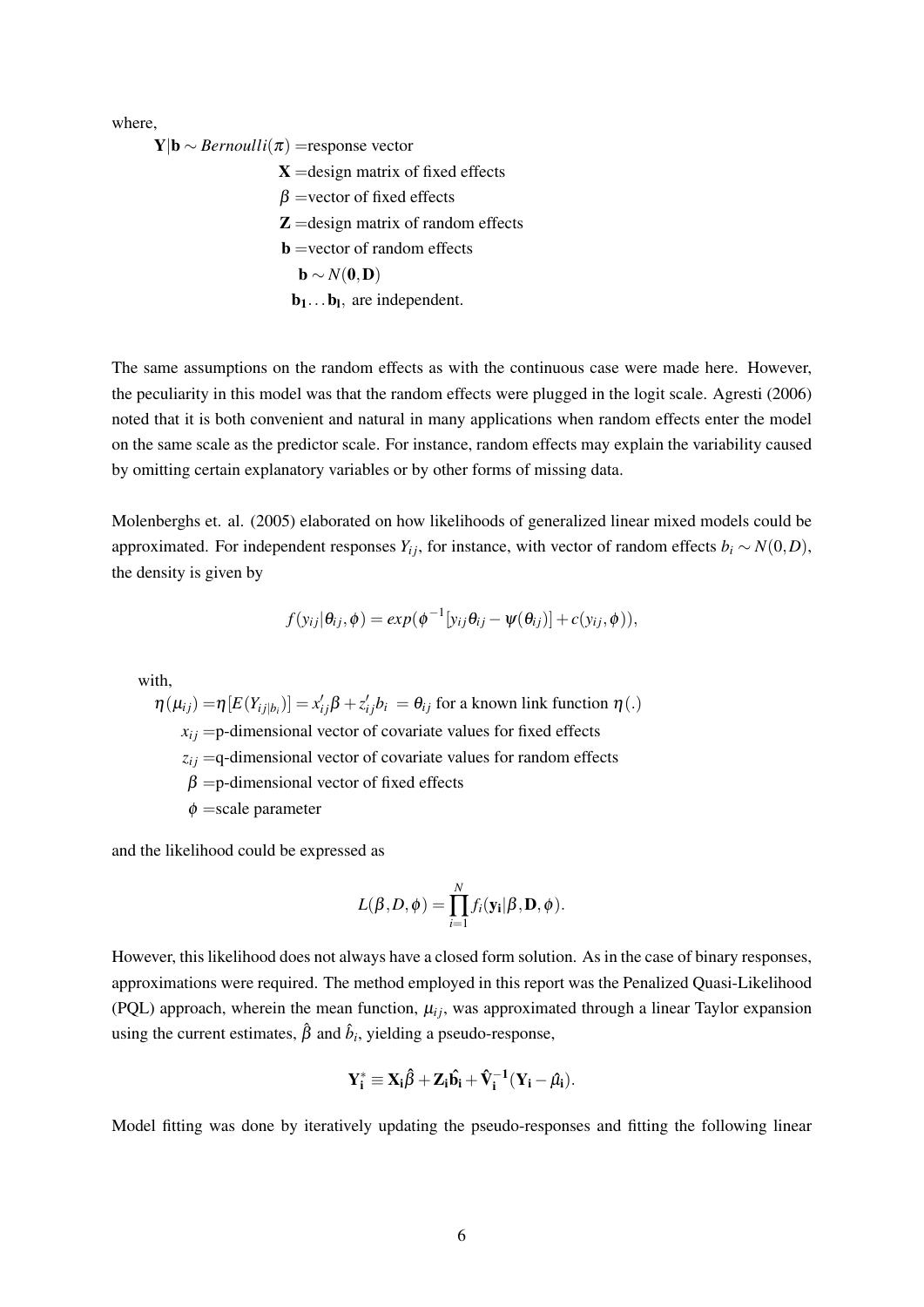mixed model to them until convergence was reached

$$
Y_i^* \approx X_i \beta + Z_i b_i + \epsilon_i^*.
$$

### 2.3 Experimental Settings, Corresponding Models and Data Simulation

It should be recalled that the experimental design factors considered in this report were location, experimental unit, type of trial and type of outcome, of two types each, generating 16 experimental settings (Table 1). Data simulation and corresponding linear mixed models were unique for each of these settings, thus 16 SAS macros were constructed in order to make power calculation possible for all of them.

Moreover, within each experimental setting, three blocking designs could be employed in conducting the trial namely, CRD, RCBD and GRBD. Therefore, each of the macro was made such that it could further address power calculations when the trials are planned with these blocking designs in mind. The main difference with CRD and the blocked designs (RCBD and GRBD) was the absence of blocking. Thus, for all settings, data simulation included generation of blocks, but it should be noted that for CRD settings, this step was not done. It should also be emphasized that RCBD differed from GRBD such that the blocks in RCBD designs would only contain one experimental unit per treatment within the block.

|             | Setting        | Site   | EU     | Type of trial   | Type of data    | Random Effects        |
|-------------|----------------|--------|--------|-----------------|-----------------|-----------------------|
| A           | 1              | Single | Animal | Superiority     | Continuous      | <b>Block</b>          |
|             | 2              |        |        |                 | <b>Binomial</b> |                       |
|             | 3              |        |        | Non-inferiority | Continuous      |                       |
|             | $\overline{4}$ |        |        |                 | <b>Binomial</b> |                       |
| B           | 5              |        | Pen    | Superiority     | Continuous      | Block, Pen(Trt*Block) |
|             | 6              |        |        |                 | <b>Binomial</b> |                       |
|             | 7              |        |        | Non-inferiority | Continuous      |                       |
|             | 8              |        |        |                 | <b>Binomial</b> |                       |
| $\mathbf C$ | 9              | Multi  | Animal | Superiority     | Continuous      | Site, Block(Site)     |
|             | 10             |        |        |                 | <b>Binomial</b> | Site*Trt              |
|             | 11             |        |        | Non-inferiority | Continuous      |                       |
|             | 12             |        |        |                 | <b>Binomial</b> |                       |
| D           | 13             |        | Pen    | Superiority     | Continuous      | Site, Block(Site),    |
|             | 14             |        |        |                 | <b>Binomial</b> | Pen(Trt*Block*Site),  |
|             | 15             |        |        | Non-inferiority | Continuous      | Site*Trt              |
|             | 16             |        |        |                 | <b>Binomial</b> |                       |

*\*\*\*CRD - no block random effect.*

Table 1: *List of Experimental Settings and Identifying Design Factors*

## 2.3.1 Continuous Response

The general model for the continuous response is given by the following:

$$
Y_{ijklm} = \mu + \tau_i + \gamma_j + \tau \gamma_{ij} + \beta_{k(j)} + \pi_{l(ijk)} + \varepsilon_{ijklm}
$$
\n(3)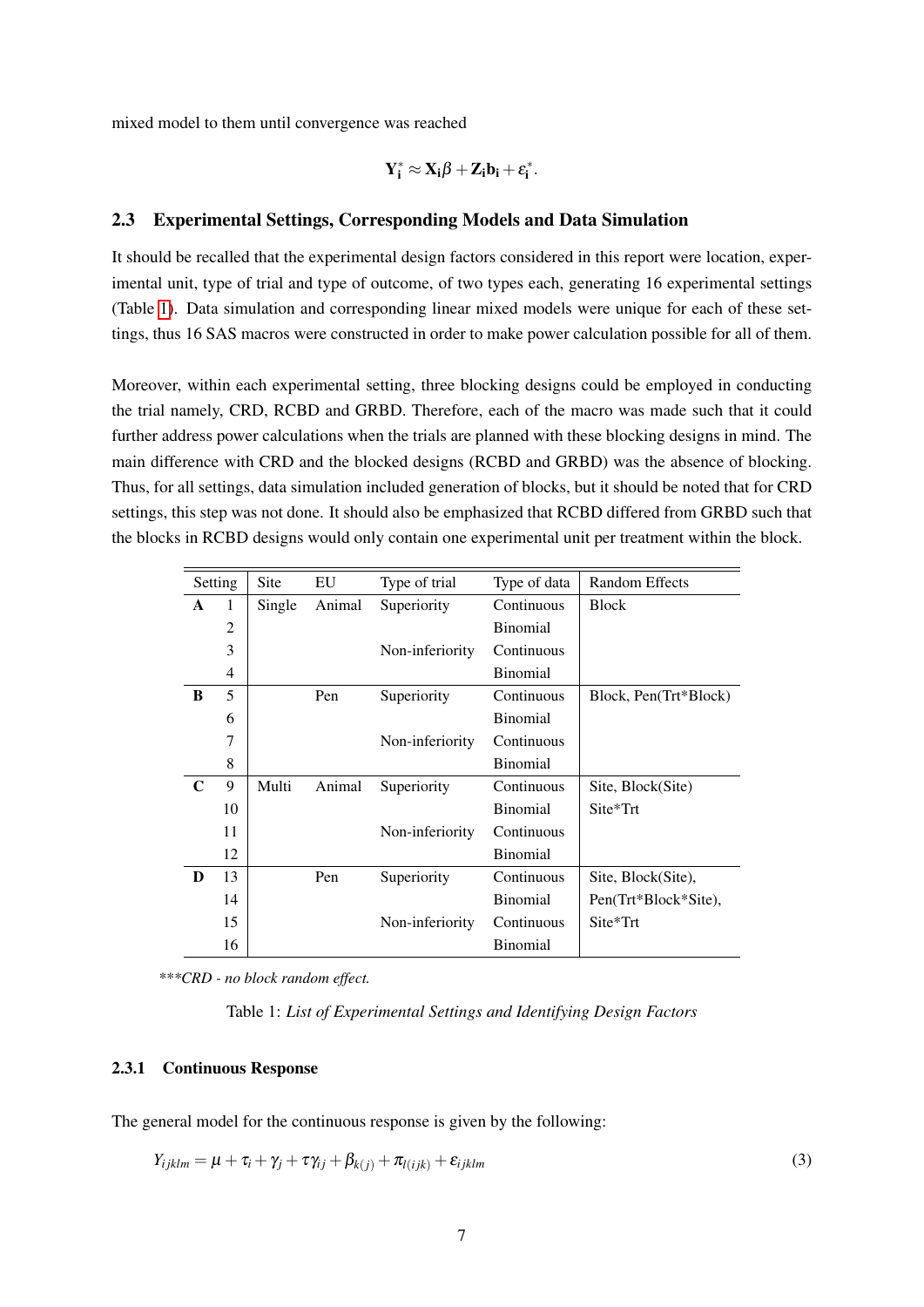where,

 $Y_{ijklm}$  =observation for the  $m^{th}$  animal in the  $l^{th}$  pen within the  $k^{th}$  block,  $i^{th}$  treatment and

*j th* center

 $\mu$  = overall constant

 $\tau_i$  =fixed effect of the *i*<sup>th</sup> treatment

 $\gamma_j$  =random effect of the  $j^{th}$  center

 $\tau \gamma_{ij}$  = random interaction effect of the *i*<sup>th</sup> treatment and *j*<sup>th</sup> center

 $\beta_{k(j)}$  =random effect of the  $k^{th}$  block within the  $j^{th}$  center

 $\pi$ <sub>*l*(*i*jk)</sub> = random effect of the *l*<sup>th</sup> pen within the *k*<sup>th</sup> block, *i*<sup>th</sup> treatment and *j*<sup>th</sup> center

 $\varepsilon_{ijklm}$  = residual

 $i = 1, 2$ 

 $j = 1, \ldots$ , number of centers

 $k = 1, \ldots$ , number of blocks within treatment and center

 $l = 1, \ldots$  number of pens within block, treatment and center

 $m = 1, \ldots$ , number of animals within a pen

The model above described the most complex setting wherein the trial would have a multi-center location, pen as the experimental unit, within which, several animals could be housed, and a blocking design would be employed, allowing several pens within it. This was expressed by the inclusion of the center, center by treatment interaction, pen and block random effects. The nested design of the experiment was appropriately described by the subscripts in the notation. Simpler models for other experimental settings could be expressed as a simplification of Equation 3. It should be noted that the center by treatment interaction was included in the model to take into account the possible differences in the treatment effect between centers<sup>[9]</sup>, and is also advised by regulatory bodies for veterinary clinical trial conduct<sup>[5]</sup>.

Only two treatments were compared as the primary goal was to demonstrate either superiority or noninferiority of an investigational drug compared to a reference treatment. All designs were balanced such that the number of experimental units per block, per treatment, and per center were equal. And the number of blocks per treatment and per center were also equal in all designs. For all data simulations, the macro would require a value for  $\mu$ , which was the mean for the response in the reference group, and  $\mu + delta$ , as mean for the response in the treatment group. It should be noted that delta was the expected treatment difference between the two treatment arms desired to be detected by the trial.

Data simulation was done according to the structure of the design implied by the experimental setting and the corresponding model. Centers were generated and the corresponding center random effects were drawn from  $N(0, \sigma_c^2)$ . Within each center, blocks were generated and corresponding block random effects were drawn from  $N(0, \sigma_b^2)$ . Within each block, treatments were assigned to pens with their corresponding mean response and their center by treatment interaction drawn from  $N(0, \sigma_{ct}^2)$ . The pens generated for every treatment were assigned a random pen effect drawn from  $N(0, \sigma_p^2)$ . Finally, within each pen, animals were generated with the corresponding error terms drawn from  $N(0, \sigma^2)$ . The final response consisted of the sum of the mean response, the random effects of center, center by treatment interaction, block and pen and lastly, the residual. Variance parameters required were variance between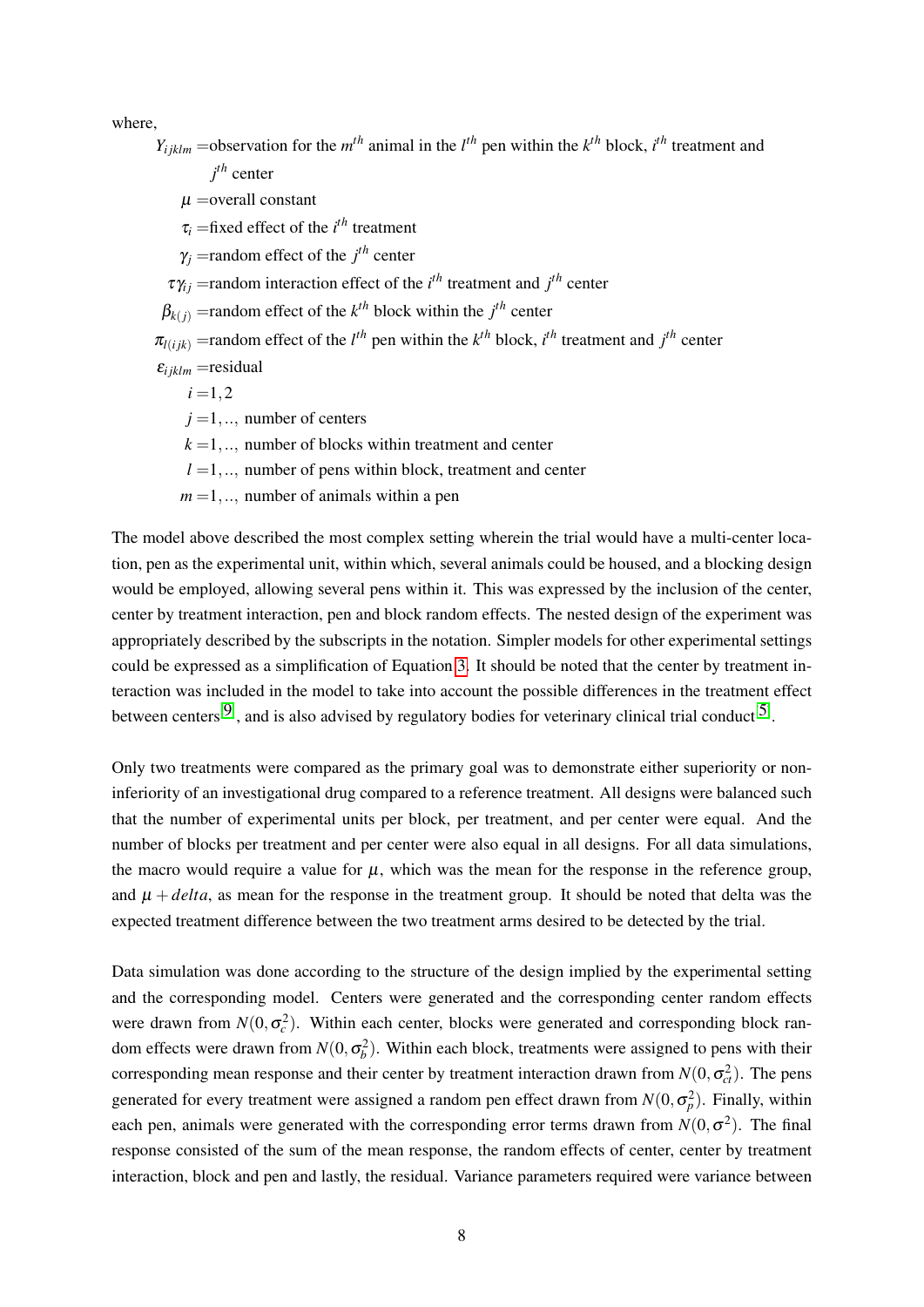centers, variance of the center by treatment interaction, variance between blocks, variance between pens and variance of residuals.

#### 2.3.2 Binary Response

It should be recalled that the form of the generalized linear mixed model employed in the binary data case was given by Equation (2) in Section 2.2.2. For the most complex setting, wherein the trials were conducted in multiple centers, with GRBD as the blocking design and pen was the experimental unit, the model was given by:

$$
Y_{ijklm}|\mathbf{b} \sim Bernoulli(\pi_{ijklm})
$$
  

$$
logit(\pi_{ijklm}) = \mu + \tau_i + \gamma_j + \tau \gamma_{ij} + \beta_{k(j)} + \rho_{l(ijk)},
$$

where,

 $Y_{ijklm}$  =observation for the  $m^{th}$  animal in the  $l^{th}$  pen within the  $k^{th}$  block,  $i^{th}$  treatment and  $j^{th}$  center  $\pi_{ijklm}$  =probability of success for the  $m^{th}$  animal in the  $l^{th}$  pen within the  $k^{th}$  block,  $i^{th}$  treatment and *j th* center

 $\mu$  = overall constant

 $\tau_i$  =fixed effect of the *i*<sup>th</sup> treatment

 $\gamma_j$  =random effect of the  $j^{th}$  center

 $\tau \gamma_{ij}$  = random interaction effect of the *i*<sup>th</sup> treatment and *j*<sup>th</sup> center

 $\beta_{k(j)}$  =random effect of the  $k^{th}$  block within the  $j^{th}$  center

 $\rho_{l(ijk)}$  =random effect of the *l*<sup>th</sup> pen within the *k*<sup>th</sup> block, *i*<sup>th</sup> treatment and *j*<sup>th</sup> center

 $i = 1, 2$ 

 $j = 1, \ldots$ , number of centers

 $k = 1, \ldots$ , number of blocks within treatment and center

 $l = 1, \ldots$  number of pens within block, treatment and center

 $m = 1, \ldots$ , number of animals within pen

The drawing of the random effects was similar with what was described previously for the continuous case. The center, center by treatment interaction, block and pen random effects were drawn from normal distributions with mean zero and the pre-specified variances. However, the random effects were added to the logit scale, thus, the generation of the individual animal response was quite different for the binary response, and would be illustrated below.

For clinical trials, though binary response data were in terms of Yes/No or 0/1, the results of the analysis would be usually presented in proportions or rate such as mortality rate or cure rate. Thus, unlike in the continuous case where  $\mu$  denoted the mean response in the reference group, in the case of the binary data,

$$
\mu_{ref} = logit(\pi_{ref}),
$$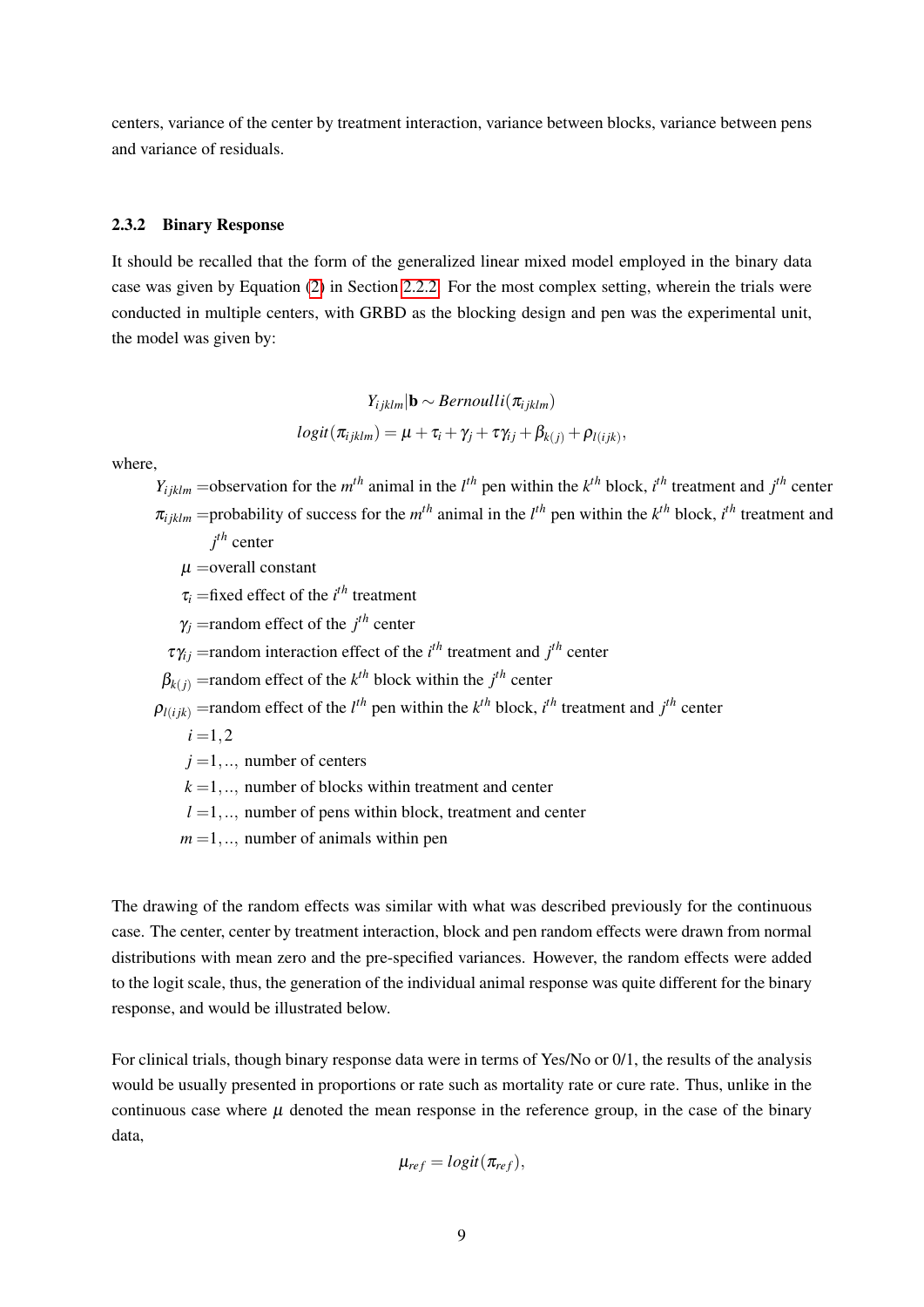wherein  $\pi_{ref}$  is the probability of success in the reference group and  $\mu_{ref}$  is the equivalent value in the logit scale . In the treatment group, the probability of success could be denoted by  $\pi_{rr}$ , and could actually be expressed as  $\pi_{ref} + delta$ , where delta is the expected difference in the probability of successes in the two groups. Thus,  $\pi_{trt}$  could be expressed in the logit scale as

$$
\mu_{trt} = logit(\pi_{trt}) = logit(\pi_{ref} + delta).
$$

This  $\mu_{ref}$  and  $\mu_{trt}$  were the mean responses in the logit scale to which the random effects were added. The usual data simulation scheme was employed for each setting wherein the necessary random effects were drawn and added to these mean responses depending on treatment. After this sum was generated, it was transformed back to its probability scale by the expit function as shown below for an animal in the reference group,

$$
\pi_{ref} = \frac{exp(\mu_{ref} + z_{center} + z_{center} + z_{block} + z_{pen})}{1 + exp(\mu_{ref} + z_{center} + z_{center} + z_{block} + z_{block})}.
$$

where,

$$
z_{center} \sim N(0, \sigma_c^2)
$$
  

$$
z_{center+trt} \sim N(0, \sigma_{ct}^2)
$$
  

$$
z_{block} \sim N(0, \sigma_b^2)
$$
  

$$
z_{pen} \sim N(0, \sigma_p^2)
$$

This probability then was used to draw a response, Y, from a Bernoulli distribution with a parameter  $\pi_{ref}$ . The procedure for the treatment group was identical. It should be noted that for binary responses, no random errors from a normal distribution were drawn. The last source of variation for the animal response in the simulations was the generation of the response from a Bernoulli distibution with a probability parameter which was determined from sum of the mean response in the logit scale and the included random terms.

#### 2.4 Power Calculation

Power is the probability of rejecting the null hypothesis when the alternative hypothesis is true. Thus, in the settings considered, it is the measure of the ability of the study design to detect a clinically meaningful treatment effect, which would warrant the approval of an experimental drug. This power is dependent on the hypothesis to be tested, study design, sampling design and the statistical method to be employed in the analysis  $[10]$ . For some statistical models and tests, definite formulations or approximations of the distribution of the test statistic exist such that power analysis could be done by plugging parameter values to the mathematical formula, and power is readily calculated. For fixed effects models, for instance, power could be calculated exactly through noncentral F and noncentral t-distributions for many special cases such as t-tests and ANOVA  $[4]$ . For the case of mixed models however, the distribution of the test statistic is usually only known under the null hypothesis  $[24]$ .

It is described in detail in Verbeke (2000) and supported by simulations in Helms (1992) that the dis-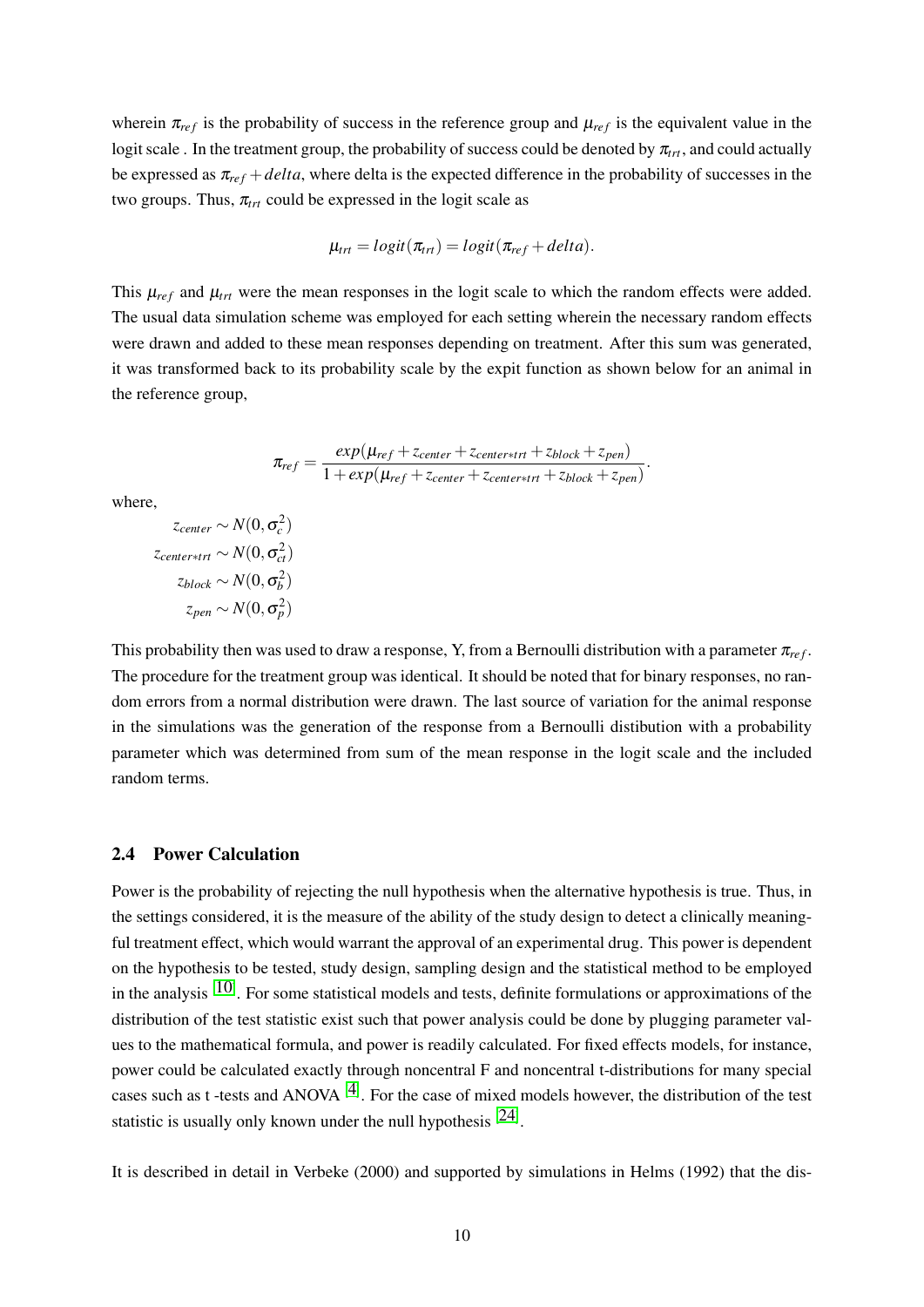tribution of the F-statistic for the test of the linear combination of fixed effects could be approximated by an F-distribution with a non-centrality parameter. One then would only need to sample an ideal data set once, fit the mixed model of choice, generate the non-centrality parameter and degrees of freedom, and determine the F-quantile, which would give the probability of correctly rejecting the null hypothesis under the alternative hypothesis  $[24]$ . However, simulations as a means of power calculation is always a valid approach and may prove to be more accurate than approximations when repeated for a large number of times<sup>[4]</sup>. Thus, in this report, this latter option was employed. In addition, non-inferiority testing involve construction of confidence intervals and comparison of confidence limits with clinically acceptable margin which was not straightforward in the previously method mentioned.

Power calculations were conducted by simulating 1000 data sets structured according to designs described in Section 2.3. The sources of variation immediately followed from the design, and thus, variances were pre-specified before the simulations. Appropriate mixed models were fitted to the data sets, and superiority or non-inferiority testing was done depending on the objective. The details of the tests would be discussed below, but the main goal was calculating the percentage of correctly rejecting the null hypothesis for all 1000 data sets simulated, giving the approximate power of the specific experimental design considered.

#### 2.4.1 Superiority Tests

When the aim of the trial is to exhibit superiority of an experimental drug over a standard drug, one is interested in testing whether the clinically relevant treatment difference, delta, is significantly different from 0. Thus, for a two-sided superiority trial, the hypotheses tested were

$$
H_o: \mu_{trt} - \mu_{ref} = \Delta = 0
$$
  

$$
H_a: \mu_{trt} - \mu_{ref} = \Delta \neq 0
$$

a. Continuous Outcome

Using the SAS contrast statements, this testing was done by employing the approximate F-tests for linear combination of fixed effects proposed in Duchateau (1997), wherein to test the general linear hypothesis of the of the form,

$$
H_o: \mathbf{C}'\beta = \mathbf{0}
$$
  

$$
H_a: \mathbf{C}'\beta \neq \mathbf{0}
$$

the distribution of the test statistic,

$$
F = \frac{(C'\hat{\beta})'(C'(X'\hat{V}^{-1}X)^{-1}C)^{-1}(C'\hat{\beta})}{rank(C)},
$$

is approximated under null by an F-distribution with numerator degrees of freedom equal to rank(C) and denominator degrees of freedom to be approximated from the data.

b. Binary Outcome

The same procedure for testing the treatment effects was done for the binary outcome using the approximate F-test for the fixed effects described above for the continuous case. Molenberghs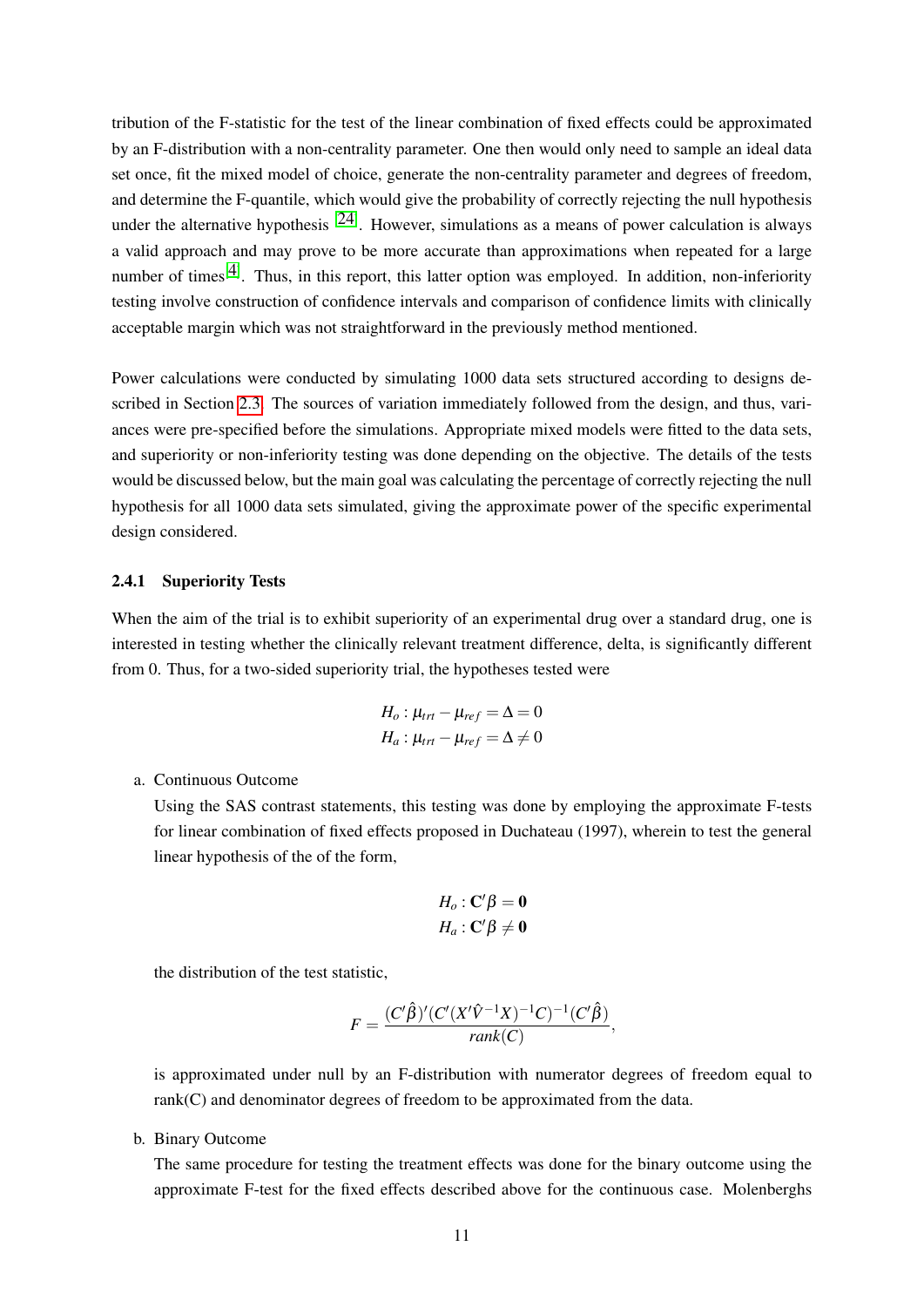(2005) noted that since most generalized mixed models parameters are estimated by fitting linear mixed models to pseudo-data, which was the case of the simulations done, approximate F and t-tests for fixed effects directly followed from the linear mixed model framework $[19]$ .

In the simulations, significance of treatment difference, and consequently, superiority of treatment were exhibited when p-values for the mentioned two-sided tests were less than or equal to the specified  $\alpha$ level. In this report,  $\alpha$  was set to 0.05. Out of the 1000 data sets, 1000 corresponding analysis were done and the percentage of significant results gave the power estimate for the experimental design considered.

# 2.4.2 Non-Inferiority Tests

Non-inferiority trials are conducted to exhibit that the experimental drug has a comparable efficacy to that of a standard treatment. This is established by choosing  $\Delta_{NI}$ , which is the clinically acceptable margin of difference, and testing the following hypothesis

$$
H_o: \mu_{trt} - \mu_{ref} = \Delta > \Delta_{NI}
$$
  

$$
H_a: \mu_{trt} - \mu_{ref} = \Delta < \Delta_{NI}.
$$

Nowadays, the standard non-inferiority tests are performed at a one-sided 0.025 level, and results are reported through confidence intervals  $[17]$ . In this report,  $-\Delta_{NI}$  determined the lower bound for the acceptable margin of treatment difference. When the lower limit of the one-sided  $(1 - \alpha)$  confidence interval for the treatment difference was above it, the treatment was demonstrated to be non-inferior.

a. Continuous Outcome

Since it was possible to conduct approximate t-tests for fixed effects in linear mixed models  $[24]$ , generation of the two-sided  $(1 - \alpha)$  confidence interval was straightforward for continuous outcomes in SAS by using the *Estimate* option in Proc Mixed. Thus, for a non-inferiority test with  $\alpha = 0.025$ , where the lower limit of the one-sided 97.5% CI for treatment difference should be determined, the equivalent lower limit of a two-sided 95% CI was generated from SAS. Noninferiority of treatment was demonstrated when this mentioned limit was found to be greater than −∆*NI*.

- b. Binary Outcome
	- i. Confidence Interval for Difference of Proportion (Independence Assumption)

The first approach on non-inferiority testing proposed in this report was by constructing confidence intervals around the difference of proportions,  $\pi_{tr} - \pi_{ref}$ , with standard errors computed assuming independence of the two proportions. Analysis were constrained for the fixed effects by setting random effects equal to zero and from Equation 2, the proportion immediately followed as

$$
\pi = \frac{\exp(X\beta)}{1 + \exp(X\beta)}.
$$

The standard error assuming independence was given by

$$
\hat{\sigma}(\pi_{trt}-\pi_{ref})=\sqrt{\frac{\pi_{trt}(1-\pi_{trt})}{n_{trt}}+\frac{\pi_{ref}(1-\pi_{ref})}{n_{ref}}}.
$$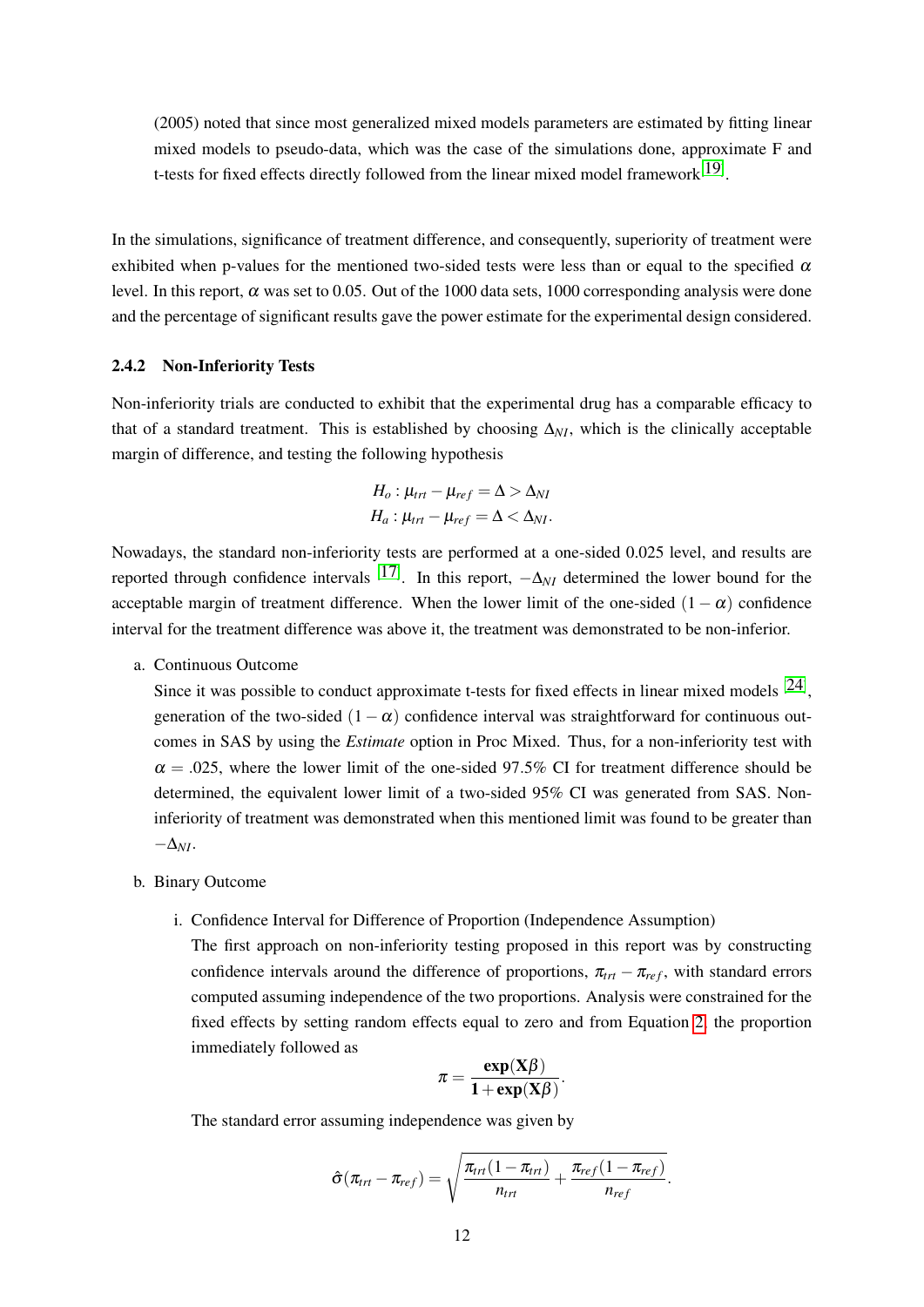Constructing the Wald confidence interval by substituting  $\pi$ <sub>*i*</sub> with  $\hat{\pi}$ <sub>*i*</sub> would give

$$
\hat{\pi}_{trt} - \hat{\pi}_{ref} \pm Z_{\frac{\alpha}{2}} \hat{\sigma} (\hat{\pi_{trt}} - \hat{\pi_{ref}})
$$

However, Agresti noted that this interval performs poorly for small  $n^{[1]}$ . In this report then, the t-statistic was used to build the CI as this would be a more conservative approach than employing the Z-statistic for small sample sizes, and would of course generate approximately the same CI when the sample size is large. The degrees of freedom used was equal to the denominator degrees of freedom approximated for the t-tests on treatment fixed effect with the motivation that the same sources of variation specific for the design should be accounted for when testing the difference of proportions.

The alternative C.I considered in this report then was

$$
\hat{\pi}_{trt} - \hat{\pi}_{ref} \pm t_{\frac{\alpha}{2}}(v) \hat{\sigma} (\hat{\pi}_{trt} - \hat{\pi}_{ref}^{\hat{\pi}})
$$

ii. Confidence Interval for Difference of Proportion (Delta Method)

The method above assumed independence of the proportions from the treatment and the reference groups. This, of course, was a very strong assumption. Alternatively, another way of approximating variances was through the delta method. Agresti (2006) elaborately discussed how it could be done to several logistic parameters. In a nutshell, when  $T<sub>n</sub>$  is asymptotically normal, wherein

$$
\sqrt{n}(T_n - \theta) \xrightarrow{d} N(0, \sigma^2),
$$

then an estimator  $g(T_n)$  which is a function of  $T_n$  is also asymptotically normal such that

$$
\sqrt{n}[g(T_n)-g(\theta)] \xrightarrow{d} N(0, [g'(\theta)]^2 \sigma^2).
$$

Molenberghs (2005) noted that for fixed effects in GLMMs, asymptotic normality follows from the central limit theorem on  $\hat{\beta}$ . Since  $\pi_{tr}$  and  $\pi_{ref}$  are just functions of parameters in  $\hat{\beta}$ , the delta method on deriving standard errors offered a reasonable alternative so that the independence assumption in the previously mentioned method would not be necessary anymore. Within this framework, the standard error of  $(\pi_{trt} - \pi_{ref})$  was derived. The derivation proceeded by letting

$$
\pi_{tri} = \frac{exp(\alpha + \beta)}{1 + exp(\alpha + \beta)}
$$
 and  $\pi_{ref} = \frac{exp(\alpha)}{1 + exp(\alpha)}$  (4)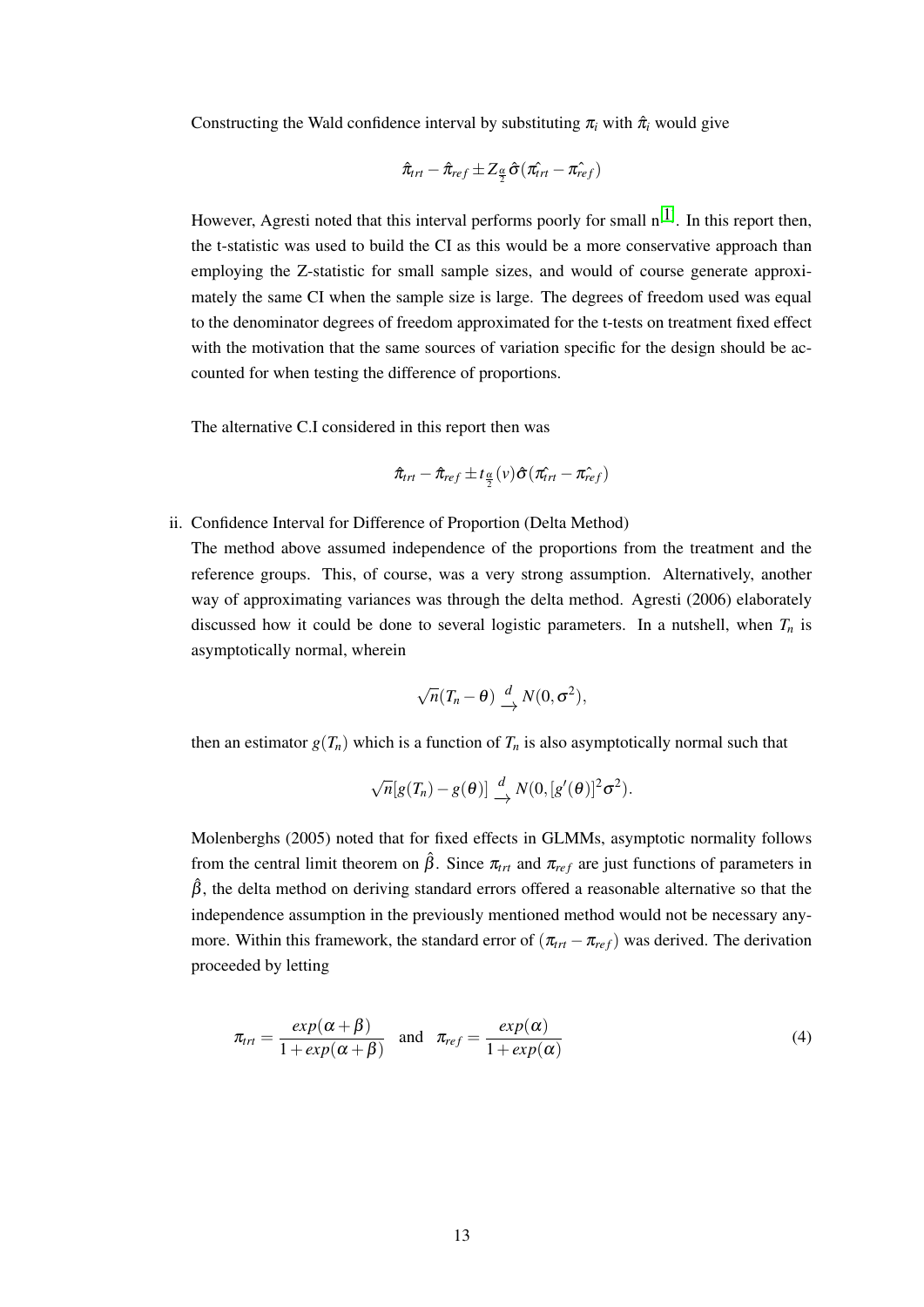Through delta method the variance of  $\pi_{tr} - \pi_{ref}$  was approximated below by

$$
V_d(\pi_{trt} - \pi_{ref}) = \left[\frac{\partial (\pi_{trt} - \pi_{ref})}{\partial \alpha}\right]^2 V(\alpha) + \left[\frac{\partial (\pi_{trt} - \pi_{ref})}{\partial \beta}\right]^2 V(\beta) + 2 \frac{\partial (\pi_{trt} - \pi_{ref})}{\partial \alpha} \frac{\partial (\pi_{trt} - \pi_{ref})}{\partial \beta} Cov(\alpha, \beta).
$$

Detailed derivations were included in the Appendix, and it could be shown that,

$$
\frac{\partial (\pi_{trt} - \pi_{ref})}{\partial \alpha} = \pi_{trt} (1 - \pi_{trt}) - \pi_{ref} (1 - \pi_{ref})
$$

$$
\frac{\partial (\pi_{trt} - \pi_{ref})}{\partial \beta} = \pi_{trt} (1 - \pi_{trt}),
$$

and the approximated variance for the difference of proportions would be given by

$$
V_d(\pi_{\text{trt}} - \pi_{\text{ref}}) = \pi_{\text{trt}}^2 (1 - \pi_{\text{trt}})^2 V(\alpha + \beta) + \pi_{\text{ref}}^2 (1 - \pi_{\text{ref}})^2 V(\alpha)
$$
  
- 2 $\pi_{\text{trt}} (1 - \pi_{\text{trt}}) * \pi_{\text{ref}} (1 - \pi_{\text{ref}}) [V(\alpha) + Cov(\alpha, \beta)].$ 

However, also through delta method and were shown in the Appendix, the individual variances of  $\pi_{trt}$  and  $\pi_{ref}$  could be approximated by

$$
V_d(\pi_{trt}) = \pi_{trt}^2 (1 - \pi_{trt})^2 V(\alpha + \beta)
$$
  

$$
V_d(\pi_{ref}) = \pi_{ref}^2 (1 - \pi_{ref})^2 V(\alpha),
$$

such that the variance of the difference of proportions could be further expressed in terms of the variances of the individual proportions,

$$
V_d(\pi_{\text{trt}}-\pi_{\text{ref}})=V_d(\pi_{\text{trt}})+V_d(\pi_{\text{ref}})-2\pi_{\text{trt}}(1-\pi_{\text{trt}})*\pi_{\text{ref}}(1-\pi_{\text{ref}})\Big[V(\alpha)+Cov(\alpha,\beta)\Big].
$$

SAS could generate estimates for all the terms in the equation above. Thus, this approximated standard error could be calculated when fitting GLMMs giving the following  $(1-\alpha)$ two-sided confidence interval,

$$
\hat{\pi}_{trt}-\hat{\pi}_{ref}\pm Z_{\frac{\alpha}{2}}\sqrt{\hat{V}_d(\hat{\pi_{trt}}-\hat{\pi_{ref}})}.
$$

Alternatively, to take into account the design and the presence of random effects in the model, the CI constructed using the t-distribution with degrees of freedom equal to the one approximated for the test of the treatment fixed effect was used with the same motivation above, and was given by the following,

$$
\hat{\pi}_{trt} - \hat{\pi}_{ref} \pm t_{\frac{\alpha}{2}}(v) \sqrt{\hat{V}_d(\hat{\pi}_{trt} - \hat{\pi}_{ref}^{\hat{\pi}})}.
$$

# iii. Confidence Interval for Odds Ratio

The last approach investigated in this report to test non-inferiority for binary outcome was testing through CIs of Odds ratios. It should be recalled when proportions could be expressed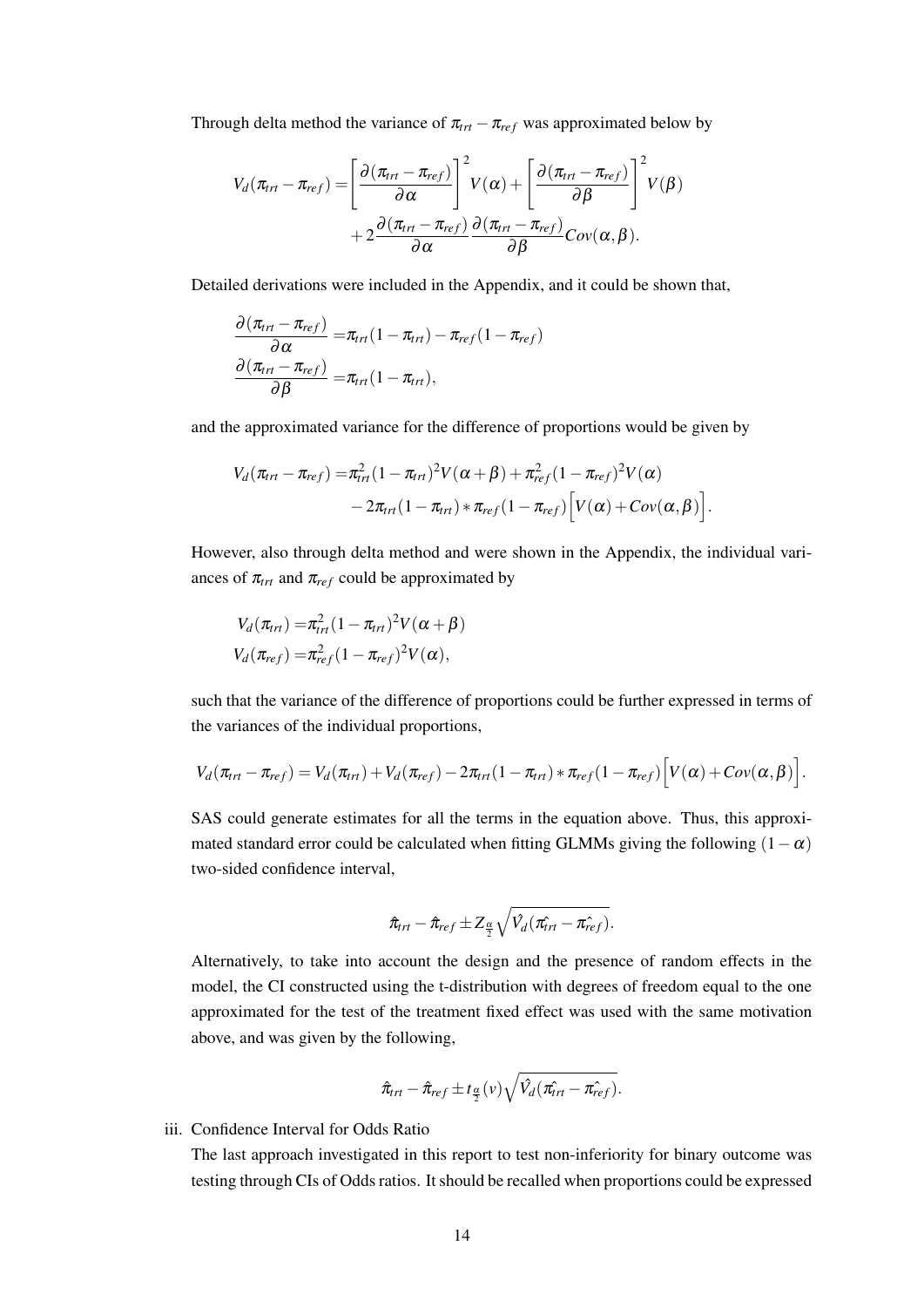as in Equation 4, the odds ratio was given by

$$
OR = exp(\beta).
$$

Agresti noted that log(OR) is approximately normal and its  $(1 - \alpha)$  two-sided confidence interval could be approximated by

$$
log(\hat{OR}) \pm z_{\frac{\alpha}{2}}\sqrt{\hat{V}(log(\hat{OR}))},
$$

and the  $(1-\alpha)$  two-sided confidence interval for the OR is calculated by exponentiating the limits of this interval. In the case of GLMMs fitted in this report, *log*(*OR*), which was equal to β, have the following  $(1-\alpha)$  two-sided confidence interval, wherein the distribution used was the t-distribution with the approximated degrees of freedom for this fixed effect,

$$
\hat{\beta} \pm t_{\frac{\alpha}{2}}(\nu) \sqrt{\hat{V}(\hat{\beta})},
$$

The  $(1 - \alpha)$  two-sided confidence interval for OR then was derived by exponentiating the corresponding limits.

Furthermore, since the acceptable margin of difference, ∆*NI*, was expressed in difference of proportions, there was a need to express this limit in terms of odds ratio, which was done in the following manner,

$$
\Delta_{Odds-NI} = \frac{\frac{\pi_{ref} - \Delta_{Ni}}{1 - (\pi_{ref} - \Delta_{Ni})}}{\frac{\pi_{ref}}{1 - \pi ref}}
$$

Testing was done by comparing the lower limit of the  $(1 - \alpha)$  two-sided confidence interval generated for the odds ratio to ∆*Odds*−*NI*. When the lower limit was greater than ∆*Odds*−*NI*, the treatment showed non-inferiority.

All confidence interval construction described were for a two-sided  $(1-\alpha)$  CI, however, it should be noted that only the lower limit of these CIs were compared to the acceptable clinical margin of difference such that the actual inferiority tests conducted were one-sided with significance level equal to  $\frac{\alpha}{2}$ . For instance, for non-inferiority tests with 97.5% level of confidence, two-sided 95% CI lower limits were compared to  $\Delta_{NI}$ . But this lower limit was still equal to the lower limit of a one-sided 97.5% C.I, thus, the testing was still done in accordance to the non-inferiority test desired. Similar with the procedure employed in the superiority tests, power was estimated by calculating the percentage of significantly non-inferior results over the total number of simulated data sets.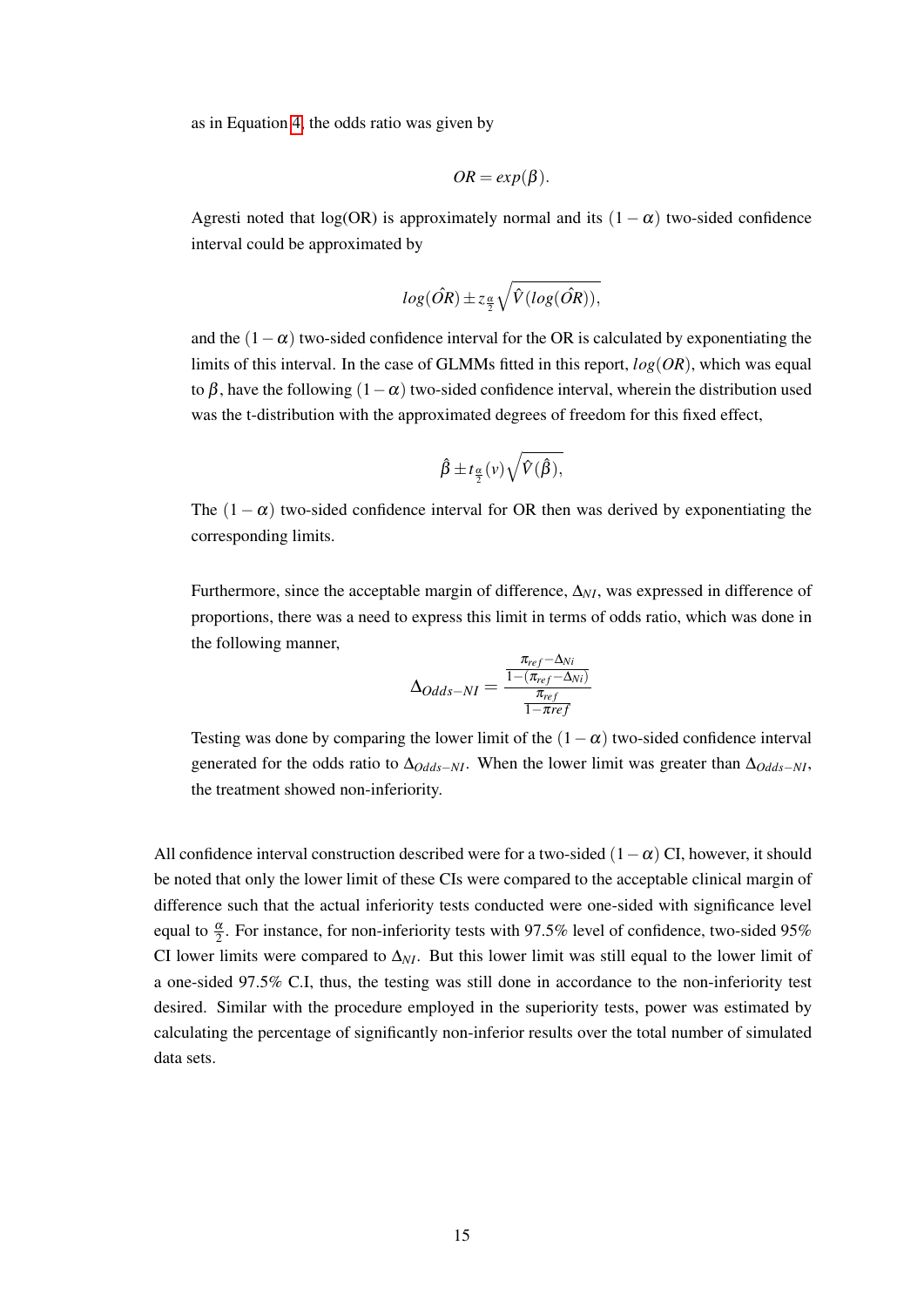# 3 Results

#### 3.1 Superiority Tests

#### 3.1.1 Single Center - Animal as EU - Continuous Response

Through the simulations, power was calculated for the different experimental designs. The parameters used for the first setting, where block was the only random effect, were tabulated in Table 2. It should also be noted that for the data in the CRD setup, no block variability was included during data generation, and thus, they were less variable. The simulations were done in such a way that the absolute treatment difference  $(\Delta)$  and the variance of the residual  $(\sigma_{res}^2)$  were the same for all blocking designs.

For a standardized delta (∆*std*) of 50%, more or less 30 animals for each treatment were needed to achieve an acceptable power of 80% (Table 3). It could be seen that across the three blocking designs, power was still comparable even though data from the blocked designs had a larger total variance. It is thus shown how blocking helped to generate efficient estimates for the treatment difference in the two scenarios considered, wherein the between block variance constituted 60% of the total variance. Table 3 also showed that for a smaller treatment difference desired to be detected, ∆*std* = 25% for instance, the lower was the power for the design. More subjects then should be included in the study to achieve an acceptable power.

| Parameter                               |                  | Scenario 1 |            |         | Scenario 2 - $\Delta$ decreased |         |            |         |
|-----------------------------------------|------------------|------------|------------|---------|---------------------------------|---------|------------|---------|
|                                         | <b>RCBD/GRBD</b> |            | <b>CRD</b> |         | <b>RCBD/GRBD</b>                |         | <b>CRD</b> |         |
| $\sigma_{block}^2$                      | 0.15             | $60\%$     |            |         | 0.15                            | $60\%$  |            |         |
| $\sigma^2_{res}$                        | 0.10             | 40%        | 0.10       | $100\%$ | 0.10                            | 40%     | 0.10       | $100\%$ |
| $\sigma_{total}^2$                      | 0.25             | 100%       | 0.10       | $100\%$ | 0.25                            | $100\%$ | 0.10       | 100%    |
| $\sigma_{total}$                        | 0.50             |            | 0.32       |         | 0.50                            |         | 0.32       |         |
|                                         | 0.25             |            | 0.25       |         | 0.125                           |         | 0.125      |         |
| $\Delta_{st\sigma}$<br>$\sigma_{total}$ | 0.50             |            | 0.79       |         | 0.25                            |         | 0.40       |         |

Table 2: *Pre-specified Parameters in Setting A: Single Center, Animal as EU, Continuous Outcome*

Furthermore, varying the values for intra-block correlation, given by,

$$
\rho_b = \frac{\sigma_{block}^2}{\sigma_{total}^2}
$$

was done to investigate on its consequences on power. Using the parameters in Scenario 1 from Table 2 and a GRBD design having five blocks per treatment, it could be seen from the simulation results in Figure 1 that the greater was the intrablock correlation, wherein subjects within a block were more homogeneous, the more powerful was the design.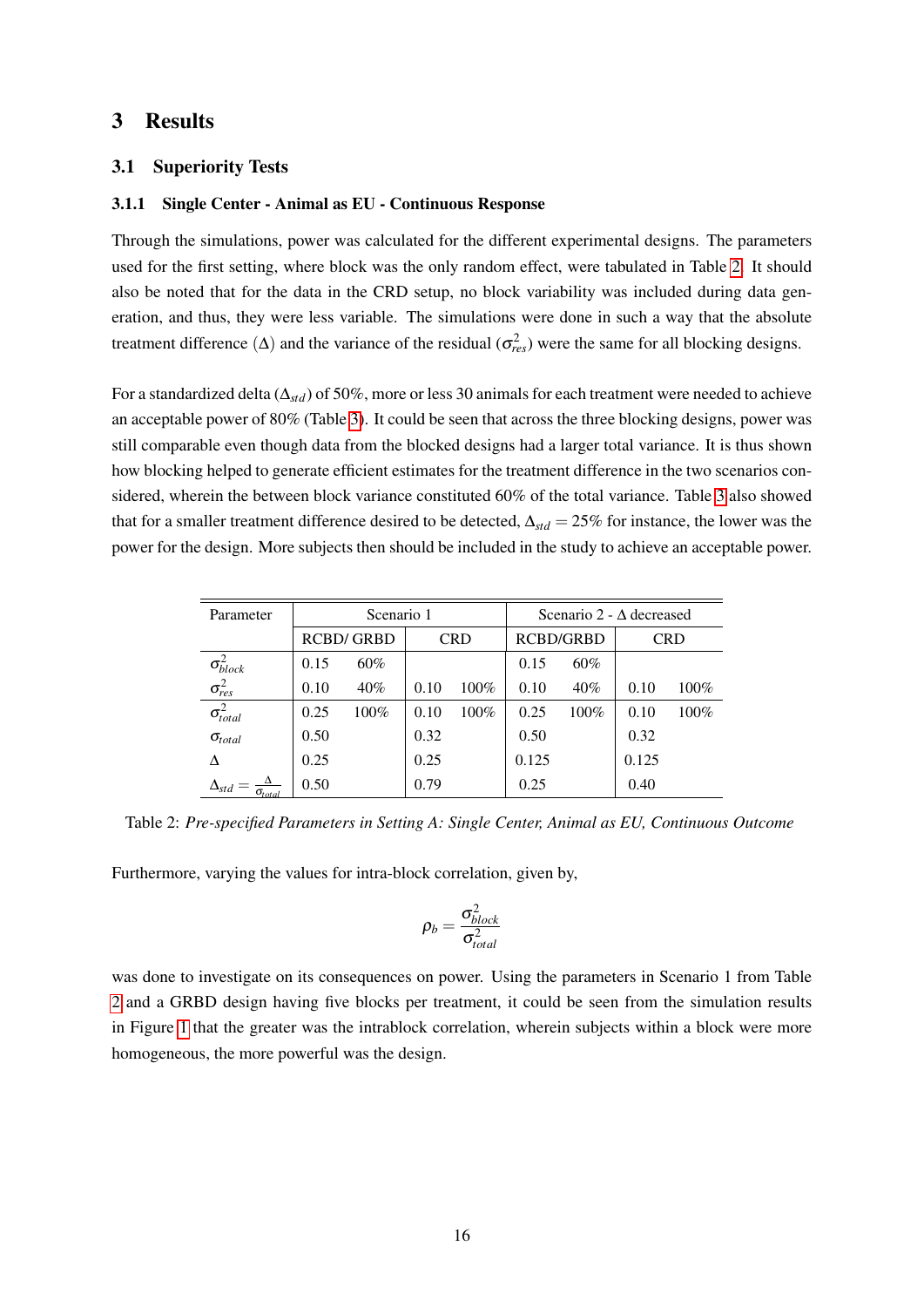|             |               |                                |                      |                     |                         | Power                   |
|-------------|---------------|--------------------------------|----------------------|---------------------|-------------------------|-------------------------|
| Design      | <b>Blocks</b> | Animal/<br>Block/<br>Treatment | Animal/<br>Treatment | Convergence $(\% )$ | $(\Delta_{std} = 50\%)$ | $(\Delta_{std} = 25\%)$ |
| <b>CRD</b>  |               | 12                             | 12                   |                     | 44.5                    | 15.0                    |
|             |               | 20                             | 20                   |                     | 69.2                    | 23.1                    |
|             |               | 30                             | 30                   |                     | 83.8                    | 31.6                    |
|             |               | 40                             | 40                   |                     | 92.8                    | 42.7                    |
| <b>GRBD</b> | 3             | $\overline{4}$                 | 12                   | 100.0               | 45.3                    | 14.1                    |
|             | 5             | $\overline{4}$                 | 20                   | 100.0               | 66.7                    | 20.7                    |
|             | 6             | 5                              | 30                   | 100.0               | 86.5                    | 31.1                    |
|             | 10            | 4                              | 40                   | 100.0               | 92.9                    | 39.5                    |
| <b>RCBD</b> | 12            | 1                              | 12                   | 100.0               | 41.3                    | 14.2                    |
|             | 20            | 1                              | 20                   | 100.0               | 67.3                    | 22.8                    |
|             | 30            | 1                              | 30                   | 100.0               | 82.7                    | 32.0                    |
|             | 40            | 1                              | 40                   | 100.0               | 93.7                    | 41.0                    |

*\*\*\*For CRD:* ∆*std* = 80%,40%*, respectively. Convergence status is NA: there are no random effects included.*

Table 3: *Power for Setting A: Single Center, Animal as EU, Continuous Outcome, Superiority*



Figure 1: *Power for Setting A: Single Center, Animal as EU, Continuous Outcome, Superiority with varying Intrablock Correlation (GRBD with 5 blocks)*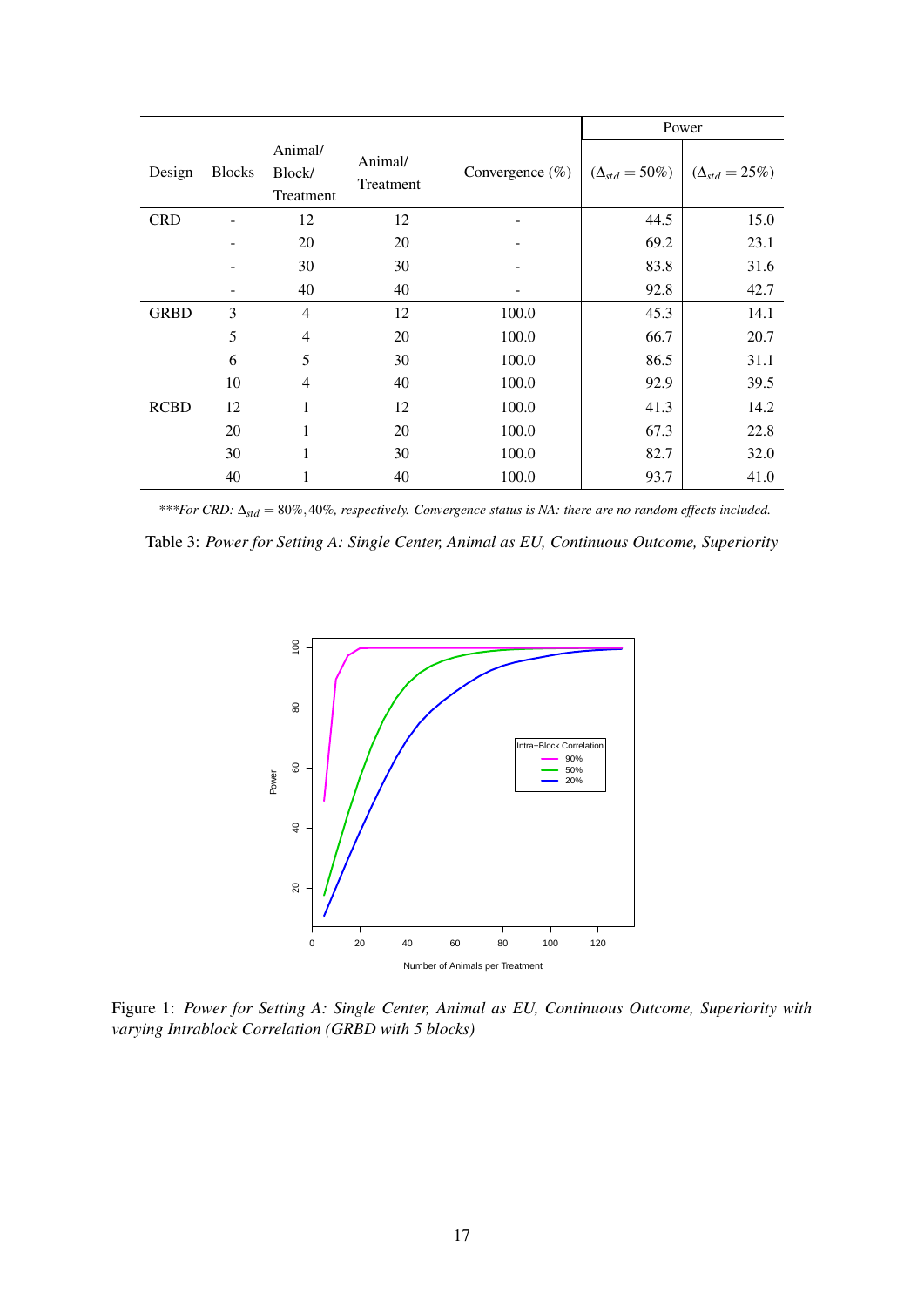#### 3.1.2 Single Center - Pen as EU - Continuous Response

For the third setting, the main design feature was having pen as the experimental unit. Two scenarios were looked at to compare results if  $\sigma_{pen}^2$  was increased, and consequently,

$$
\rho_p = \frac{\sigma_p^2}{\sigma_{total}^2},
$$

such that animals within a cluster were more correlated (Table 6).

| Parameter                              |                  | Scenario 1 |            |       | Scenario 2 - $\sigma_{pen}^2$ increased |      |            |       |
|----------------------------------------|------------------|------------|------------|-------|-----------------------------------------|------|------------|-------|
| $2 - 9$                                | <b>RCBD/GRBD</b> |            | <b>CRD</b> |       | <b>RCBD/GRBD</b>                        |      | <b>CRD</b> |       |
|                                        | 0.15             | 38%        | 0.15       | 60%   | 0.24                                    | 60%  | 0.24       | 96%   |
| $\sigma_{pen}^2$<br>$\sigma_{block}^2$ | 0.15             | 38%        |            | $0\%$ | 0.15                                    | 38%  |            | $0\%$ |
| $\sigma^2_{res}$                       | 0.10             | 25%        | 0.10       | 40%   | 0.01                                    | 3%   | 0.01       | $4\%$ |
| $\sigma_{total}^2$                     | 0.40             | 100%       | 0.25       | 100%  | 0.40                                    | 100% | 0.25       | 100%  |
| $\sigma_{total}$                       | 0.63             |            | 0.50       |       | 0.63                                    |      | 0.50       |       |
| $\Delta_{abs}$                         | 0.50             |            | 0.50       |       | 0.50                                    |      | 0.50       |       |
| $\Delta_{std}$<br>$\sigma_{total}$     | 0.79             |            | 1.00       |       | 0.79                                    |      | 1.00       |       |

Table 4: *Pre-specified Parameters in Setting B: Single Center, Pen as EU, Continuous Outcome*

|             |                |                             |                                        |                   |                      |                         |                      | Power ( $\Delta$ <sub>S</sub> = 80%) |  |  |
|-------------|----------------|-----------------------------|----------------------------------------|-------------------|----------------------|-------------------------|----------------------|--------------------------------------|--|--|
| Design      | <b>Blocks</b>  | Pen/<br>Block/<br>Treatment | Animal/<br>Pen/<br>Block/<br>Treatment | Pen/<br>Treatment | Animal/<br>Treatment | Conver-<br>gence $(\%)$ | $\sigma_{pen}$ : 38% | $\sigma_{Pen}$ :60%                  |  |  |
| <b>CRD</b>  |                | $\overline{2}$              | $\,8\,$                                | $\overline{2}$    | 16                   | 100.0                   | 9.8                  | 8.6                                  |  |  |
|             |                | $\overline{2}$              | 16                                     | $\overline{2}$    | 32                   | 100.0                   | 11.6                 | 9.2                                  |  |  |
|             |                | $\overline{2}$              | 40                                     | $\mathfrak{2}$    | $80\,$               | 100.0                   | 12.0                 | 8.4                                  |  |  |
|             |                | 8                           | $\mathfrak{2}$                         | 8                 | 16                   | 100.0                   | 54.1                 | 46.6                                 |  |  |
|             |                | 16                          | $\mathfrak{2}$                         | 16                | 32                   | 100.0                   | 85.8                 | 77.5                                 |  |  |
|             |                | 40                          | $\mathbf{2}$                           | 40                | 80                   | 100.0                   | 99.9                 | 99.5                                 |  |  |
| <b>GRBD</b> | $\mathfrak{2}$ | 4                           | $\overline{2}$                         | 8                 | 16                   | 100.0                   | 52.0                 | 45.3                                 |  |  |
|             | $\overline{2}$ | 8                           | $\overline{2}$                         | 16                | 32                   | 100.0                   | 85.3                 | 79.3                                 |  |  |
|             | $\overline{2}$ | 20                          | $\mathfrak{2}$                         | 40                | 80                   | 100.0                   | 99.9                 | 99.3                                 |  |  |
| <b>RCBD</b> | $\,8\,$        | $\mathbf{1}$                | $\mathfrak{2}$                         | 8                 | 16                   | 100.0                   | 45.5                 | 38.8                                 |  |  |
|             | 16             | 1                           | $\mathfrak{2}$                         | 16                | 32                   | 100.0                   | 81.7                 | 75.7                                 |  |  |
|             | 40             | 1                           | $\overline{2}$                         | 40                | 80                   | 100.0                   | 99.8                 | 99.1                                 |  |  |

*\*\*\*For CRD:* σ 2 *pen: 60%, 96%, respectively.*

Table 5: *Power for Setting B: Single Center, Pen as EU, Continuous Outcome, Superiority*

Unlike in the previous settings where power was increased when between block variability was higher, in this setting, the more variation was present between the pens, implying higher intracluster correlation,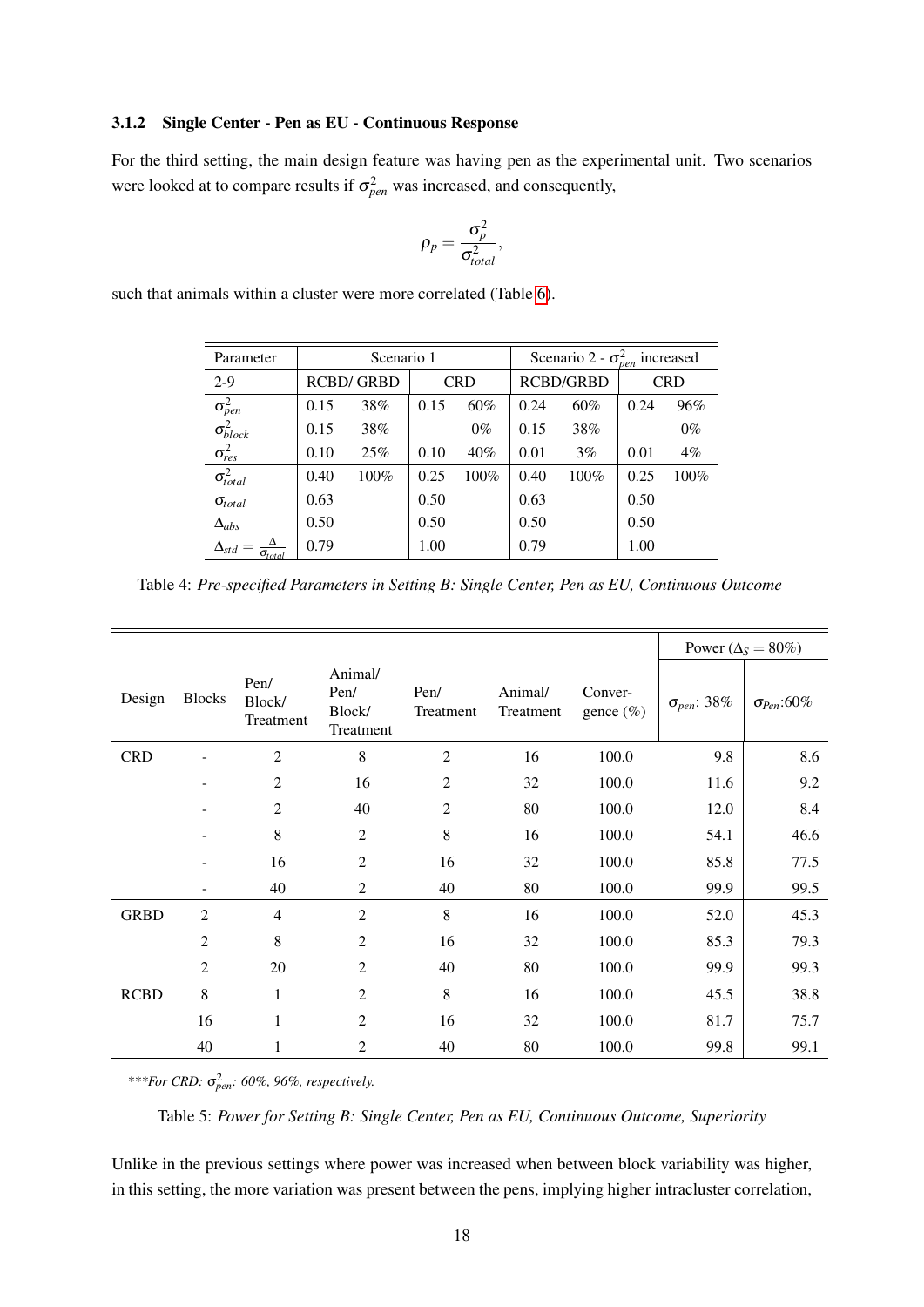the lesser was the power of the design (Table 5). In addition, focusing on the settings for the CRD design, where simulations were done to compare the consequences on power if the number of animals per pen was increased and the number of pens was fixed to 2, it could be seen that power did not improve substantially even if the number of animals was increased tremendously such that it was doubled or five-fold. However, a drastic increase in power was generated for simulated trials with the same number of animals but with more pens.

Further comparison was done to observe power when the number of pens were fixed and the number of animals per pen were increased. It could be seen from Figure 2 that even when the number of animals per pen were increased in extremely large values, power seemed to stabilize and reach a certain ceiling. Specifically for trials with 10 pens per block with parameters equal to that of Scenario 1 (Table 4) with pen variability comprising 38% of the total variability, power did not reach the acceptable level of 80% even when there were already 30 animals per pen included or an equivalent of 600 animals for a trial employing GRBD with 2 blocks design.



Figure 2: *Power for Setting B: Single Center, Pen as EU, Continuous Outcome, Superiority with varying Number of Animals per Pen (GRBD with 2 Blocks)*

### 3.1.3 Multi-Center - Animal as EU - Continuous Response

The second setting considered for the simulations have parameters used for the simulations listed in Table 4. For Scenario 2,  $\sigma_{center}^2$  was increased, and for Scenario 3,  $\sigma_{center*trt}^2$  was increased to observe their influences on power of the design.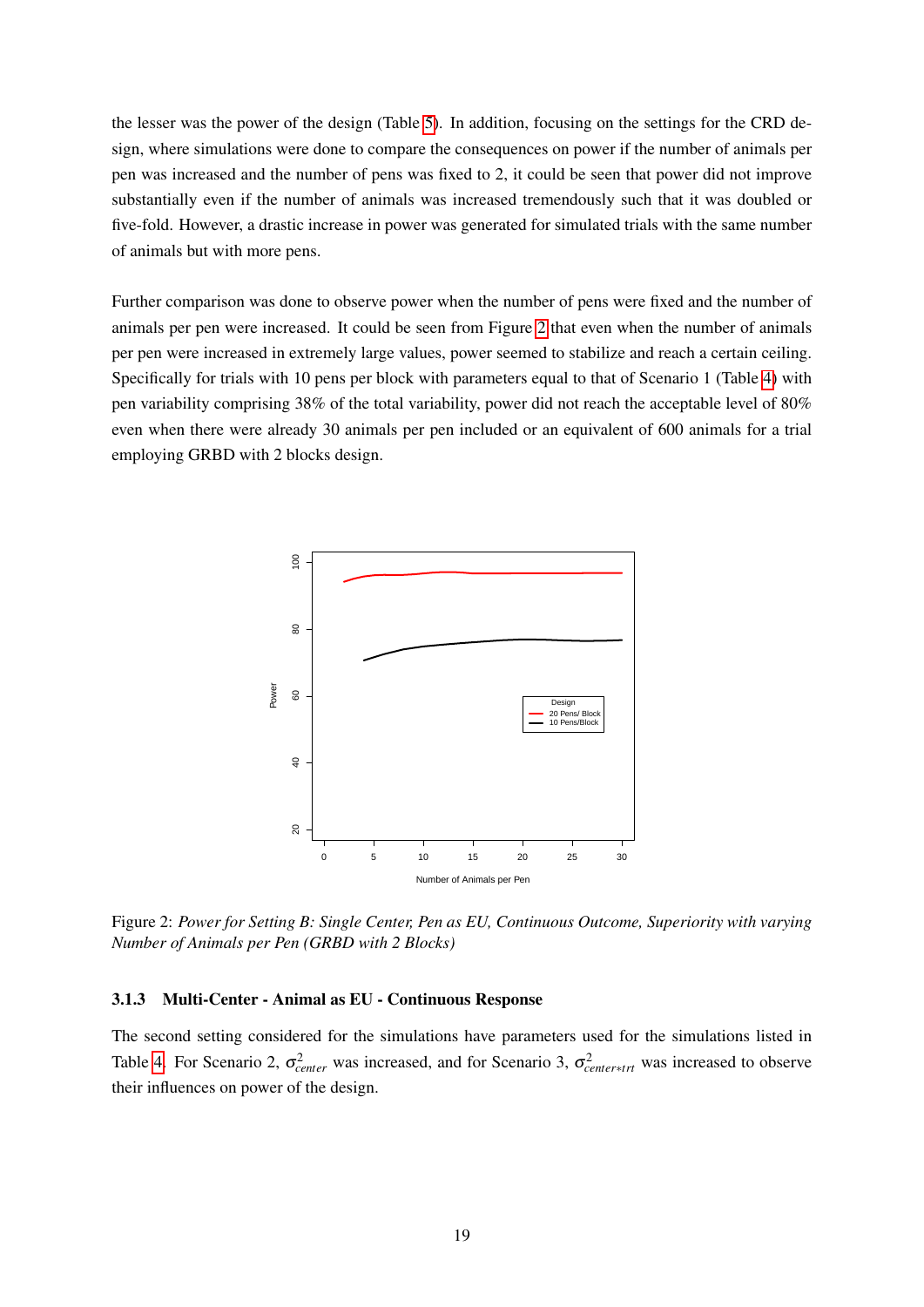| Parameter                          |                  | Scenario 1 |            |      |                  | Scenario 2 - $\sigma_{center}^2$ increased |            |      |                  | Scenario 3 - $\sigma_{center+trt}^2$ increased |            |         |  |
|------------------------------------|------------------|------------|------------|------|------------------|--------------------------------------------|------------|------|------------------|------------------------------------------------|------------|---------|--|
|                                    | <b>RCBD/GRBD</b> |            | <b>CRD</b> |      | <b>RCBD/GRBD</b> |                                            | <b>CRD</b> |      | <b>RCBD/GRBD</b> |                                                | <b>CRD</b> |         |  |
| $\sigma_{center}^2$                | 0.04             | 13%        | 0.04       | 27%  | 0.10             | 33%                                        | 0.10       | 67%  | 0.04             | 13%                                            | 0.04       | 27%     |  |
| $\sigma_{center*tri}^2$            | 0.01             | $3\%$      | 0.01       | 7%   | 0.01             | $3\%$                                      | 0.01       | 7%   | 0.06             | 20%                                            | 0.06       | 40%     |  |
| $\sigma_{block}^{2}$               | 0.15             | 50%        |            |      | 0.15             | 50%                                        |            |      | 0.15             | 50%                                            |            |         |  |
| $\sigma_{res}^2$                   | 0.10             | 33%        | 0.10       | 67%  | 0.04             | 13%                                        | 0.04       | 27%  | 0.05             | 17%                                            | 0.05       | 33%     |  |
| $\sigma_{total}^2$                 | 0.30             | $100\%$    | 0.15       | 100% | 0.30             | $100\%$                                    | 0.15       | 100% | 0.30             | $100\%$                                        | 0.15       | $100\%$ |  |
| $\sigma_{total}$                   | 0.55             |            | 0.39       |      | 0.55             |                                            | 0.39       |      | 0.55             |                                                | 0.39       |         |  |
| $\Delta_{abs}$                     | 0.275            |            | 0.275      |      | 0.275            |                                            | 0.275      |      | 0.275            |                                                | 0.275      |         |  |
| $\Delta_{std}$<br>$\sigma_{total}$ | 0.50             |            | 0.71       |      | 0.50             |                                            | 0.71       |      | 0.50             |                                                | 0.71       |         |  |

Table 6: *Pre-specified Parameters in Setting C: Multi-Center, Animal as EU, Continuous Outcome, Superiority*

As with blocking, taking into account the effect of center proved to be beneficial for the power of a design. It could be seen in Table 7 that when there was a considerable center variability, power was increased as more variation attributed to center was taken into account, and the corresponding significance tests had a lower residual variability.

Since the models took into account the center by treatment effect, the tests for significance were dependent on  $\sigma_{center*tr}^2$ , and the corresponding degrees of freedom would follow on the number of centers included in the study. More centers would give more degrees of freedom to the significance tests, thus giving them more power. This is shown in Figure 3, wherein given the same number of animals, simulated trials which had 10 centers, easily achieved higher power compared to those with 5 centers only.

The effect of increasing the center by treatment interaction variability on power was also investigated. In Table 7, it could be seen that in Scenario 3, when the center by treatment interaction variability was increased, implying a greater degree of differences in the effect of treatment across centers, power was *reduced.* Again, since  $\sigma_{center*trt}^2$  was not separated from  $\sigma^2$  when testing for the significance of treatment effect, it added to the noise that blurred the estimation of the effect, thus, reducing the power.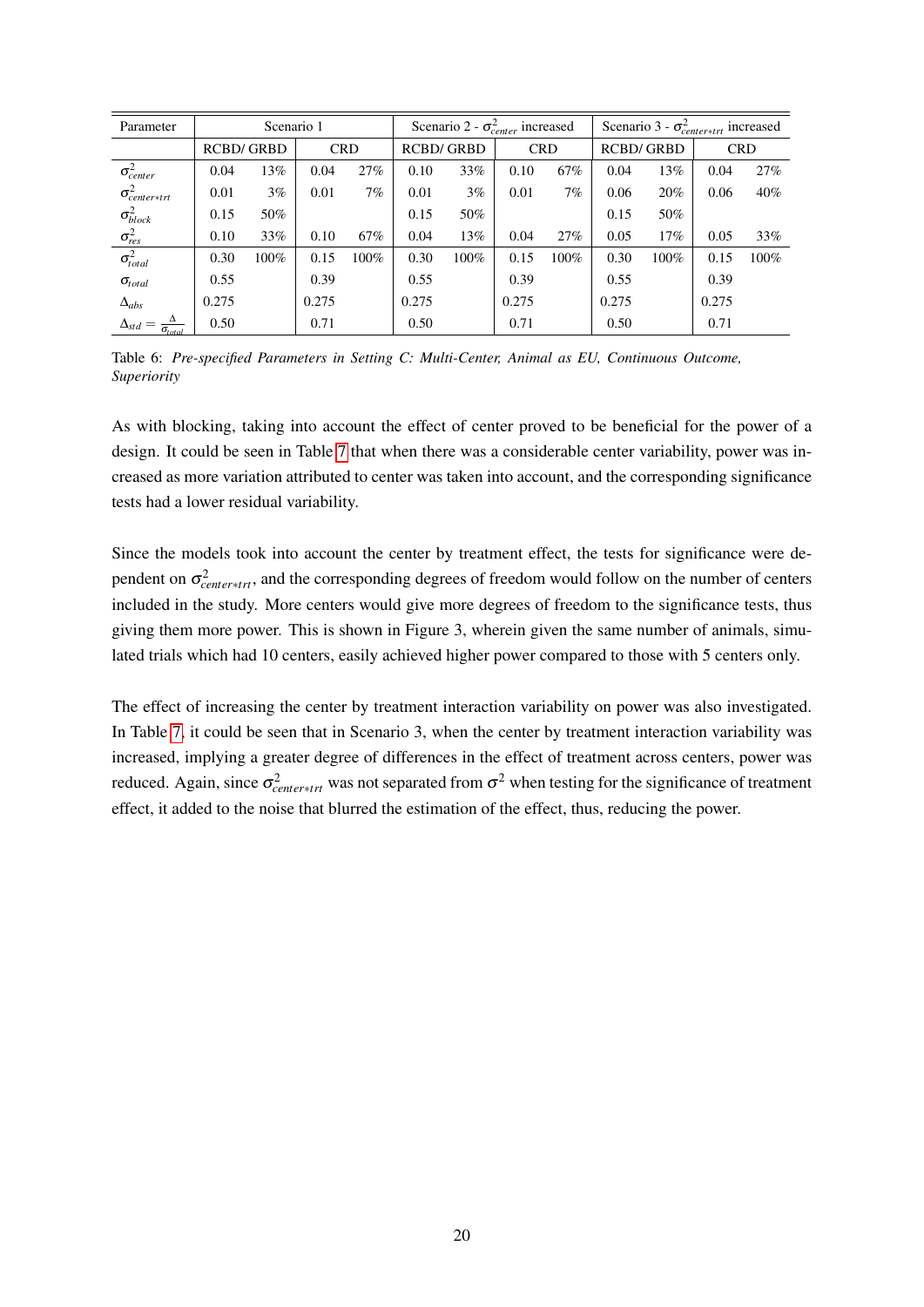|             |         |                |                |                |           |               | Power ( $\Delta_{std} = 50\%)$ |                     |                         |
|-------------|---------|----------------|----------------|----------------|-----------|---------------|--------------------------------|---------------------|-------------------------|
|             | Centers | Block/         | Animals/       | Animals/       | Animals/  | Conver-       |                                | Scenario 2          | Scenario 3              |
| Design      |         | Center/        | Block/         | Center/        | Treatment | gence $(\% )$ | Scenario 1                     | $\sigma_{center}^2$ | $\sigma_{center*tri}^2$ |
|             |         | Treatment      | Treatment      | Treatment      |           |               |                                | increased           | increased               |
| <b>CRD</b>  | 3       |                | $\overline{4}$ | $\overline{4}$ | 12        | 100.0         | 2.4                            | 13.8                | 7.6                     |
|             | 5       |                | 4              | $\overline{4}$ | 20        | 100.0         | 34.3                           | 61.2                | 22.0                    |
|             | 10      |                | 3              | 3              | 30        | 100.0         | 74.5                           | 95.3                | 50.9                    |
|             | 10      |                | $\overline{4}$ | $\overline{4}$ | 40        | 100.0         | 81.7                           | 97.0                | 51.8                    |
|             | 20      |                | 4              | 4              | 80        | 100.0         | 99.7                           | 100.0               | 86.1                    |
| <b>GRBD</b> | 3       | 2              | $\overline{2}$ | $\overline{4}$ | 12        | 100.0         | 4.0                            | 14.7                | 7.9                     |
|             | 5       | $\overline{c}$ | $\overline{2}$ | $\overline{4}$ | 20        | 100.0         | 38.3                           | 73.0                | 33.3                    |
|             | 8       | $\overline{c}$ | $\overline{2}$ | $\overline{4}$ | 32        | 100.0         | 75.4                           | 96.6                | 63.3                    |
|             | 10      | $\overline{c}$ | $\overline{2}$ | $\overline{4}$ | 40        | 100.0         | 87.4                           | 99.0                | 75.4                    |
|             | 20      | $\overline{c}$ | $\overline{2}$ | $\overline{4}$ | 80        | 100.0         | 99.8                           | 100.0               | 97.6                    |
| <b>RCBD</b> | 3       | 4              | 1              | $\overline{4}$ | 12        | 100.0         | 4.4                            | 15.9                | 3.6                     |
|             | 5       | 4              |                | $\overline{4}$ | 20        | 100.0         | 41.4                           | 78.7                | 41.0                    |
|             | 10      | 3              |                | 3              | 30        | 100.0         | 78.4                           | 99.0                | 78.5                    |
|             | 10      | 4              |                | $\overline{4}$ | 40        | 100.0         | 89.7                           | 99.8                | 88.5                    |
|             | 20      | 4              |                | 4              | 80        | 100.0         | 99.8                           | 100.0               | 99.8                    |

*\*\*\*For exact proportion of variances, please refer to Table 6*

Table 7: *Power for Setting C: Multi-Center, Animal as EU, Continuous Outcome, Superiority*



Figure 3: *Power for Setting C: Multi-Center, Animal as EU, Continuous Outcome, Superiority with varying Number of Centers (GRBD with 2 blocks per Center)*

# 3.1.4 Multi-Center Pen as EU - Continuous Response

The same findings regarding the effects of varying the between block, center and pen variabilities were observed for the last and the most complex setting which were trials having multi-center location and pen as the experimental unit. Detailed results could be found in Table A2 in the Appendix. Results for superiority testing in the binary settings were also tabulated in the mentioned section (Tables A3-A6).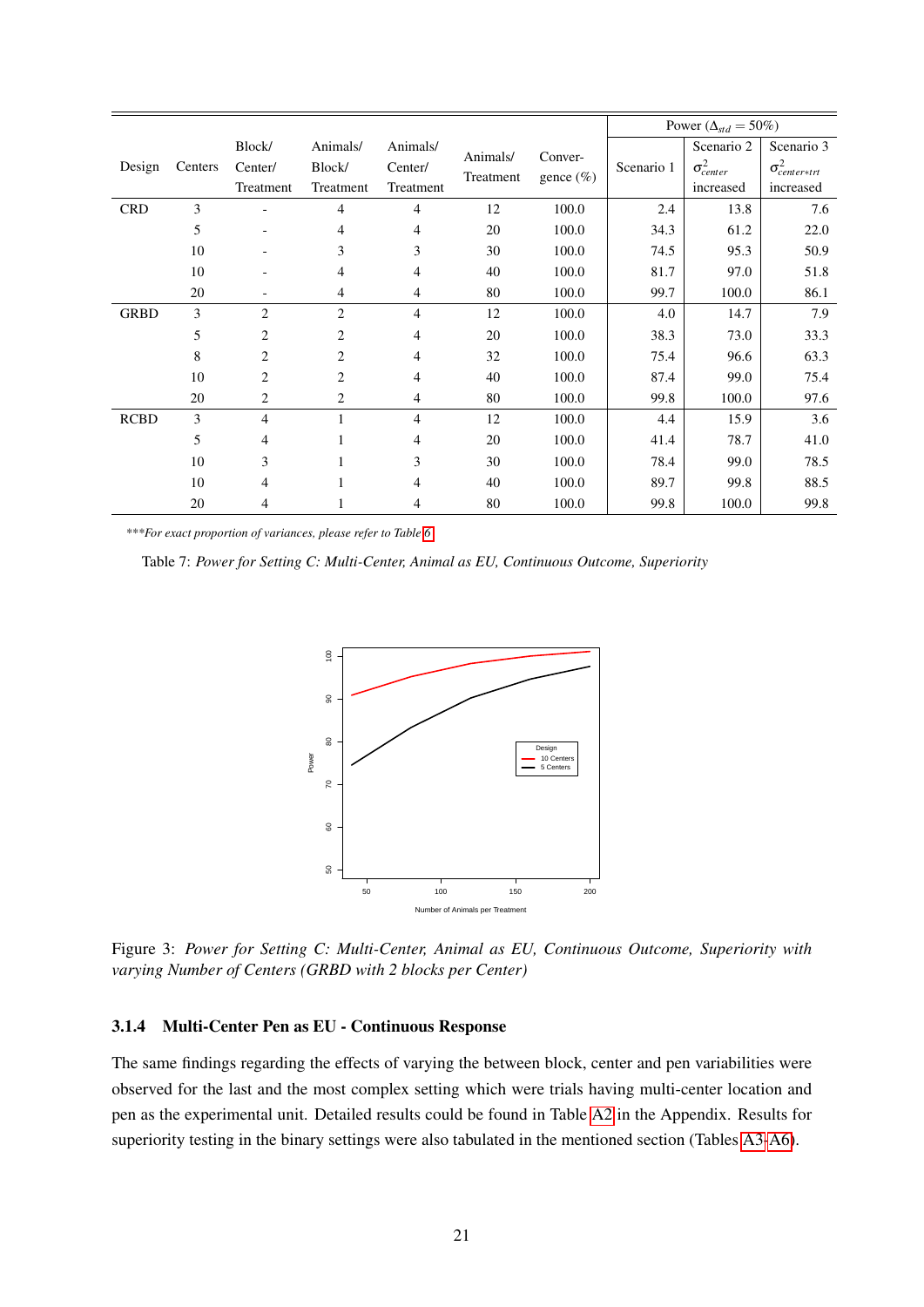#### 3.2 Non-inferiority Tests

For non-inferiority tests of continuous outcomes, it was already mentioned in the methodology that the method was straightforward as SAS generated confidence intervals for treatment differences using the approximate t-distributions. The results then were similar to what was observed with the superiority tests described above. Results exhibited below then were from non-inferiority testing of binary responses where three methods of constructing confidence intervals were employed.

#### 3.2.1 Single Center Animal as EU - Binary Response

For the most simple setting wherein simulated trials were single-centered and animal was the experimental unit, it is shown in Table 8 that non-inferiority tests using CI for  $\pi_{tr} - \pi_{ref}$  (Independence) and CI for  $\pi_{trt} - \pi_{ref}$  (Delta Method) generated very similar results, with the latter consistently having the higher value. CI for odds ratio, on the other hand, proved to be the most conservative of all methods giving the lowest powers in all scenarios simulated as this CI is usually wider because of the skewness resulting from the transformation from the logit scale  $[11]$ . These findings were also observed in Settings B and C shown in Tables A7-A8 in the Appendix.

|             |                          |                                 |                       |                     |                                  | Power                              |               |
|-------------|--------------------------|---------------------------------|-----------------------|---------------------|----------------------------------|------------------------------------|---------------|
| Design      | Block                    | Animals/<br>Block/<br>Treatment | Animals/<br>Treatment | Convergence $(\% )$ | $\pi_{trt}-\pi_{ref}$<br>(Indep) | $\pi_{trt} - \pi_{ref}$<br>(Delta) | Odds<br>Ratio |
| <b>CRD</b>  |                          | 12                              | 12                    | 100.0               | 19.7                             | 19.7                               | 10.4          |
|             |                          | 20                              | 20                    | 100.0               | 27.3                             | 27.3                               | 18.3          |
|             |                          | 40                              | 40                    | 100.0               | 49.4                             | 49.4                               | 36.8          |
|             | $\overline{\phantom{a}}$ | 80                              | 80                    | 100.0               | 77.4                             | 77.4                               | 61.6          |
| <b>GRBD</b> | 6                        | $\overline{2}$                  | 12                    | 96.0                | 12.5                             | 15.0                               | 9.9           |
|             | 10                       | $\overline{2}$                  | 20                    | 100.0               | 22.5                             | 27.0                               | 16.7          |
|             | 20                       | $\overline{2}$                  | 40                    | 100.0               | 45.1                             | 48.1                               | 37.2          |
|             | 40                       | $\overline{2}$                  | 80                    | 98.2                | 77.5                             | 79.6                               | 64.1          |
| <b>RCBD</b> | 12                       | 1                               | 12                    | 96.3                | 14.6                             | 16.2                               | 10.8          |
|             | 20                       | 1                               | 20                    | 99.6                | 22.5                             | 24.5                               | 17.9          |
|             | 40                       | 1                               | 40                    | 100.0               | 47.9                             | 49.7                               | 38.3          |
|             | 80                       | 1                               | 80                    | 100.0               | 79.2                             | 80.3                               | 64.8          |

 $\pi_{trt} = 0.65$ ,  $\pi_{ref} = 0.75$ ,  $\Delta_{NI} = 0.30$ ,  $\sigma_{block}^2 = 0.15$ 

Table 8: *Power for Setting A: Single Center, Animal as EU, Binary Outcome, Non-Inferiority*

### 3.2.2 Multi-Center Pen as EU - Binary Response

For the most complex setting, however, where simulated trials were done in multi-centers with pen as the experimental unit, results in Table 9 showed that non-inferiority tests using the CI for  $\pi_{trt} - \pi_{ref}$ (Independence)was the most conservative, generating most of the the lowest powers across the different settings. The assumption of independence then became too stringent for this design. The highest powers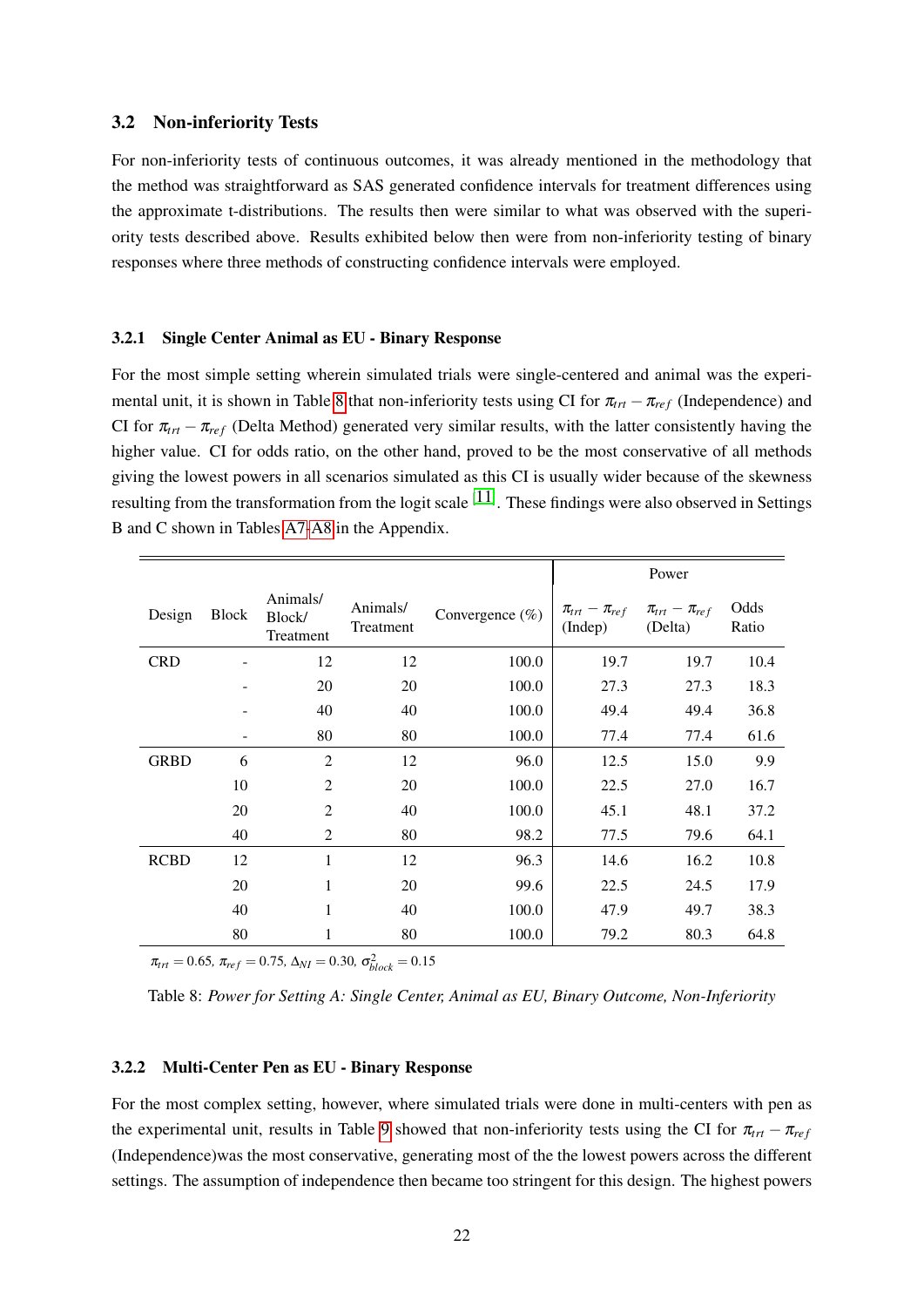were still derived for tests which used the CI for  $\pi_{tr} - \pi_{ref}$  (Delta Method). And CI for OR had power values which were usually within the generated estimates from the two previously mentioned methods.

|                          |                              |                        |                |     |     |                         |                                  | Power                            |               |
|--------------------------|------------------------------|------------------------|----------------|-----|-----|-------------------------|----------------------------------|----------------------------------|---------------|
| Centers                  | Block/<br>Center             | Pens/<br>Block/<br>Trt | Pen            | Trt | Trt | Conver-<br>gence $(\%)$ | $\pi_{trt}-\pi_{ref}$<br>(Indep) | $\pi_{trt}-\pi_{ref}$<br>(Delta) | Odds<br>Ratio |
| 4                        |                              | $\overline{4}$         | 2              | 32  | 16  | 99.8                    | 4.5                              | 6.3                              | 3.4           |
| 4                        | $\overline{\phantom{a}}$     | 10                     | 2              | 80  | 40  | 96.1                    | 14.7                             | 26.4                             | 15.6          |
| 4                        | $\qquad \qquad \blacksquare$ | 20                     | $\sqrt{2}$     | 160 | 80  | 91.3                    | 24.2                             | 59.7                             | 43.2          |
| 8                        | $\overline{\phantom{a}}$     | 10                     | 2              | 160 | 80  | 92.4                    | 70.3                             | 88.2                             | 74.7          |
| $\overline{\mathcal{L}}$ | $\overline{2}$               | $\overline{2}$         | $\overline{2}$ | 32  | 16  | 98.9                    | 4.2                              | 6.5                              | 2.2           |
| 4                        | $\overline{2}$               | 5                      | $\sqrt{2}$     | 80  | 40  | 96.6                    | 9.9                              | 25.5                             | 12.7          |
| 4                        | $\overline{2}$               | 10                     | $\overline{2}$ | 160 | 80  | 85.2                    | 19.1                             | 62.7                             | 44.8          |
| 8                        | 2                            | 5                      | 2              | 160 | 80  | 93.0                    | 65.1                             | 88.0                             | 76.0          |
| 4                        | $\overline{4}$               | $\mathbf{1}$           | 2              | 32  | 16  | 99.0                    | 4.0                              | 6.6                              | 2.9           |
| $\overline{\mathcal{L}}$ | 10                           | 1                      | $\overline{2}$ | 80  | 40  | 93.1                    | 12.4                             | 26.0                             | 16.6          |
| 4                        | 20                           | 1                      | 2              | 160 | 80  | 83.7                    | 27.5                             | 61.8                             | 45.5          |
| 8                        | 10                           | 1                      | 2              | 160 | 80  | 89.8                    | 72.4                             | 90.5                             | 79.3          |
|                          |                              |                        |                |     |     | Animals/ Animals/ Pens/ |                                  |                                  |               |

*:*π<sub>trt</sub> = 0.65*,* π<sub>ref</sub> = 0.75*,* Δ<sub>NI</sub> = 0.30*,* σ<sub>center</sub> = 0.20*,* σ<sub>center\*trt</sub> = 0.005*,* σ<sub>block</sub> = 0.15*,* σ<sub>pen</sub> = 0.10

Table 9: *Power for Setting D: Multi-Center, Pen as EU, Binary Outcome, Non-Inferiority*

It should also be noted that for small sample sizes, such as 16 and 40 pens, CI for  $\pi_{trt} - \pi_{ref}$  (Independence) and CI for OR were very conservative, generating very low powers compared to CI for  $\pi_{trt} - \pi_{ref}$ (Delta Method). But for larger sample sizes of 80 pens, power generated from CI for OR increased more rapidly than that of CI for  $\pi_{trt} - \pi_{ref}$  (Independence). It is seen here that even for larger sample sizes, for complex designs, the independence assumption, again, generated wider CIs for difference of proportions which were not independent at all. Also, for small sample sizes, CI for odds was conservative, as expected because of the wider intervals generated during the transformation of limits of the log odds  $(\beta)$ . But as the samples became large, the CI performed better, which was again an expected result for a large-sample method such as this  $[1]$ .

Finally, it should be noted that CI for  $\pi_{trt} - \pi_{ref}$  (Delta Method) and CI of odds ratio methods generated similar power results across different blocking designs, while CI for  $\pi_{tr} - \pi_{ref}$  (Independence) seemed to be affected by the design. For instance, in settings where there were 4 Center and 80 pens per treatment, power for tests using CI for  $\pi_{trt} - \pi_{ref}$  (Independence) had noticeably varying power calculations for CRD (24.5), GRBD(19.1) and RCBD (30.3), while for the other two methods, power seemed to be stable across the different blocking designs. It is, thus, exhibited again that the CI with the independence assumption was unable to take into account the complexity of the design and the consequence of having more random error terms in the model.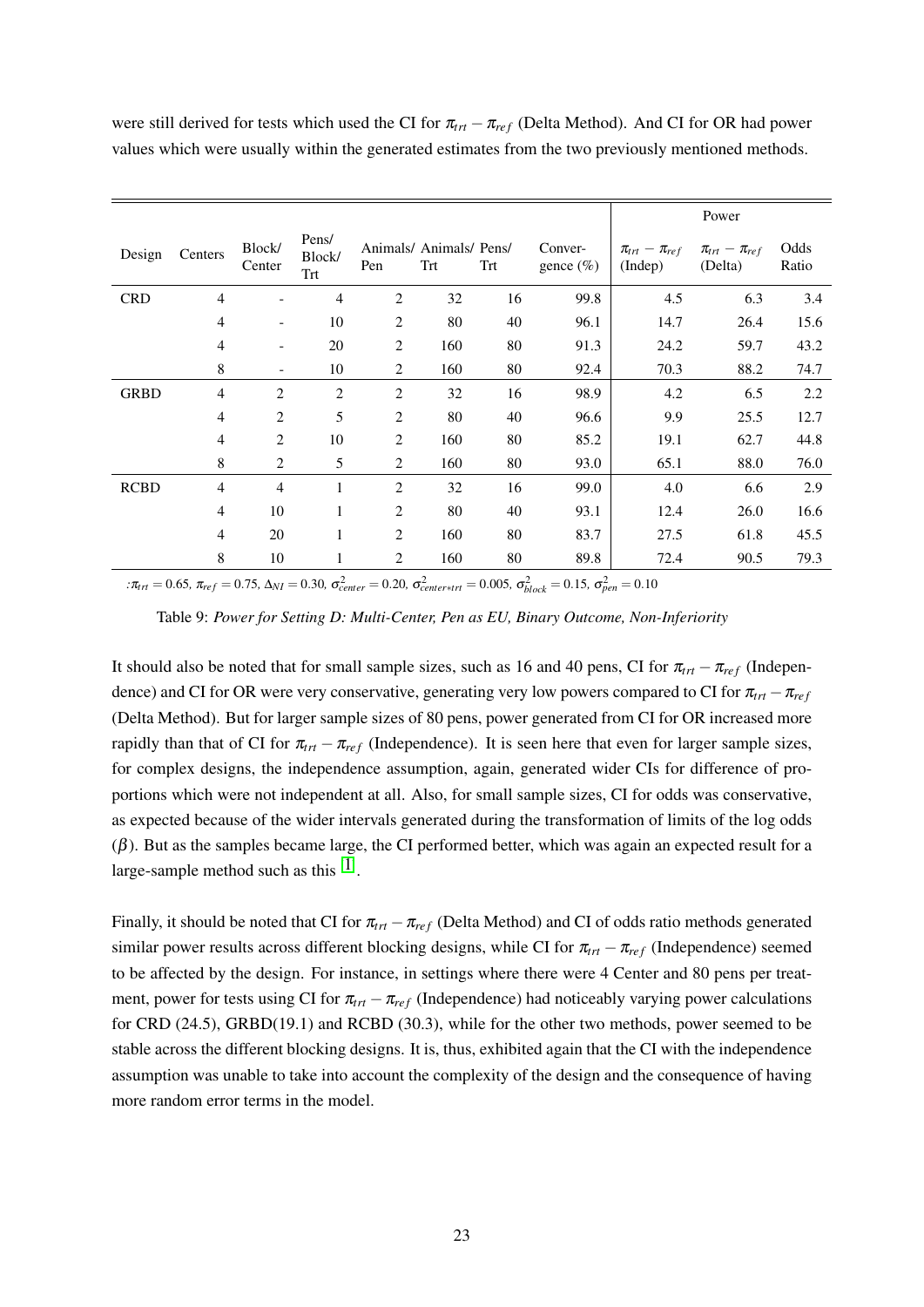# 4 Discussion and Conclusion

In this report, data simulations, though rigorous and time-consuming, proved to be useful in calculating power of clinical trials with complex designs, and was able to monitor convergence to identify settings that would pose potential convergence issues in the actual data analysis given that such designs would be implemented. The modelling technology of Proc Mixed and Proc Glimmix was used to fit corresponding Linear Mixed Models and Generalized Linear Mixed Models which were chosen as the most appropriate modelling framework for the experimental designs considered.

Compared to the approximation of the non-central F-distribution approach in calculating power described in Verbeke (2000)  $[24]$ , where an exemplary data set is generated once, the simulation method could additionally monitor convergence rate of mixed models fitted addressing one of the objectives of this project. Furthermore, comparison of confidence limits with the pre-specified margin, which is the standard way of doing non-inferiority testing  $[23]$ , was not staightforward in the power approximation method especially for binary outcomes, but was easily conducted during simulations once the appropriate confidence intervals were constructed.

Most non-inferiority testing for clinical trials with binary outcomce were done using difference of proportions or odds ratios <sup>[23]</sup>. To conduct non-inferiority testing then in the simulations, the standard errors of the difference of proportions,  $\hat{\pi}_{tr}|\mathbf{b}_i-\hat{\pi}_{ref}|\mathbf{b}_i$ , or that of the odds ratio were needed, but the former was not provided by SAS as it would only give out estimates and confidence intervals for parameters in the logit scale and the corresponding mean equivalent using the *ilink* option <sup>[18]</sup>. For the analyses done with binomial outcomes, these mean estimates then corresponded to the predicted conditional probabilities of success,  $\hat{\pi}_{trt}|\mathbf{b}_i = \mathbf{0}$ ,  $\hat{\pi}_{ref}|\mathbf{b}_i = \mathbf{0}$  in the treatment and reference groups, and standard error estimates were only available for them. Thus, two methods were proposed to construct the confidence interval for the difference of proportions to conduct the non-inferiority tests. The first one was by calculating the standard error of the difference using the individual standard error estimates for each proportion, assuming indepence. The second one was by approximating the standard error of the difference through the delta method, assuming that this estimate was asymptotically normal, and that it could be expressed as a function of parameters  $\alpha$  and  $\beta$ , which were the estimates in the logit scale with standard error estimates available after fitting a GLMM in Proc Glimmix. The last method for non-inferiority testing was by using the confidence interval constructed for the odds ratio, which was readily available from the mentioned model fitting procedure.

For the simple to moderately complex designs such as Settings A B and C, the first two methods for non-inferiority testing generated very close results, while the tests using CI for OR proved to be very conservative, generating the lowest powers for the settings simulated. This was because the CIs derived were wider due to the enhanced skewness resulting from the transformation of the logit confidence limits  $[11]$ . It was also shown in literature that given the same precision level with other parameters such as means and proportions, calculation of sample size based on odds ratio would require a larger sample size  $[16]$ .

For the most complex design, which was Setting D, wherein simulated trials were multi-centered and pen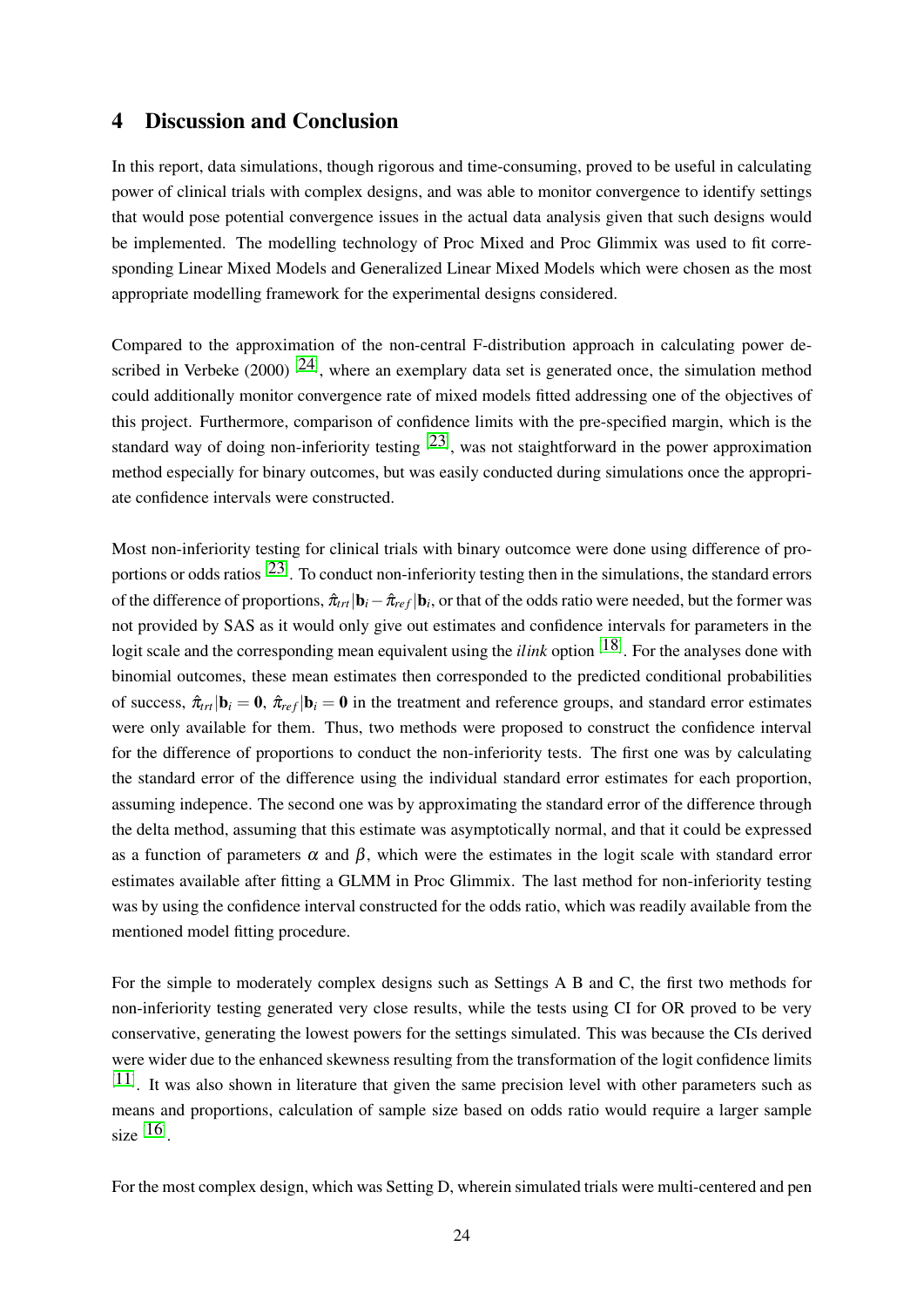was the experimental unit, CI for difference of proportions (Independence) generated power estimates which were comparably lower than the other two methods, showing that the assumption of independence was problematic especially for complex designs which employed mixed models with three or more random effects. For all settings considered, CI for difference of proportions (Delta Method) generated the highest power estimates, which was expected since it did not have the constraint of the independence assumption. Furthermore, it was observed that CI for difference of proportions (Delta Method) and CI for OR had stable estimates across the blocking designs, CRD, RCBD and GRBD, implying the ability of the tests to account for the variation between blocks. It should be noted that when the association is not strong, the odds ratio CI would perform well even for small sample sizes.<sup>[2]</sup> For most of non-inferiority trials then, where usually, the new treatment is not expected to differ with the reference treatment, thus there is no strong association, this CI could be used as a conservative check for power calculated for complex designs.

For the simulations in general, it was observed that when intrablock correlation was larger, power was higher. This was due to the fact that subjects within a block were more correlated, thus, more homogeneous, and the estimation of treatment effect was more efficient<sup>[20]</sup>. For trials with pen as the experimental unit, however, increasing the intracluster correlation reduced the power of the design. In fact, for some setups simulated where the number of pens were fixed, there was a certain ceiling for power even when the number of animals per pen were greatly increased. This was in agreement with the effective sample size concept and information limit for clustered experiments [8]. For settings with multiple centers, larger between center variability taken away from the residual variance allowed for more efficient estimates  $[9]$ , and consequently, generated higher power for the design. However, inclusion of the random center and random center by treatment interaction effects implied that there should be an enough number of centers to estimate these effects. It was exhibited in the simulations that increasing the number of centers greatly elevated the power of the designs. It should be noted that in literature, five centers were even recommended as a minimum number of center to generate stable variance estimates.[3] Moreover, testing of treatment effect for this setting was dependent on the center by treatment interaction variation, thus, this directly affected power estimates. It should be noted that in Table 7, for Scenario 3 where  $\sigma_{center*trt}^2$  was increased, and  $\sigma^2$  was decreased, power was still reduced mainly because the former was still used in testing for the significance of treatment effect. This was not the case for  $\sigma_{center}^2$ , which when accounted for, was totally taken out from the MSE used for the testing.

Results above were expected from the mixed models framework, thus, exhibiting that the simulation method for power calculation was able to mimic experimental designs of interest through its data generation and the significance tests employed. However, knowledge on the random effects were necessary to use this tool. Data from pilot studies should be available, otherwise, appropriately sound estimates should be provided by the clinicians<sup>[6]</sup>. Furthermore, for simulated designs with small sample sizes, it is possible that the variance components would not be estimated well, hence, it is recommended to check their empirical value from the simulations, and to compare power calculations using the approximation of the non-central F-distribution method<sup>[18]</sup>.

It is also worth noting that the Generalized Linear Mixed Models fitted for the binary outcomes gen-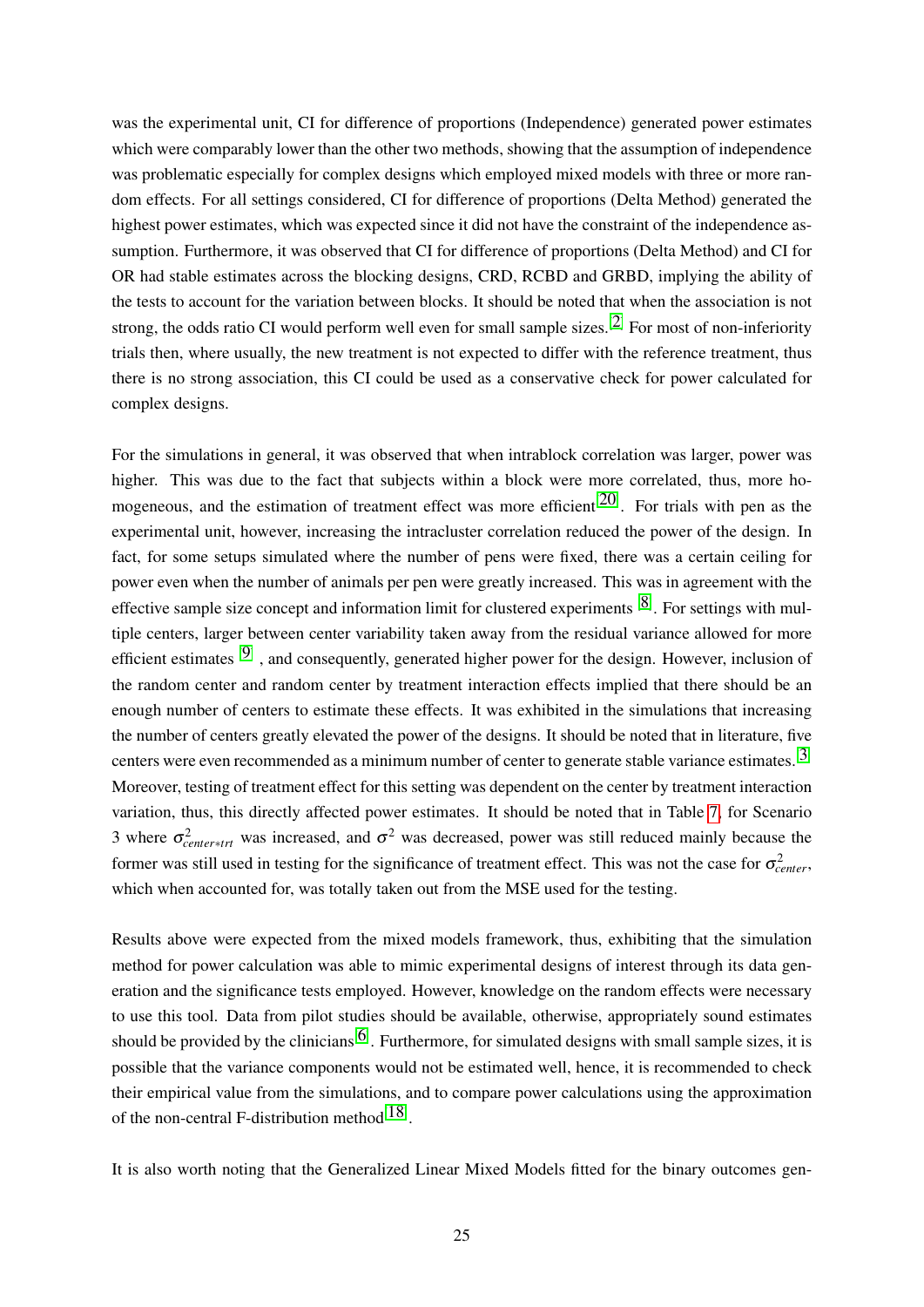erated estimates which had a conditional interpretation given the random effects. For clinical trials, though, it is the marginal treatment effect of the drug which is of interest. It was, however, pointed out by Agresti (2006) that effect which is significant in the conditional model would usually be significant in the marginal model and the model choice would not influence inferential conclusions on the said parameter. In this report, all testing were limited to the fixed effects parameters in the random effects model.

For most of the simulations, there was no considerable convergence issue encountered. Models used to analyze continuous outcomes generally had 100% convergence rates. The figures were slightly lower for models fitted to binary data but were generally above 90%. It was crucial to monitor this during simulations to verify if the power estimates generated were indeed reliable and were based on a large number of converged models. For the case of some blocked designs in Table 9, where low convergence rates of 85.2%, 83.7% and 89.8% were observed, power estimates generated should be critically considered.

In conclusion, SAS macros used in the simulations were able to calculate power for complex designed veterinary clinical trials considered for which no analytical formulas were readily available. Additionally, it monitored convergence rates, which would be a good measure of the reliability of power estimates generated. This tool is then recommended to be used in future experimental design planning to ensure that sufficient animals would be included in the trial to warrant a power level that would enable the trial to detect the desired magnitude of treatment difference if it indeed exists. In addition, three methods of testing for non-inferiority trials with binary outcomes were proposed. The method using the CI for difference of proportions (Independence) exhibited a certain inability to handle the most complex designs. The method using the CI for odds ratio proved to be conservative in all setups considered. In contrast, the method using the CI for difference of proportions (Delta Method) did not suffer from these limitations. Further investigation on the behavior of these CIs when applied to other experimental settings is recommended.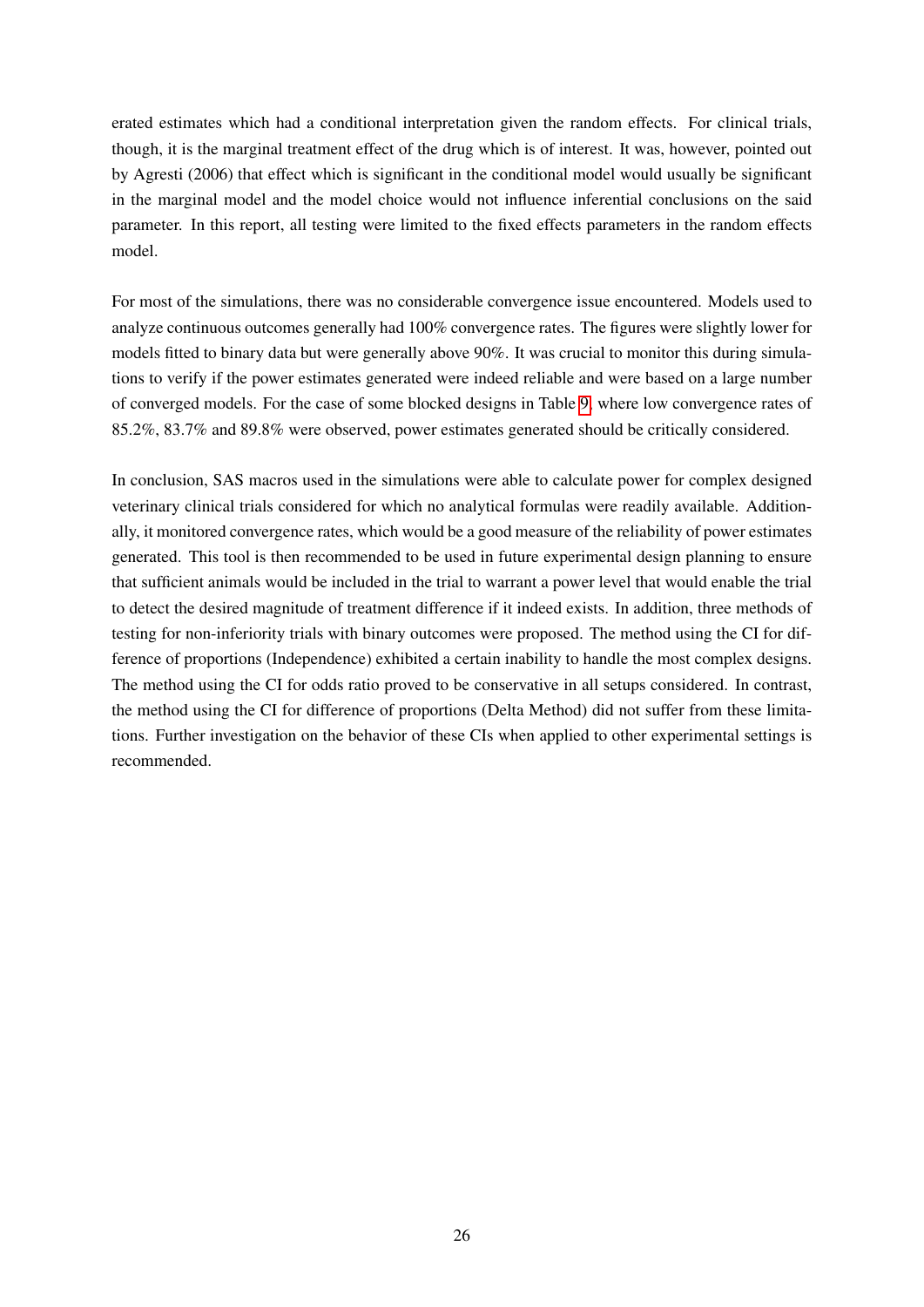# References

- [1] Agresti, A. (2006). *Categorical Data Analysis*. Wiley Series in Probability and Statistics. New Jersey: John Wiley & Sons, Inc.
- [2] Agresti, A. (1999). On Logit Confidence Intervals for Odds Ratio with Small Samples. *Biometrics 55,* 597-602.
- [3] Brown, H., Prescott, R. (2006). *Applied Mixed Models in Medicine: Second Edition*. Statistics in Practice. West Sussex: John Wiley & Sons, Ltd.
- [4] Castelloe, J. (2000). Sample Size Computations and Power Analysis with the SAS System. SAS Institute Inc., Cary, NC. http://www.ats.ucla.edu/stat/sas/library/powersamplesize.pdf. Accessed on 28 August, 2014.
- [5] Committee for Medicinal Products for Veterinary use (CVMP) (2012). Guideline on Statistical Principles for Clinical Trials for Veterinary Medicinal Products (Pharmaceuticals). http://www.ema.europa.eu/docs/en GB/document library/Scientific guideline/2012/01/WC50012 0834.pdf. Accessed on 24 August, 2014.
- [6] Dang, Q., Mazumdar, S., Houck, P. (2008). Sample Size and Power Calculations Based on Generalized Linear Mixed Models with Correlated Binary Outcomes. *Comput Methods Programs Biomed 91(2)*, 122-127.
- [7] Duchateau L., Janssen P. and Rowlands G.J. (1998). Linear Mixed Models. An Introduction with Applications in Veterinary Research. ILRI (International Livestock Research Institute), Nairobi, Kenya. http://www.ilri.org/biometrics/Publication/Full%20Text/Linear Mixed Models/Toc.htm#P-1 0. Accessed on 26 August, 2014.
- [8] Faes, C., Molenberghs, G., Aerts, M., Verbeke, G., Kenward, M. (2009). The Effective Sample Size and an Alternative Small Sample Degrees of Freedom Method. *The American Statistician 63(4)*, 389-399.
- [9] Feaster, D., Mikulich-Gilbertson, S., Brincks, A. (2011). Modeling Site Effects in the Design and Analysis of Multisite Trials. *Am J Drug Alcohol Abuse 37(5)*, 383391. http://www.ncbi.nlm.nih.gov/pmc/articles/PMC3281513/pdf/nihms-342987.pdf. Accessed on 28 August, 2014.
- [10] Galecki, A., Burzykowski, T., Chen, S., Faulkner, J., Ashton-Miller, J. (2009). Statistical Power Calculations for Clustered Continuous Data. *International Journal of Knowledge Engineering and Soft Data Paradigms 1(1)*, 40-48.
- [11] Gart, J., Thomas, D. (1982). The Performance of Three Approximate Confidence Limit Methods for the Odds Ratio. *American Journal of Epidemiology (115) 3,* 453-470. http://www.ncbi.nlm.nih.gov/pubmed/7064980. Accessed on 3 September, 2014.
- [12] George, S. (2010). Design of Phase III Clinical Trials. *Oncology Clinical Trials*. http://impact.unc.edu/impact7/sites/default/files/OncologyClinicalTrials Design of phase III clini cal trials.pdf. Accessed on 31 August, 2014.
- [13] Hilton, J. (2010). Non-inferiority Trial Designs for Odds ratios and Risk differences. *Statistics in Medicine 29*, 982-993.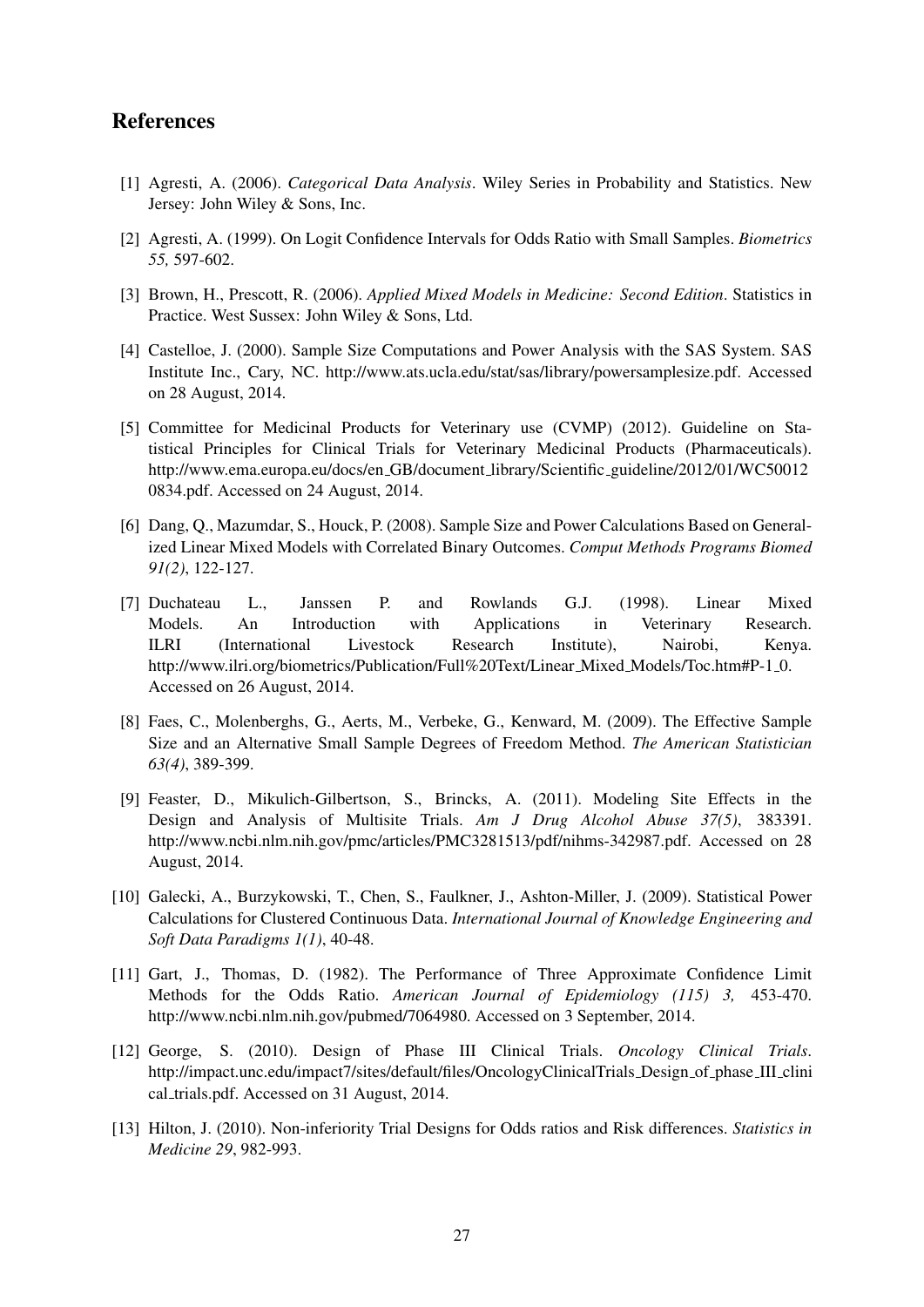- [14] International Cooperation on Harmonization of Technical Requirements for Registration of Veterinary Medicinal Products (VICH) (2000). Good Clinical Practice. http://www.ema.europa.eu/docs/en\_GB/document\_library/Scientific\_guideline/2009/10/WC50000 4343.pdf. Accessed on 24 August, 2014.
- [15] Lachin, J. (1981). Introduction to Sample Size Determination and Power Analysis for Clinical Trials. *Controlled Clinical Trials 2*, 93-113.
- [16] Lemeshow, S., Hosmer, D., Klar, J., Lwanga, S. (1990). *Adequacy of Sample Size in Health Studies.* World Health Organization. West Sussex: John Wiley & Sons, Ltd.
- [17] Lesaffre, E. (2008). Superiority, Equivalence, and Non-inferiority Trials. *Bulletin of the NYU Hospital for Joint Diseases 66(2)*,150-4.
- [18] Littell,R., Milliken,G., Stroup, W., Wolfinger, R. and Schabenberger, O. (2006). *SAS for Mixed Models, Second Edition*. Cary, NC: SAS Institute Inc.
- [19] Molenberghs, G. &, Verbeke, G. (2005). *Models for Discrete Longitudinal Data*. Springer Series in Statistics. New-York: Springer.
- [20] Montgomery, D. (2001). *Design and Analysis of Experiments*. New York: John Wiley & Sons, Inc.
- [21] Perrett, J. (2012). A Case Study on Teaching the Topic Experimental Unit and How it is Presented in Advanced Placement Statistics Textbooks. *Journal of Statistics Education 20(2)*. http://www.amstat.org/publications/jse/v20n2/perrett.pdf. 5 September, 2014.
- [22] Suissa, S. (1991). Binary Methods for Continuous Outcomes: A Parametric Alternative. *Journal of Clinical Epidemiology, 44(3)* 241-8.
- [23] Tunes da Silva, G., Logan , B., Klein, J. (2008). Methods for Equivalence and Noninferiority Testing. *Biology of Blood and Marrow Transplantation : Journal of the American Society for Blood and Marrow Transplantation 15(1 Suppl),* 120-127.
- [24] Verbeke, G. &, Molenberghs, G. (2000). *Linear Mixed Models for Longitudinal Data*. Springer Series in Statistics. New-York: Springer.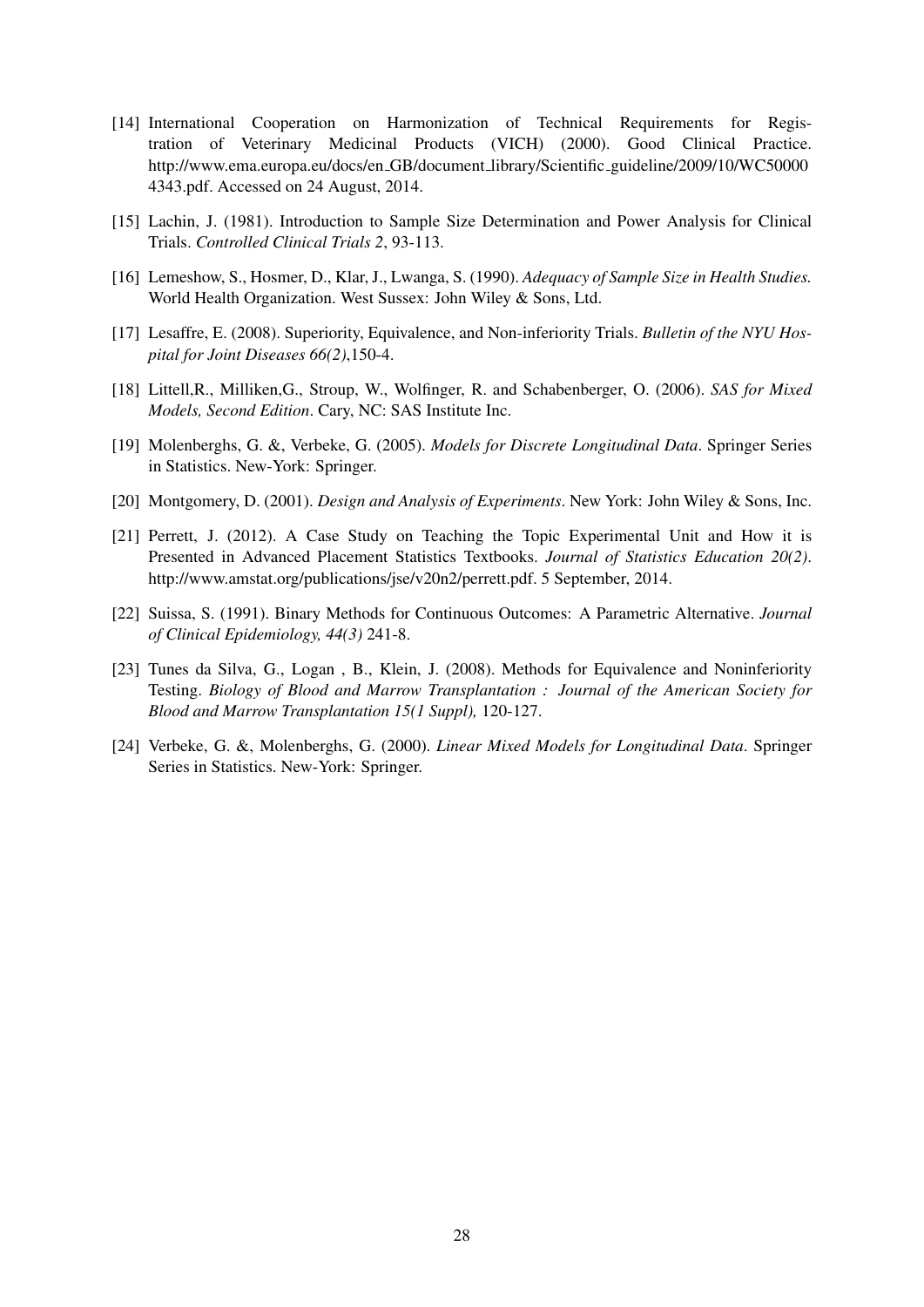# A Appendix

# A.1 Derivation of the Variance of Difference of Proportions (Delta Method)

# Variance of  $π_{ref}$

Let 
$$
\pi_{ref} = \frac{exp \alpha}{1+exp \alpha}
$$
, by delta method,  
\n
$$
V(\pi_{ref}) = \left[\frac{\partial \pi_{ref}}{\partial \alpha}\right]^2 V(\alpha)
$$
\n
$$
\frac{\partial \pi_{ref}}{\partial \alpha} = \frac{\partial}{\partial \alpha} \left[\frac{exp \alpha}{1+exp \alpha}\right]
$$
\n
$$
= \frac{exp \alpha}{(1+exp \alpha)^2} = \frac{exp \alpha}{(1+exp \alpha)} * \frac{1}{(1+exp \alpha)}
$$
\n
$$
\frac{\partial \pi_{ref}}{\partial \alpha} = \pi_{ref}(1-\pi_{ref}). \tag{A1}
$$

Thus,

$$
V(\pi_{ref}) = \pi_{ref}^2 (1 - \pi_{ref})^2 V(\alpha).
$$
 (A2)

# Variance of π<sub>trt</sub>

Let 
$$
\pi_{rr} = \frac{\exp(\alpha + \beta)}{1 + \exp(\alpha + \beta)}
$$
, by delta method,  
\n
$$
V(\pi_{rr}) = \left[\frac{\partial \pi_{rr}}{\partial \alpha}\right]^2 V(\alpha) + \left[\frac{\partial \pi_{rr}}{\partial \beta}\right]^2 V(\beta) + 2 \frac{\partial \pi_{rr}}{\partial \alpha} \frac{\partial \pi_{rr}}{\partial \beta} Cov(\alpha, \beta)
$$
\n
$$
\frac{\partial \pi_{rr}}{\partial \alpha} = \frac{\partial}{\partial (\alpha)} \left[\frac{\exp(\alpha + \beta)}{1 + \exp(\alpha + \beta)}\right]
$$
\n
$$
= \frac{\exp(\alpha + \beta)}{[1 + \exp(\alpha + \beta)]^2}
$$
\n
$$
= \frac{\exp(\alpha + \beta)}{1 + \exp(\alpha + \beta)} * \frac{1}{1 + \exp(\alpha + \beta)}
$$
\n
$$
\frac{\partial \pi_{rr}}{\partial \alpha} = \pi_{rr}(1 - \pi_{rr})
$$
\n(A3)

Similarly,

$$
\frac{\partial \pi_{\text{int}}}{\partial \beta} = \pi_{\text{int}} (1 - \pi_{\text{int}}) \tag{A4}
$$

$$
V(\pi_{trt}) = \pi_{trt}^2 (1 - \pi_{trt})^2 V(\alpha) + \pi_{trt}^2 (1 - \pi_{trt})^2 V(\beta) + 2\pi_{trt}^2 (1 - \pi_{trt})^2 Cov(\alpha + \beta)
$$
  
=  $\pi_{trt}^2 (1 - \pi_{trt})^2 [V(\alpha) + V(\beta) + 2Cov(\alpha, \beta)]$ 

Thus,

$$
V(\pi_{\text{trt}}) = \pi_{\text{trt}}^2 (1 - \pi_{\text{trt}})^2 V(\alpha + \beta).
$$
 (A5)

Variance of  $\pi_{trt} - \pi_{ref}$ 

Let  $\pi_{trt} - \pi_{ref} = \frac{exp(\alpha + \beta)}{1 + exp(\alpha + \beta)} - \frac{exp(\alpha)}{1 + exp(\alpha)}$  $\frac{exp(\alpha)}{1+exp(\alpha)}$ , by delta method,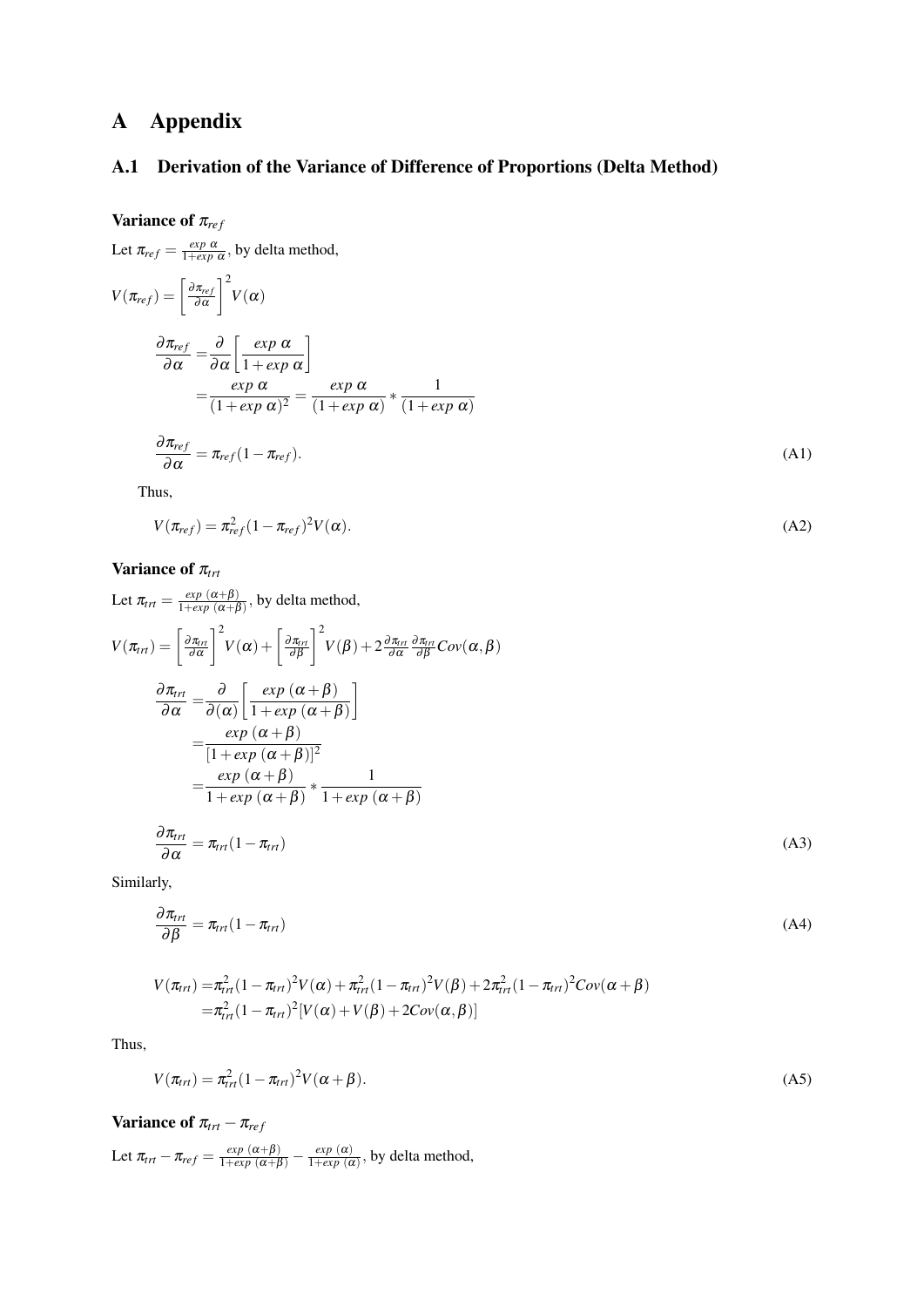$$
V(\pi_{trt} - \pi_{ref}) = \left[\frac{\partial(\pi_{trt} - \pi_{ref})}{\partial \alpha}\right]^2 V(\alpha) + \left[\frac{\partial(\pi_{trt} - \pi_{ref})}{\partial \beta}\right]^2 V(\beta) + 2 \frac{\partial(\pi_{trt} - \pi_{ref})}{\partial \alpha} \frac{\partial(\pi_{trt} - \pi_{ref})}{\partial \beta} Cov(\alpha, \beta)
$$

$$
\frac{\partial(\pi_{trt} - \pi_{ref})}{\partial \alpha} = \frac{\partial \pi_{trt}}{\partial \alpha} - \frac{\partial \pi_{ref}}{\partial \alpha}
$$

$$
= \pi_{trt} (1 - \pi_{trt}) - \pi_{ref} (1 - \pi_{ref}) \quad \text{from A1 and A3}
$$

$$
\frac{\partial(\pi_{trt} - \pi_{ref})}{\partial \beta} = \frac{\partial \pi_{trt}}{\partial \beta} - \frac{\partial \pi_{ref}}{\partial \beta}
$$

$$
= \pi_{trt} (1 - \pi_{trt}) \qquad \text{from A4}
$$

$$
V(\pi_{trt} - \pi_{ref}) = [\pi_{trt}(1 - \pi_{trt}) - \pi_{ref}(1 - \pi_{ref})]^2 V(\alpha) + [\pi_{trt}(1 - \pi_{trt})]^2 V(\beta)
$$
  
+ 2[\pi\_{trt}(1 - \pi\_{trt}) - \pi\_{ref}(1 - \pi\_{ref})](\pi\_{ref}(1 - \pi\_{ref})Cov(\alpha, \beta)  
=  $\pi_{trt}^2 (1 - \pi_{trt})^2 V(\alpha) + \pi_{trt}^2 (1 - \pi_{trt})^2 V(\beta) + 2\pi_{trt}^2 (1 - \pi_{trt})^2 Cov(\alpha, \beta)$   
+  $\pi_{ref}^2 (1 - \pi_{ref})^2 V(\alpha)$   
- 2 $\pi_{trt}(1 - \pi_{trt}) \pi_{ref}(1 - \pi_{ref}) V(\alpha) - 2\pi_{trt}(1 - \pi_{trt}) \pi_{ref}(1 - \pi_{ref})Cov(\alpha, \beta)$   
=  $\pi_{tr}^2 (1 - \pi_{trt})^2 V(\alpha + \beta) + \pi_{ref}^2 (1 - \pi_{ref})^2 V(\alpha)$   
- 2 $\pi_{trt}(1 - \pi_{trt}) \pi_{ref}(1 - \pi_{ref}) V(\alpha) - 2\pi_{trt}(1 - \pi_{trt}) \pi_{ref}(1 - \pi_{ref})Cov(\alpha, \beta)$ 

Thus,

$$
V(\pi_{\text{tr}t} - \pi_{\text{ref}}) = V(\pi_{\text{tr}t}) + V(\pi_{\text{ref}}) - 2\pi_{\text{tr}t}(1 - \pi_{\text{tr}t})\pi_{\text{ref}}(1 - \pi_{\text{ref}})[V(\alpha) + Cov(\alpha, \beta)] \tag{A6}
$$

from A2 and A5.

# A.2 Auxiliary Results

# A.2.1 Superiority Testing - Continuous Outcome

| Parameter                          |      | <b>RCBD/GRBD</b> |      | <b>CRD</b> |
|------------------------------------|------|------------------|------|------------|
| $\sigma_{center}^2$                | 0.04 | 9%               | 0.04 | 13%        |
| $\sigma_{center*trt}^2$            | 0.01 | 2%               | 0.01 | 3%         |
| $\sigma_{pen}^2$                   | 0.15 | 33%              | 0.15 | 50%        |
| $\sigma_{block}^2$                 | 0.15 | 33%              |      | $0\%$      |
| $\sigma_{res}^2$                   | 0.10 | 22%              | 0.10 | 33%        |
| $\sigma_{total}^2$                 | 0.45 | 100%             | 0.30 | 100%       |
| $\sigma_{total}$                   | 0.67 |                  | 0.55 |            |
| $\Delta_{abs}$                     | 0.54 |                  | 0.54 |            |
| $\Delta_{std}$<br>$\sigma_{total}$ | 0.80 |                  | 0.99 |            |

Table A1: *Pre-specified Parameters in Setting D: Multi-Center, Pen as EU, Continuous Outcome*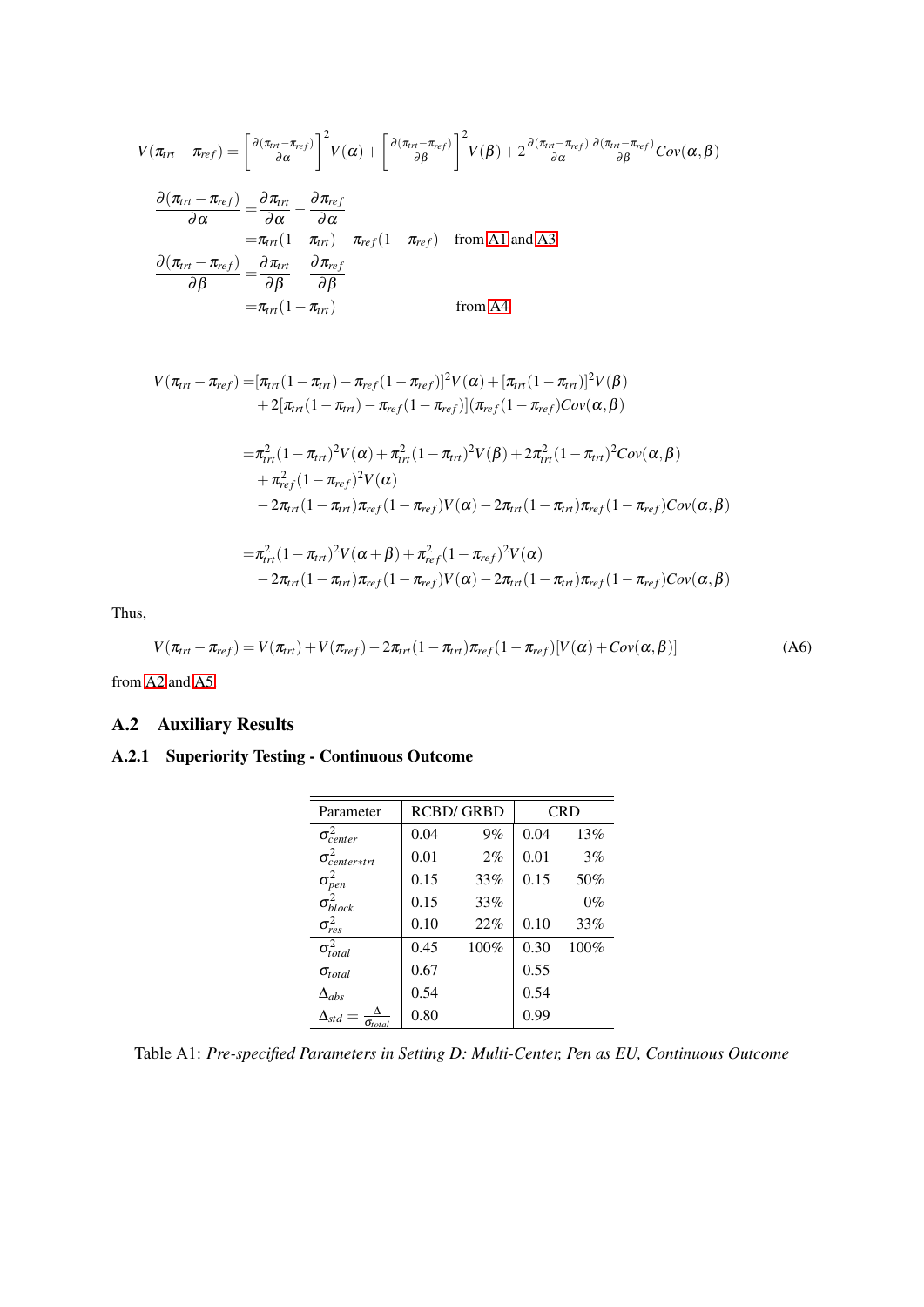| Design      | Centers        | Blocks/<br>Center | Pens/<br>Block/<br>Center/<br>Trt | Animals/<br>Pen/<br>Block/<br>Center/<br>Trt | Total<br>Animals/<br>Trt | Total<br>Pens/Trt | Conver | Power |
|-------------|----------------|-------------------|-----------------------------------|----------------------------------------------|--------------------------|-------------------|--------|-------|
| <b>CRD</b>  | $\overline{4}$ |                   | $\overline{4}$                    | $\mathbf{2}$                                 | 32                       | 16                | 100.0  | 46.7  |
|             | $\overline{4}$ | -                 | 10                                | $\overline{2}$                               | 80                       | 40                | 100.0  | 83.2  |
|             | $\overline{4}$ |                   | 20                                | $\overline{2}$                               | 160                      | 80                | 100.0  | 94.4  |
|             | $\,$ 8 $\,$    |                   | 10                                | $\overline{c}$                               | 160                      | 80                | 100.0  | 100.0 |
| <b>GRBD</b> | $\overline{4}$ | $\mathbf{2}$      | $\mathbf{2}$                      | $\overline{2}$                               | 32                       | 16                | 100.0  | 44.9  |
|             | $\overline{4}$ | $\overline{2}$    | 5                                 | 2                                            | 80                       | 40                | 100.0  | 88.0  |
|             | $\overline{4}$ | $\mathbf{2}$      | 10                                | 2                                            | 160                      | 80                | 100.0  | 97.5  |
|             | 8              | $\overline{c}$    | 5                                 | 2                                            | 160                      | 80                | 100.0  | 100.0 |
| <b>RCBD</b> | $\overline{4}$ | $\overline{4}$    | $\mathbf{1}$                      | 2                                            | 32                       | 16                | 100.0  | 60.1  |
|             | $\overline{4}$ | 10                | 1                                 | $\overline{2}$                               | 80                       | 40                | 100.0  | 93.0  |
|             | $\overline{4}$ | 20                | 1                                 | $\overline{2}$                               | 160                      | 80                | 100.0  | 99.7  |
|             | 8              | 10                | 1                                 | 2                                            | 160                      | 80                | 100.0  | 100.0 |

Table A2: *Power for Setting D: Multi-Center, Pen as EU, Continuous Outcome, Superiority*

# A.2.2 Superiority Testing - Binary Outcome

| Design      | <b>Blocks</b>  | Animal/<br>Block/<br>Treatment | Animal/<br>Treatment | Convergence $(\%)$ | Power |
|-------------|----------------|--------------------------------|----------------------|--------------------|-------|
| <b>CRD</b>  | $\overline{0}$ | 12                             | 12                   | 100.0              | 18.2  |
|             |                | 20                             | 20                   | 100.0              | 44.1  |
|             |                | 40                             | 40                   | 100.0              | 82.4  |
|             |                | 80                             | 80                   | 100.0              | 98.0  |
| <b>GRBD</b> | 3              | $\overline{4}$                 | 12                   | 96.4               | 20.0  |
|             | 5              | $\overline{4}$                 | 20                   | 99.7               | 44.5  |
|             | 10             | $\overline{4}$                 | 40                   | 99.5               | 79.1  |
|             | 20             | 4                              | 80                   | 99.2               | 96.9  |
| <b>RCBD</b> | 12             | $\mathbf{1}$                   | 12                   | 97.6               | 19.1  |
|             | 20             | 1                              | 20                   | 99.9               | 40.6  |
|             | 40             | 1                              | 40                   | 100.0              | 77.8  |
|             | 80             | 1                              | 80                   | 100.0              | 97.3  |
|             | $0.75 -$       | $0.45 - 2$                     | 0.15                 |                    |       |

 $\pi_{trt} = 0.75$ ,  $\pi_{ref} = 0.45$ ,  $\sigma_{block}^2 = 0.15$ 

Table A3: *Power for Setting A: Single Center, Animal as EU, Binary Outcome, Superiority*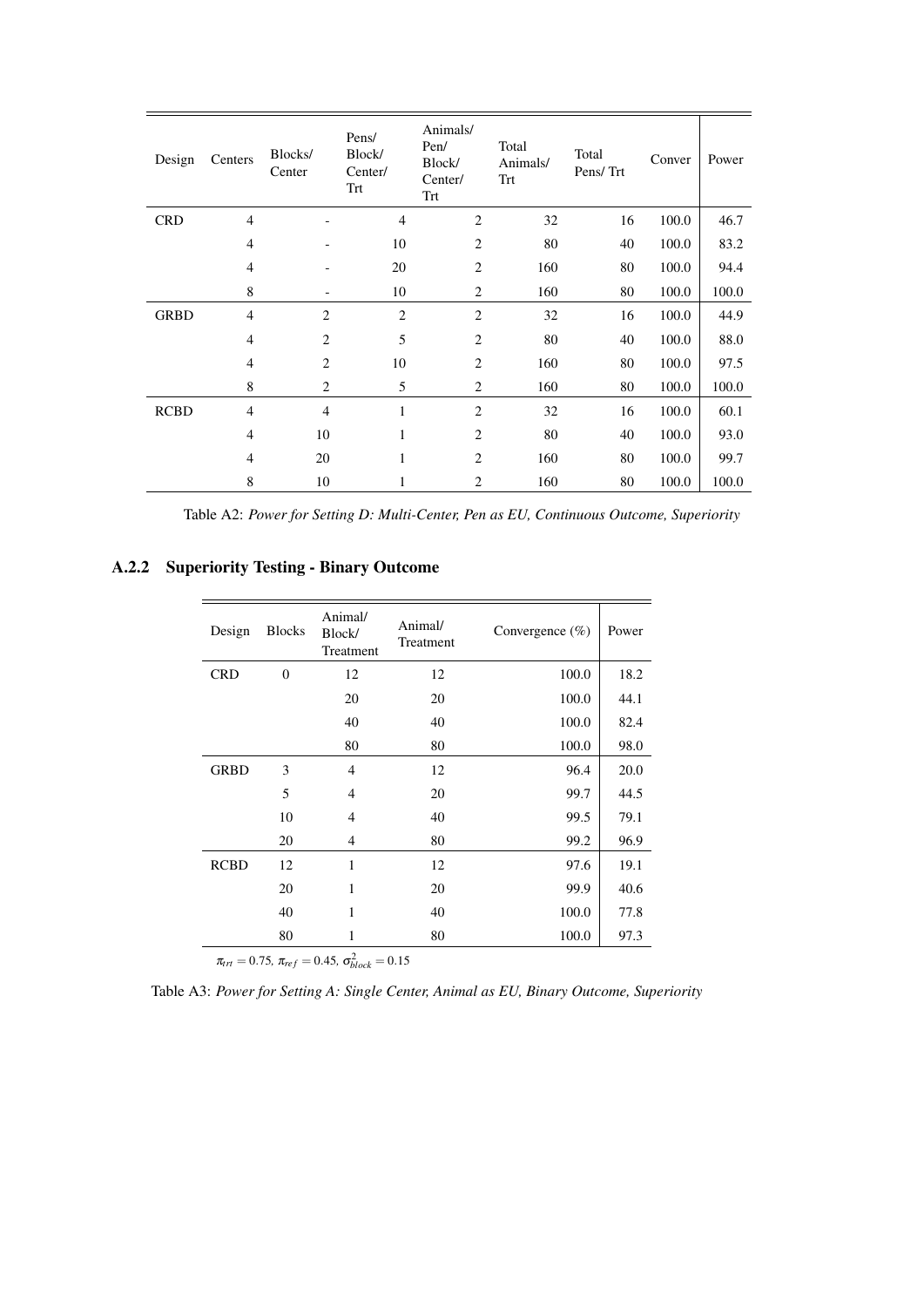| Design      | <b>Blocks</b>  | Pen/<br>Block/<br>Treatment | Animal/<br>Pen/<br>Block/<br>Treatment | Pen/<br>Treatment | Animal/<br>Treatment | Convergence (%) | Power |
|-------------|----------------|-----------------------------|----------------------------------------|-------------------|----------------------|-----------------|-------|
| <b>CRD</b>  |                | $\overline{2}$              | 8                                      | $\overline{2}$    | 16                   | 98.9            | 0.0   |
|             | ۳              | $\overline{c}$              | 16                                     | $\overline{2}$    | 32                   | 99.4            | 0.5   |
|             |                | 2                           | 40                                     | $\overline{2}$    | 80                   | 99.3            | 19.1  |
|             |                | 2                           | 80                                     | $\overline{2}$    | 160                  | 98.7            | 38.1  |
|             |                | 8                           | $\overline{c}$                         | $\,8\,$           | 16                   | 99.1            | 22.6  |
|             |                | 16                          | $\overline{c}$                         | 16                | 32                   | 100.0           | 59.4  |
|             |                | 40                          | $\overline{c}$                         | 40                | 80                   | 100.0           | 96.3  |
|             |                | 80                          | $\overline{c}$                         | 80                | 160                  | 98.9            | 100.0 |
| <b>GRBD</b> | $\overline{c}$ | $\overline{4}$              | $\overline{c}$                         | $\,8\,$           | 16                   | 98.8            | 21.0  |
|             | $\overline{2}$ | 8                           | $\overline{c}$                         | 16                | 32                   | 99.2            | 61.0  |
|             | $\overline{c}$ | 20                          | $\overline{c}$                         | 40                | 80                   | 98.7            | 96.7  |
|             | $\overline{c}$ | 40                          | $\overline{c}$                         | 80                | 160                  | 98.0            | 100.0 |
| <b>RCBD</b> | $\,8\,$        | $\mathbf{1}$                | $\overline{2}$                         | 8                 | 16                   | 99.5            | 20.0  |
|             | 16             | 1                           | $\overline{c}$                         | 16                | 32                   | 99.9            | 57.4  |
|             | 40             | 1                           | $\overline{c}$                         | 40                | 80                   | 99.0            | 96.4  |
|             | 80             | 1                           | 2                                      | 80                | 160                  | 98.7            | 100.0 |
|             |                |                             |                                        |                   |                      |                 |       |

 $\pi_{trt} = 0.75$ ,  $\pi_{ref} = 0.45$ ,  $\sigma_{block}^2 = 0.15$ ,  $\sigma_{pen}^2 = 0.10$ 

Table A4: *Power for Setting B: Single Center, Pen as EU, Binary Outcome, Superiority*

| Design      | Centers | Block/<br>Center/<br>Treatment | Animals/<br>Block/<br>Treatment | Animals/<br>Center/<br>Treatment | Animals/<br>Treatment | Convergence $(\%)$ | Power |
|-------------|---------|--------------------------------|---------------------------------|----------------------------------|-----------------------|--------------------|-------|
| $CRD(*)$    | 3       | $\overline{0}$                 | $\overline{4}$                  | $\overline{4}$                   | 12                    | 96.6               | 0.0   |
|             | 5       | $\theta$                       | $\overline{\mathcal{L}}$        | 4                                | 20                    | 99.2               | 10.6  |
|             | 10      | $\theta$                       | 4                               | 4                                | 40                    | 99.7               | 62.6  |
|             | 20      | $\boldsymbol{0}$               | 4                               | $\overline{4}$                   | 80                    | 99.0               | 95.6  |
| <b>GRBD</b> | 3       | $\overline{2}$                 | $\overline{2}$                  | $\overline{4}$                   | 12                    | 96.2               | 0.0   |
|             | 5       | $\overline{2}$                 | $\overline{2}$                  | $\overline{4}$                   | 20                    | 99.8               | 10.6  |
|             | 10      | $\overline{2}$                 | $\overline{2}$                  | $\overline{4}$                   | 40                    | 99.3               | 63.3  |
|             | 20      | 2                              | 2                               | $\overline{4}$                   | 80                    | 98.8               | 94.1  |
| $RCBD(*)$   | 3       | $\overline{4}$                 | $\mathbf{1}$                    | $\overline{4}$                   | 12                    | 97.4               | 0.0   |
|             | 5       | 4                              | 1                               | 4                                | 20                    | 99.5               | 8.6   |
|             | 10      | $\overline{4}$                 | 1                               | 4                                | 40                    | 100.0              | 60.0  |
|             | 20      | 4                              | 1                               | 4                                | 80                    | 99.2               | 94.3  |

 $\pi_{\text{tr}t} = 0.75$ ,  $\pi_{\text{ref}} = 0.45$ ,  $\sigma_{block}^2 = 0.15$ ,  $\sigma_{center}^2 = 0.20$ ,  $\sigma_{center* \text{tr}t}^2 = 0.005$ 

Table A5: *Power for Setting C: Multi-Center, Animal as EU, Binary Outcome, Superiority*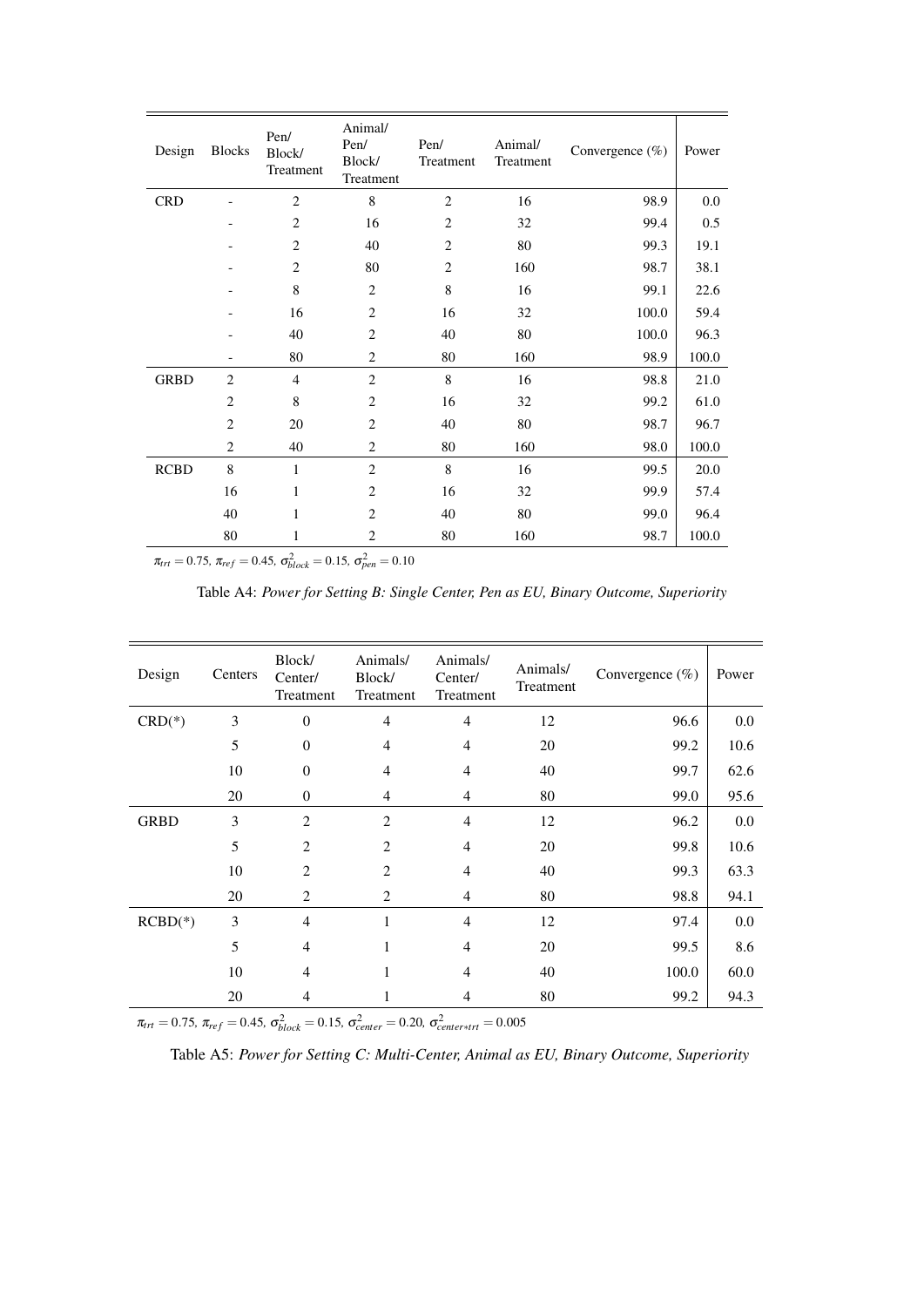| Design      | Centers                  | Blocks/<br>Center | Pens/<br>Block/<br>Center/<br><b>Trt</b> | Animals/<br>Pen/<br>Block/<br>Center/<br>Trt | Total<br>Animals/<br>Trt | Total<br>Pens/Trt | Conver | Power |
|-------------|--------------------------|-------------------|------------------------------------------|----------------------------------------------|--------------------------|-------------------|--------|-------|
| <b>CRD</b>  | $\overline{4}$           |                   | $\overline{4}$                           | $\overline{2}$                               | 32                       | 16                | 99.8   | 9.5   |
|             | $\overline{4}$           |                   | 10                                       | $\overline{2}$                               | 80                       | 40                | 94.7   | 54.2  |
|             | $\overline{4}$           |                   | 20                                       | $\overline{2}$                               | 160                      | 80                | 92.2   | 89.4  |
|             | 8                        | $\overline{a}$    | 10                                       | $\overline{2}$                               | 160                      | 80                | 93.3   | 99.2  |
| <b>GRBD</b> | $\overline{4}$           | $\overline{2}$    | $\overline{2}$                           | $\overline{c}$                               | 32                       | 16                | 99.1   | 9.2   |
|             | $\overline{4}$           | $\overline{2}$    | 5                                        | $\overline{2}$                               | 80                       | 40                | 95.3   | 55.5  |
|             | $\overline{\mathcal{L}}$ | $\overline{c}$    | 10                                       | $\overline{2}$                               | 160                      | 80                | 87.5   | 89.7  |
|             | 8                        | $\overline{2}$    | 5                                        | $\overline{c}$                               | 160                      | 80                | 94.0   | 99.1  |
| <b>RCBD</b> | $\overline{4}$           | $\overline{4}$    | $\mathbf{1}$                             | $\overline{c}$                               | 32                       | 16                | 99.7   | 10.2  |
|             | $\overline{4}$           | 10                | 1                                        | $\overline{2}$                               | 80                       | 40                | 93.4   | 54.4  |
|             | 4                        | 20                | 1                                        | $\overline{2}$                               | 160                      | 80                | 84.7   | 89.4  |
|             | 8                        | 10                | 1                                        | $\overline{c}$                               | 160                      | 80                | 89.1   | 99.6  |

 $\pi_{\text{trt}} = 0.75$ ,  $\pi_{\text{ref}} = 0.45$ ,  $\sigma_{block}^2 = 0.15$ ,  $\sigma_{pen}^2 = 0.10$ ,  $\sigma_{center}^2 = 0.20$ ,  $\sigma_{center \mid \text{trt}}^2 = 0.005$ 

Table A6: *Power for Setting D: Multi-Center, Pen as EU, Binary Outcome, Superiority*

# A.2.3 Non-Inferiority Testing - Binary Outcome

|             |                |                    |                                      |                   |                        |                 |                                  | Power                              |               |
|-------------|----------------|--------------------|--------------------------------------|-------------------|------------------------|-----------------|----------------------------------|------------------------------------|---------------|
| Design      | <b>Blocks</b>  | Pens/<br>Block/Trt | Animals/<br>Pen/<br><b>Block/Trt</b> | Total<br>Pens/Trt | Total Ani-<br>mals/Trt | Convergence (%) | $\pi_{trt}-\pi_{ref}$<br>(Indep) | $\pi_{trt} - \pi_{ref}$<br>(Delta) | Odds<br>Ratio |
| <b>CRD</b>  |                | $\overline{c}$     | 8                                    | $\overline{c}$    | 16                     | 98.4            | 0.2                              | 0.2                                | 0.0           |
|             |                | $\overline{c}$     | 16                                   | 2                 | 32                     | 99.6            | 0.8                              | 0.8                                | 0.4           |
|             |                | $\overline{c}$     | 40                                   | 2                 | 80                     | 99.4            | 7.1                              | 7.1                                | 3.9           |
|             |                | $\overline{c}$     | 80                                   | 2                 | 160                    | 98.3            | 21.0                             | 21.0                               | 12.3          |
|             |                | 8                  | $\overline{c}$                       | 8                 | 16                     | 98.4            | 19.3                             | 19.3                               | 11.8          |
|             |                | 16                 | 2                                    | 16                | 32                     | 100.0           | 36.4                             | 36.4                               | 25.2          |
|             |                | 40                 | $\overline{c}$                       | 40                | 80                     | 100.0           | 77.5                             | 77.5                               | 61.6          |
|             |                | 80                 | 2                                    | 80                | 160                    | 97.9            | 97.1                             | 97.1                               | 89.1          |
| <b>GRBD</b> | $\overline{2}$ | $\overline{4}$     | $\overline{2}$                       | 8                 | 16                     | 98.7            | 12.2                             | 16.9                               | 8.5           |
|             | 2              | 8                  | $\overline{c}$                       | 16                | 32                     | 99.2            | 25.7                             | 34.2                               | 24.1          |
|             | 2              | 20                 | 2                                    | 40                | 80                     | 97.9            | 53.4                             | 74.3                               | 58.4          |
|             | $\overline{c}$ | 40                 | 2                                    | 80                | 160                    | 97.4            | 71.0                             | 96.3                               | 90.5          |
| <b>RCBD</b> | $\,8\,$        | 1                  | $\overline{c}$                       | 8                 | 16                     | 99.2            | 12.3                             | 14.7                               | 8.6           |
|             | 16             | 1                  | 2                                    | 16                | 32                     | 100.0           | 30.8                             | 33.6                               | 23.6          |
|             | 40             | 1                  | $\overline{c}$                       | 40                | 80                     | 99.3            | 74.8                             | 76.6                               | 61.8          |
|             | $80\,$         |                    | 2                                    | 80                | 160                    | 99.2            | 96.6                             | 97.4                               | 90.8          |

 $\pi_{\text{tr}t} = 0.65$ ,  $\pi_{\text{ref}} = 0.75$ ,  $\Delta_{\text{NI}} = 0.30$ ,  $\sigma_{\text{block}}^2 = 0.15$ ,  $\sigma_{\text{pen}}^2 = 0.10$ 

Table A7: *Power for Setting B: Single Center, Pen as EU, Binary Outcome, Non-Inferiority*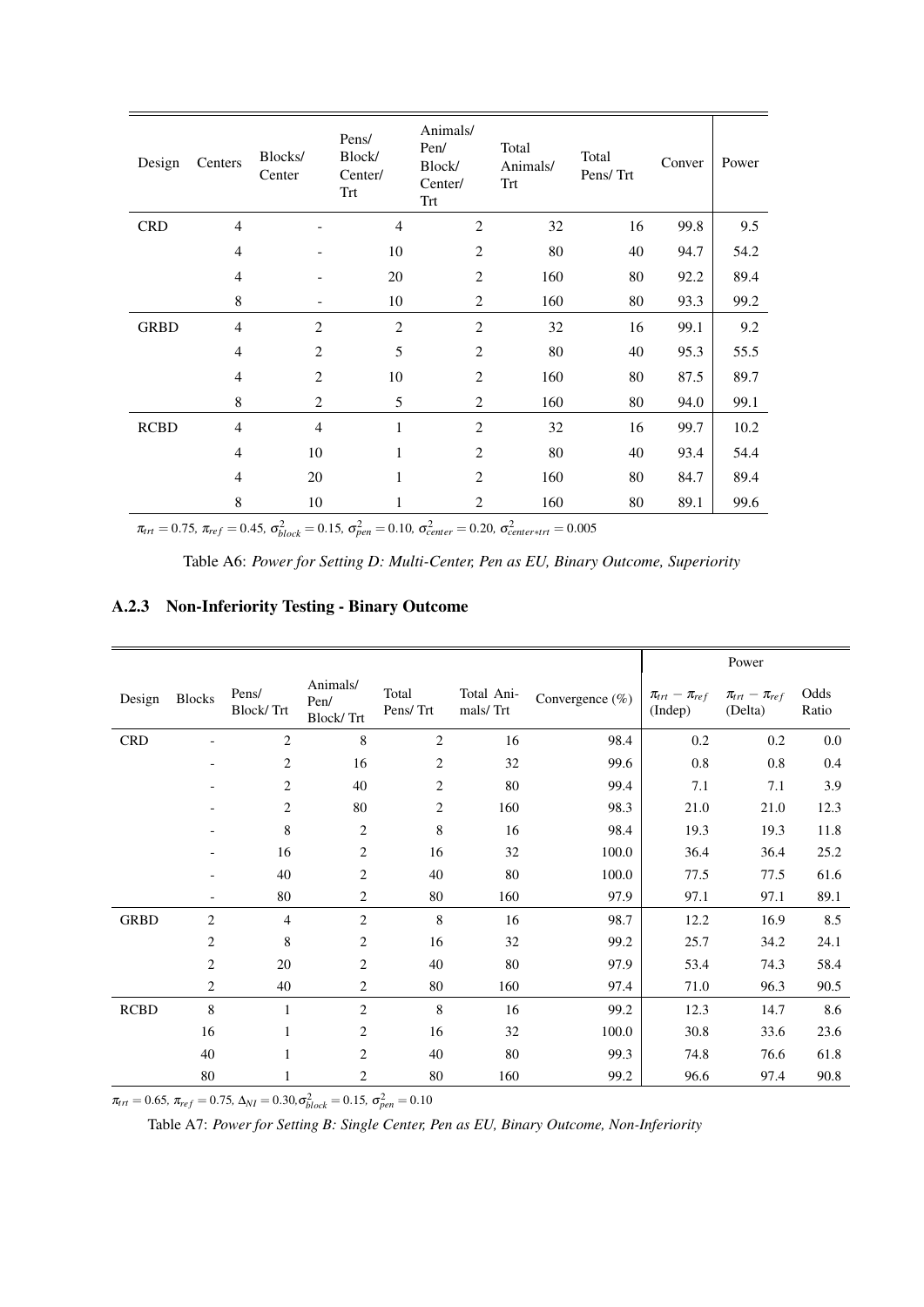|             |         |                          |                                      |                                     |                          |                               |                                    | Power                              |               |
|-------------|---------|--------------------------|--------------------------------------|-------------------------------------|--------------------------|-------------------------------|------------------------------------|------------------------------------|---------------|
| Design      | Centers | <b>Blocks/Center</b>     | Animals/<br>Block/<br>Center/<br>Trt | Total<br>Animals/<br>Center/<br>Trt | Total<br>Animals/<br>Trt | Conver-<br>$\text{gence}(\%)$ | $\pi_{trt} - \pi_{ref}$<br>(Indep) | $\pi_{trt} - \pi_{ref}$<br>(Delta) | Odds<br>Ratio |
| <b>CRD</b>  | 3       |                          | $\overline{4}$                       | $\overline{4}$                      | 12                       | 95.6                          | 0.0                                | 0.0                                | 0.0           |
|             | 5       |                          | $\overline{4}$                       | 4                                   | 20                       | 99.4                          | 6.0                                | 7.9                                | 4.0           |
|             | 10      |                          | 4                                    | 4                                   | 40                       | 99.9                          | 30.9                               | 36.8                               | 24.5          |
|             | 20      | $\overline{\phantom{a}}$ | $\overline{4}$                       | $\overline{4}$                      | 80                       | 98.8                          | 68.3                               | 72.8                               | 57.6          |
| <b>GRBD</b> | 3       | $\overline{2}$           | $\overline{2}$                       | 4                                   | 12                       | 96.1                          | 0.0                                | 0.0                                | 0.0           |
|             | 5       | $\overline{2}$           | $\overline{c}$                       | $\overline{4}$                      | 20                       | 99.2                          | 5.1                                | 7.3                                | 3.8           |
|             | 10      | 2                        | 2                                    | 4                                   | 40                       | 99.9                          | 26.4                               | 33.6                               | 22.6          |
|             | 20      | 2                        | 2                                    | $\overline{4}$                      | 80                       | 99.1                          | 64.3                               | 71.8                               | 57.2          |
| <b>RCBD</b> | 3       | $\overline{4}$           | 1                                    | 4                                   | 12                       | 95.9                          | 0.0                                | 0.0                                | 0.0           |
|             | 5       | 4                        | 1                                    | 4                                   | 20                       | 99.7                          | 6.8                                | 9.3                                | 4.8           |
|             | 10      | $\overline{4}$           |                                      | 4                                   | 40                       | 99.7                          | 30.5                               | 36.4                               | 25.8          |
|             | 20      | 4                        |                                      | 4                                   | 80                       | 99.3                          | 69.5                               | 74.9                               | 60.0          |

 $\pi_{\text{tr}t} = 0.65$ ,  $\pi_{\text{ref}} = 0.75$ ,  $\Delta_{\text{NI}} = 0.30$ ,  $\sigma_{\text{block}}^2 = 0.15$ ,  $\sigma_{\text{center}}^2 = 0.20$ ,  $\sigma_{\text{center}}^2 = 0.005$ 

Table A8: *Power for Setting C: Multi-Center, Animal as EU, Binary Outcome, Non-Inferiority*

# A.3 Sample Macro Codes

### A.3.1 Single Center, Animal as EU, Continuous Outcome, Superiority

\*\*\*\* Single site, Continuous data, Animal experimental unit and Superiority;

```
%let alpha=.05; **** sig level (two-sided);
%let seed1=260288; **** random block;
%let seed2=160288; **** random response;<br>%let nsim=1000; **** number of simul
%let nsim=1000; **** number of simulated data sets;<br>%let mu=14.5; **** mean in ref (T02) group;
%let mu=14.5; **** mean in ref (T02) group;<br>%let nu=14.75; **** mean in trt (T01) group;
                     **** mean in trt (T01) group;
%let vb=0.1500; **** block variability; /*for CRD, this is fixed to 0*/<br>%let vr=0.2500; **** residual variability;
                      **** residual variability;
%macro mpwr(design=, nblock=, nanim= );
/*Generating data and fitting a model for CRD*/
***nblock= number of blocks per treatment;
***nanim= number of animals per block/treatment;
********************************************************************************;
***Generating data and fitting a model for CRD;
********************************************************************************;
***CRD: Design has no blocks. Animals are randomized to Treatments;
***Even if numbers are entered for nblock, it is not used in generating the data;
***nanim= number of animals per treatment;
%if &design="CRD" or &design="crd" %then
*do:
data cult60;
  mu = \kappamu:
   nu=ν
   vr=&vr;
do sim=1 to ≁
do trt = 1 to 2;
     if (trt=1) then mean=nu;
         else mean=mu;
       do animal=1 to &nanim;
         y=mean+sqrt(vr)*rannor(&seed2);
output;
     end;
end;
```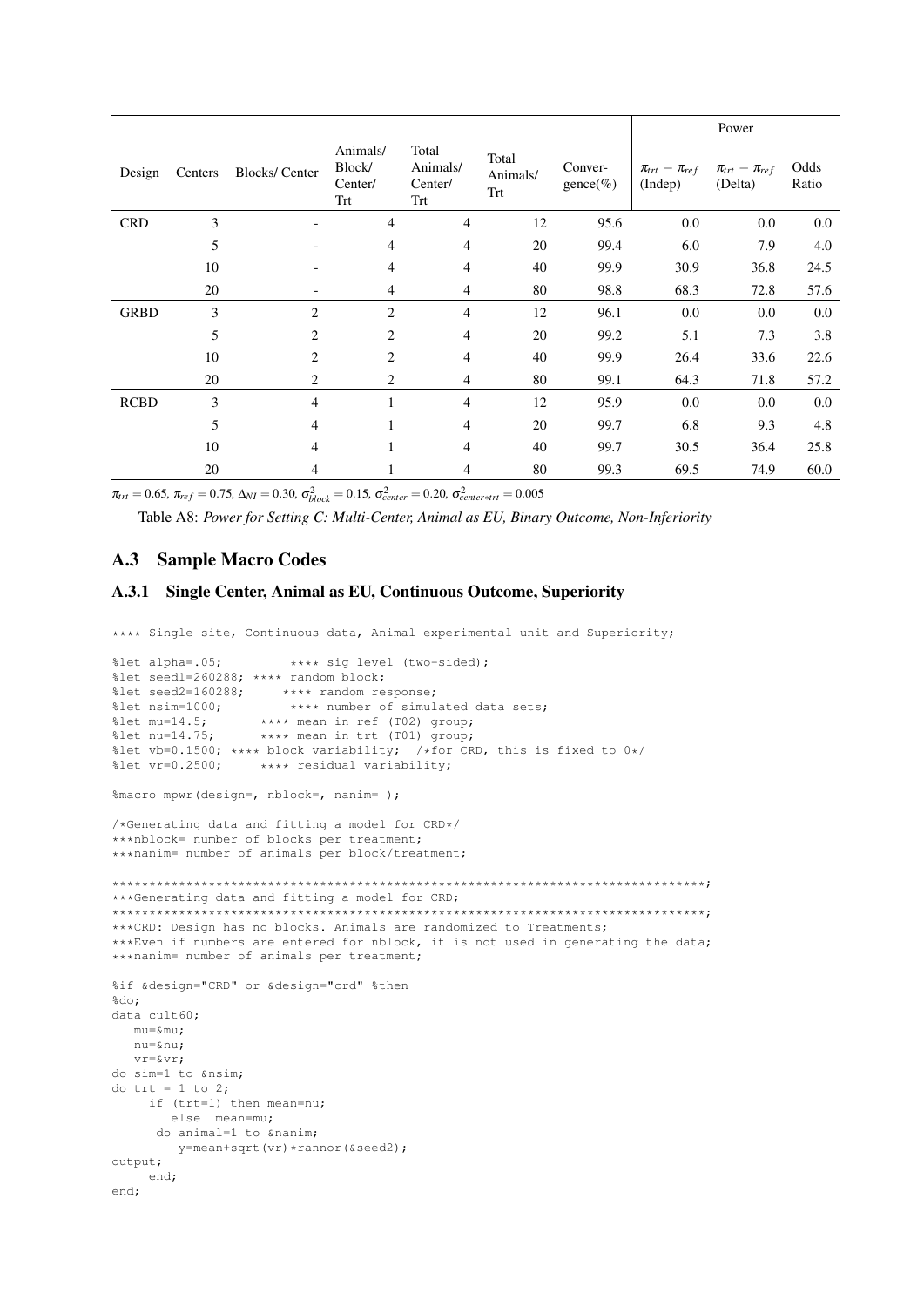```
keep nu mu sim trt animal y;
run:
proc sort data=cult60;
 by nu mu sim trt;
run;ods listing exclude all;
proc mixed data=cult60;
by nu mu sim;
class trt;
 model y = \text{trt/solution};<br>contrast '1 Vs 2' trt 1 -1;
 ods output contrasts=c; ***Convergence Status is not reported.
  ***No iterations done for this setting;
run:ods listing exclude none;
%end;
***Generating data and fitting a model for RCBD;
***RCBD: Design has blocks, and each block contains only 1 animal. ;
*** Even if numbers are entered for nanim, macro sets nanim=1;
%if &design="RCBD" or &design="rcbd" %then
%do;
data cult60;
  mu=μ
  nu=ν
  v b = \& v b;
  V = \kappa V rnanim=1; /*fixed by design - RCBD*/
do sim=1 to ≁
do block=1 to &nblock;
zblock=rannor(&seedl)*sqrt(vb);
do trt = 1 to 2;
       if (trt=1) then mean=nu;
        else mean=mu;
      do animal=1 to nanim;
      y=mean+zblock+sqrt(vr)*rannor(&seed2);
         output;
      end;
    end;
end;
end:
keep nu mu sim trt block animal y;
run:
proc sort data=cult60;
 by nu mu sim trt block;
run:
ods listing exclude all;
proc mixed data=cult60;
by nu mu sim;
class trt block;
model y = \text{trt/solution}random block;
contrast '1 Vs 2' trt 1 -1;
ods output    ConvergenceStatus=status contrasts=c;
run;
ods listing exclude none;
%end:
```
end;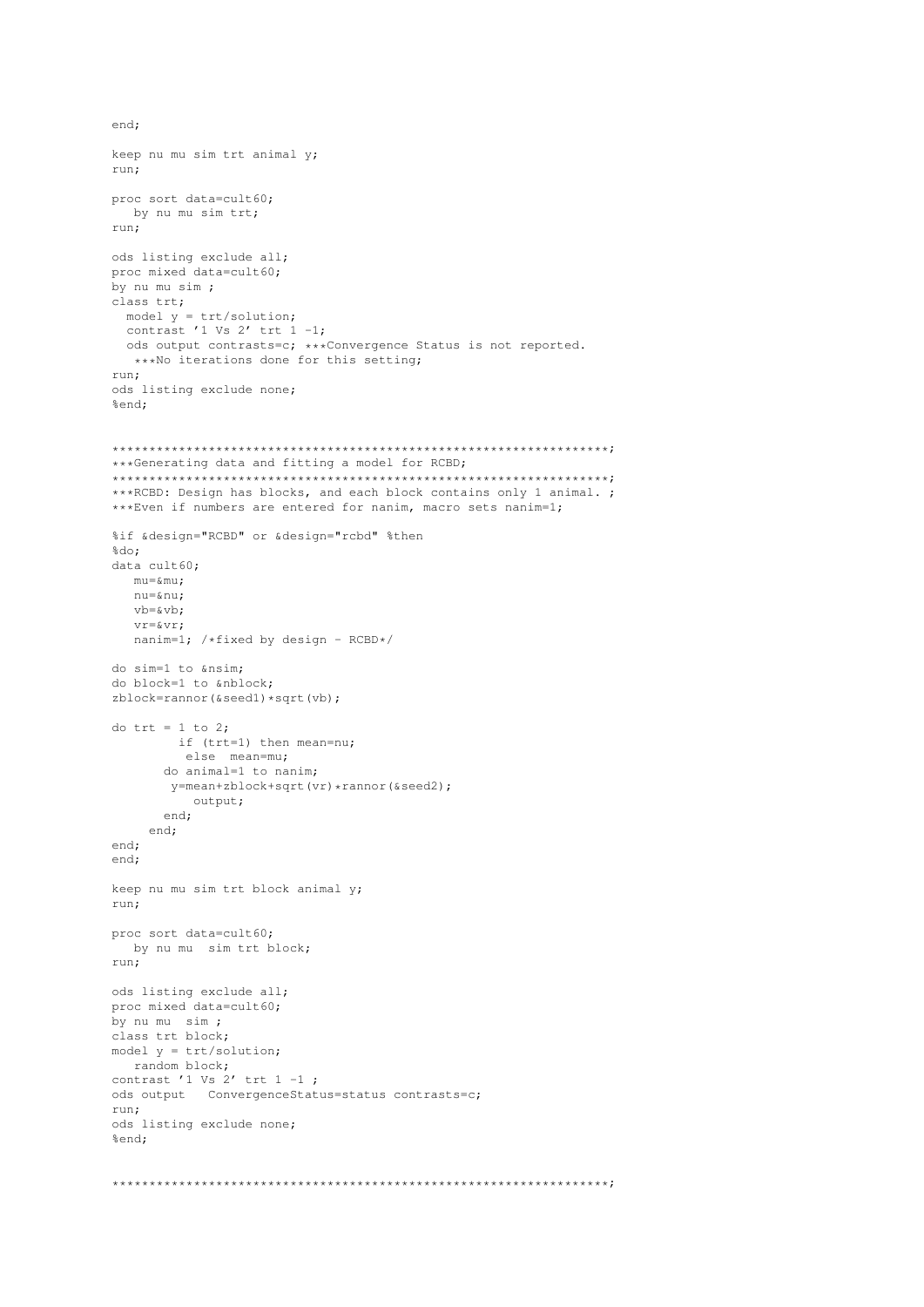```
***Generating data and fitting a model for GRBD;
***GRBD: Design has blocks, and each block can contain multiple animals;
%if &design="GRBD" or &design="grbd" %then
%do:
data cult60;
  mu = \&munu=ν
  v b = \& v b;vr = \& vr;do sim=1 to ≁
do block=1 to &nblock;
zblock=rannor(&seedl) *sqrt(vb);
   do trt = 1 to 2;
        if (trt=1) then mean=nu;
        else mean=mu;
     do animal=1 to \kappananim:
   y=mean+zblock+sqrt(vr)*rannor(&seed2);
         output;
     end;
    end;
end:
   end;
 keep nu mu sim trt block animal y;
run:
proc sort data=cult60;
  by nu mu sim trt block;
run;
ods listing exclude all;
proc mixed data=cult60;
 hv nu mu sim \cdotclass trt block;
  model y = \text{trt/solution};
  random block;
contrast '1 Vs 2' trt 1 -1;
ods output ConvergenceStatus=status contrasts=c;
run;
ods listing exclude none;
%end:
/*Calculating convergence rate*/
data converge;
set status;
by nu mu sim;
length conv $3;
  if Status=0 then conv='yes';
  else conv='no';
  nsim=≁
run;
/*Calculating power - through percentage of significant results*/
data signi;
set c;
by nu mu sim;
length sig $3;
alpha=α
 if probf<=alpha then sig='YES';
 else sig='NO';
 nsim=≁
run:
/*Extracting necessary results*/
/*Results for convergence*/
proc freq data=converge noprint;
  by nu mu:
  table conv/list out=outconv;
run;
```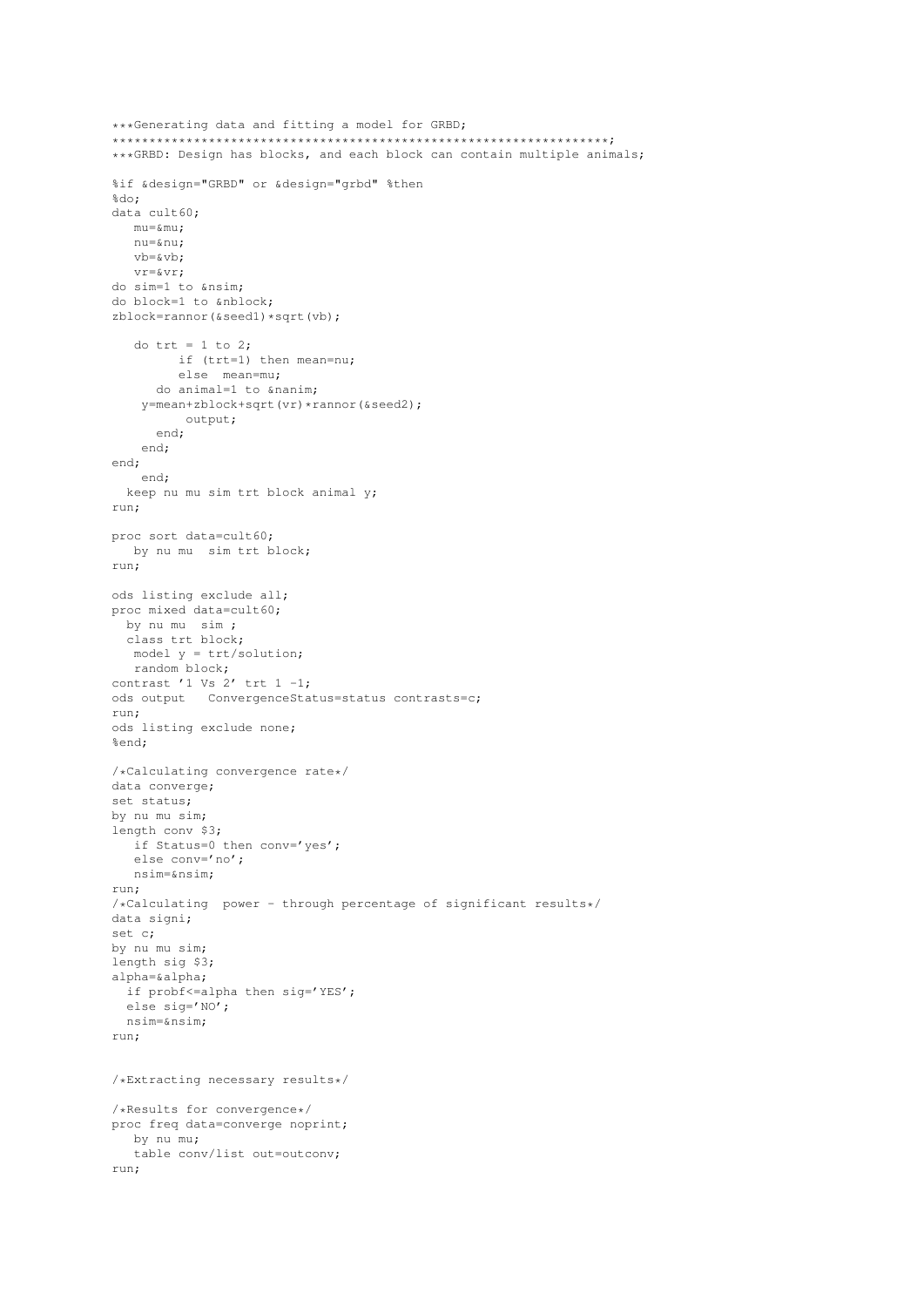```
***For CRD, Convergence Status data set is not produced
***since this model has no random effect, and iteration is not necessary.;
***Convergence rate is set to missing;
%if &design="CRD" or &design="crd" %then
%do;
data outconve;
nu=ν
mu = \&muu:
percent1=.;
run;
%end;
%if &design="RCBD" or &design="rcbd" or &design="GRBD" or &design="grbd" %then
*do:
data outconve;
set outconv;
where conv='yes';
percent1=percent;
run;
%end;
/*Results for power*/
proc freq data=signi noprint;
  by nu mu;
   table sig/list out=outsig;
run;
data outsign;
set outsig;
where sig='YES':
percent2=percent;
run;
/*Merging all results*/
data outall;
merge outSIGN outconve;
by nu mu;
length design $8;
if &design="CRD" or &design="crd" then
do;
nblock=0;
nanim=&nanim;
design='CRD(*)';
tanim=&nanim; *number of animals per treatment;
end;
if &design='RCBD' or &design='rcbd' then
do;
nblock=&nblock;
nanim=1;
design='RCBD(*)';
tanim=&nblock; *number of animals per treatment;
end;
if &design='GRBD' or &design='grbd' then
do;
nblock=&nblock;
nanim=&nanim;
design='GRBD';
tanim=&nblock*&nanim; *number of animals per treatment;
end;
run;
/*Final Output*/
***For CRD, percent1 was automatically set to missing as convergence status is not applicable;
***However, calculated power is still valid, thus it is included in the output data set;
%if &design="CRD" or &design="crd"
2 + hon
%do;
data outalll;
```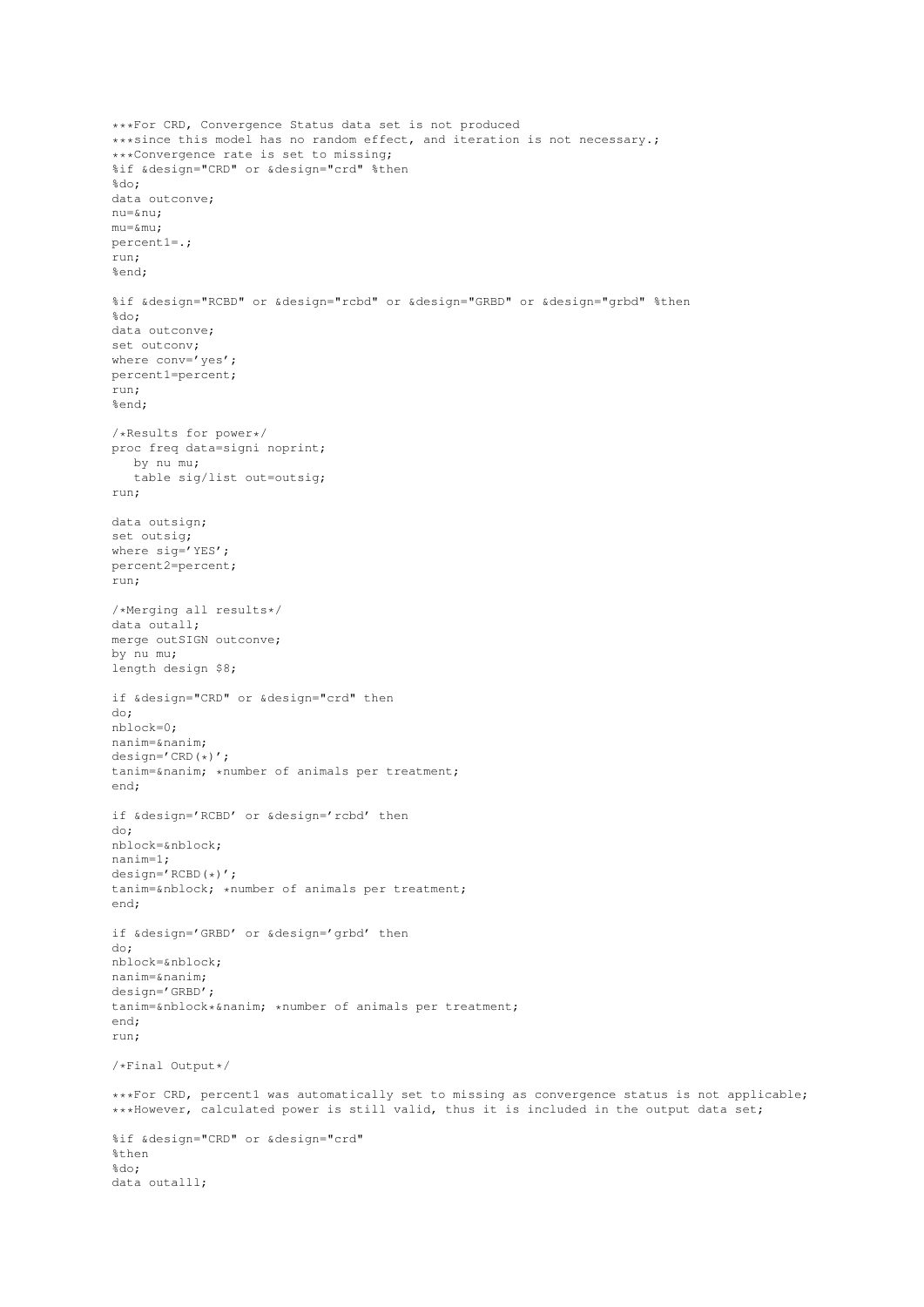set outall; run; proc append base=results data=outalll(keep=design nu mu nblock nanim tanim percent1 percent2); run; %end; %else %if &design="RCBD" or &design="GRBD" or &design="rcbd" or &design="grbd" %then %do; \*\*\*For RCBD and GRBD, when percent1 is missing, there is no convergence thus calculated power is not valid, and is set to missing; data outalll; set outall; if percent1=. then percent1=.; if percent1=. then percent2=.; run; proc append base=results data=outalll(keep=design nu mu nblock nanim tanim percent1 percent2); run; %end; /\*Setting values to null when specified design is not correct\*/ %else %do; data outalll; design='invalid '; nu=.; mu=.; nblock=.; nanim=.; tanim=.; percent1=.; percent2=.; putlog "Error: Invalid Design Type"; run; proc append base=results data=outalll(keep=design nu mu nblock nanim tanim percent1 percent2); run; \*\*\*deletes all files except macro and compiled results; %end; proc delete data=c converge cult60 outall outalll outconv outconve outsig outsign signi status (gennum=all); run; quit; %mend mpwr; %mpwr(design="CRD", nblock=0, nanim=12); \*\*nblock is 0 for CRD ; %mpwr(design="crd", nblock=0, nanim=20); \*\*nanim is the number of animals per treatment; %mpwr(design="crd", nblock=0, nanim=40); %mpwr(design="RCBD", nblock=12, nanim=1); \*\*nblock is the number of blocks per treatment; %mpwr(design="rcbd", nblock=20, nanim=1); \*\*nanim is not needed for RCBD design: default value:1; %mpwr(design="rcbd", nblock=40, nanim=1); %mpwr(design="GRBD", nblock=3, nanim=4); \*\*nblock is the number of blocks per treatment; %mpwr(design="grbd", nblock=5, nanim=4); \*\*nanim is the number of animals per block/treatment; %mpwr(design="grbd", nblock=10, nanim=4); title; footnote; \*\*\*\*\*\*\*\*\*\*\*\*\*\*\*\*\*\*\*\*\*\*\*\*\*\*\*\*\*\*\*\*\*\*\*\*\*\*\*\*\*\*\*\*\*\*\*\*\*\*\*\*\*\*\*\*\*\*\*\*\*\*\*\*\*\*\*\*\*\*\*\*\*\*\*\*\*\*\*\*\*\*\*\*\*\*\*\*\*\*\*\*\*\*\*\*\*\*\*\*; title1 height=10pt "Power Estimates - Superiority for T01 (Treatment) VS T02 (Reference)"; title2 height=10pt "Number of Treatments=2, Alpha=&alpha (two-sided), Number of Simulations= &nsim"; title3 height=10pt "Single Site; Animal as EU; Continuous Response"; \*\*\*\*\*\*\*\*\*\*\*\*\*\*\*\*\*\*\*\*\*\*\*\*\*\*\*\*\*\*\*\*\*\*\*\*\*\*\*\*\*\*\*\*\*\*\*\*\*\*\*\*\*\*\*\*\*\*\*\*\*\*\*\*\*\*\*\*\*\*\*\*\*\*\*\*\*\*\*\*\*\*\*\*\*\*\*\*\*\*\*\*\*\*\*\*\*\*\*\*; options missing=' ' nocenter; proc report data=results nowindows split='\*' spacing=1 headline missing formchar(2)="-"; column ('Means' nu mu) design nblock nanim tanim percent1 percent2;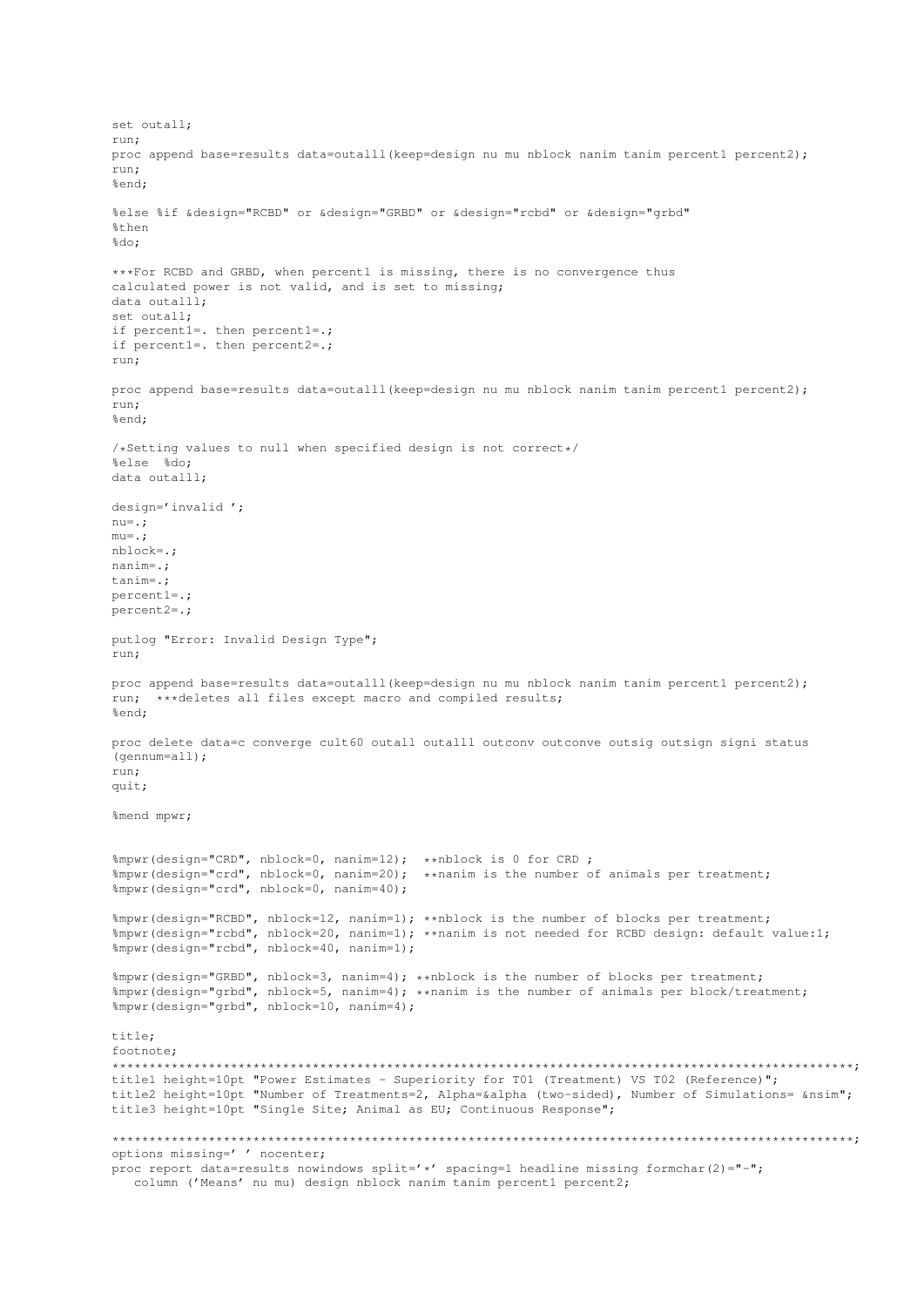```
define nu / order format=8.2 'T01 (Trt)';
   define mu / order format=8.2 'T02 (Ref)';
   define design / order format=$8. 'Design';
   define nblock / order format=8. 'Number of Blocks/ Trt';
   define nanim / order format=8. 'Number of Animals/ Block/ Trt' ;
   define tanim / order format=8. 'Total Number of Animals/ Trt' ;
   define percent1 / display format=8.1 'Conver (%)';
   define percent2 / display format=8.1 'Power (%)';
footnote1 j=left height=8pt "Variability:";
footnote2 j=left height=8pt " Block = \&\text{v}";
footnote3 j=left height=8pt " Residual = &vr";
footnote4 ;
footnote5 j=left height=8pt "CRD(*) 1. Number of Animals/blk/trt = Number of Animals/trt";<br>footnote6 j=left height=8pt "2. Block Variability = 0";
footnote6 j=left height=8pt "<br>footnote7 j=left height=8pt "
                                       3. Convergence does not apply to CRD Setting.";
footnote8 ;
footnote9 j=left height=8pt "RCBD(*) Number of Animals/blk/trt = 1 by default";
run;
quit;
```
#### A.3.2 Multi-Center, Pen as EU, Binary Outcome, Non-Inferiority

```
%let alpha=.025; **** sig level (one-sided);<br>%let alpha_ci=.05; **** sig level*2 (will be use
                          **** sig level*2 (will be used by SAS to determine LCL for OR);
%let seed1=2848377; **** random site;
%let seed2=3602883; **** random block;
%let seed3=3216329; **** random site*treatment;<br>%let seed4=7797318; **** random pen;
%let seed4=7797318;
%let seed5=2984382; **** random response;<br>%let nsim=1000; **** number of si
%let nsim=1000; **** number of simulated data sets;<br>%let ref=0.75; **** cure rate in (T02) group;
%let ref=0.75; **** cure rate in (T02) group;<br>%let new=0.65; **** cure rate in (T01) group;
%let new=0.65; **** cure rate in (T01) group;<br>%let delta=0.3; **** clinically acceptable
%let delta=0.3; **** clinically acceptable difference;<br>%let vs=0.2000: **** site variability(logit scale):
                      **** site variability(logit scale);
%let vst=0.0050; **** site by treatment variability(logit scale);<br>%let vp=0.1000; **** pen variability(logit scale);
                      **** pen variability(logit scale);
%let vb=0.1500; **** block variability(logit scale); /*for CRD, this is fixed to 0*/%macro mpwr(nsite=,nblock=,npen=, nanim=, design= );
***nsite= number of sites;
***nblock= number of blocks per/site/treatment;
***npen= number of pens per block/site/treatment;
***nanim= number of animals per pen/block/site/treatment;
********************************************************************************;
***Generating data and fitting a model for CRD;
********************************************************************************;
***CRD: Design has no blocks. Pens are randomized to Treatments;
***Even if numbers are entered for nblock, it is not used in generating the data;
***nanim= number of animals per pen/site/treatment;
%if &design="CRD" or &design="crd" %then
%do;
data cure;
   ref=&ref;
   new=&new;
   delta=δ
    v \leq x \leq v \leq 1vst=&vst;
    vp=&vp;
   mu=log(ref/(1-ref));
   nu=log(new/(1-new));
   do sim=1 to ≁
   do site=1 to &nsite;
     zsite=rannor(&seed1)*sqrt(vs);
```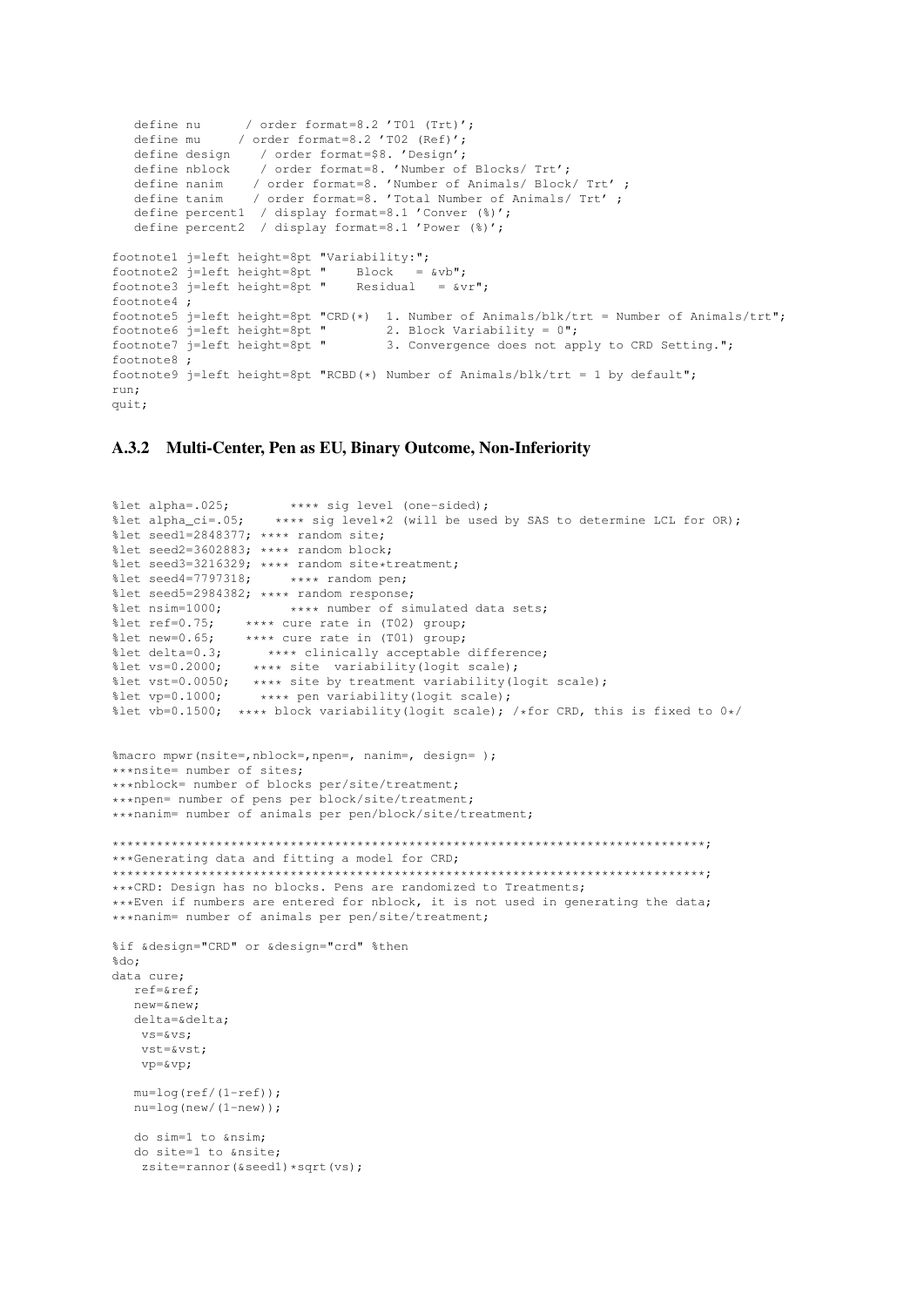```
do trt = 1 to 2;
      zst = rannor (&seed3) *sqrt (vst);
            if (trt eq 1) then mean=nu;
               else mean=mu;
do pen=1 to &npen;
zpen=rannor(\&seed4) *sqrt(vp);
            do animal = 1 to & nanim;
              phat=exp(mean+zsite+zst+zpen)/(1+exp(mean+zsite+zst+zpen));
y=ranbin(&seed5,1,phat);
              output;
end; end; end; end; end;
  keep delta ref new site pen trt animal sim y;
run:
proc sort data=cure;
  by delta ref new sim site trt pen;
run:
ods listing exclude all;
proc glimmix data=cure;
  by delta ref new sim;
  class trt pen site;
  model y = trt / link= logit dist=bin alpha=&alpha_ci oddsratio covb;
  random site site*trt pen(site*trt);
 lsmeans trt/cl ilink;
  ods output ConvergenceStatus=status lsmeans=lsmeans OddsRatios=OR covB=cov;
run;
ods listing exclude none;
%end;
***Generating data and fitting a model for RCBD;
***RCBD: Design has blocks, and each block contains only 1 pen. ;
*** Even if numbers are entered for npen, macro sets npen=1;
%if &design="RCBD" or &design="rcbd" %then
%do;
data cure;
  ref = \kapparefnew = \&new:
  delta=δ
   vs = \&vs;vst = \& vst;
v b = \& v b;VD = \&VD:
npen=1; /*fixed by design - RCBD*/
  mu = log(ref/(1-ref));nu = log(new/(1-new));do sim=1 to ≁
   do site=1 to &nsite;
   zsite = \text{rannor}(\&\text{seed1}) * \text{sqrt}(vs);do block= 1 to &nblock;
zblock=rannor (&seed2) *sqrt(vb);
    do trt = 1 to 2;
      zst=rannor(&seed3)*sqrt(vst);
            if (trt eq 1) then mean=nu;
               else mean=mu;
do pen=1 to npen;
zpen=rannor(&seed4)*sqrt(vp);
            do animal = 1 to & nanim;
               phat=exp(mean+zsite+zblock+zst+zpen)/(1+exp(mean+zsite+zblock+zst+zpen));
y = \text{ranbin}(\&\text{seed5}, 1, \text{phat});
              output;
 end; end; end; end; end; end;
```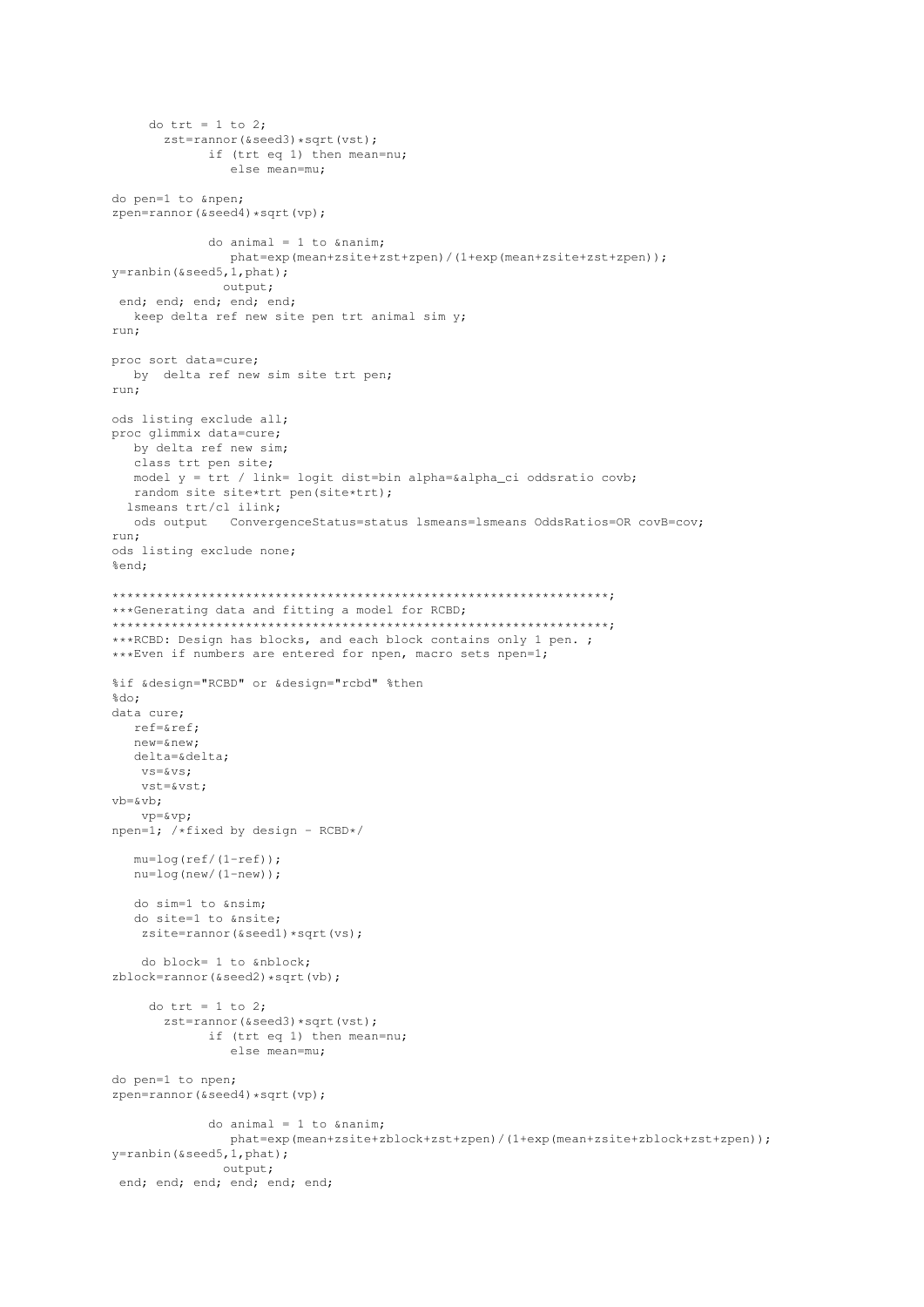```
keep delta ref new site block pen trt animal sim y;
run:proc sort data=cure;
  by delta ref new sim site block trt pen ;
run:
ods listing exclude all;
proc glimmix data=cure;
  by delta ref new sim;
  class trt pen block site;
  model y = trt / link= logit dist=bin alpha=&alpha_ci oddsratio covb;
  random site block(site) site*trt trt*block*site;
 lsmeans trt/cl ilink;
  ods output ConvergenceStatus=status lsmeans=lsmeans OddsRatios=OR covB=cov;
run:
ods listing exclude none;
%end:
***Generating data and fitting a model for GRBD;
*** GRBD: Design has blocks, and each block can contain multiple pens;
%if &design="GRBD" or &design="grbd" %then
kdo:data cure:
  ref=\texttt{seef};new = \&new;delta=&delta:
   vs = \&vs;vst=&vst;
vb=&vb:
   vp = \& vp;mu = log(ref/(1-ref));nu = log(new/(1-new));
  do sim=1 to ≁
  do site=1 to &nsite;
   zsite=rannor(&seedl)*sqrt(vs);
   do block= 1 to \kappanblock:
zblock=rannor(&seed2)*sqrt(vb);
    do trt = 1 to 2:
      zst=rannor(&seed3)*sqrt(vst);
            if (trt eq 1) then mean=nu;
               else mean=mu;
do pen=1 to \text{upper};
zpen=rannor(&seed4)*sqrt(vp);
            do animal = 1 to & nanim;
              phat=exp(mean+zsite+zblock+zst+zpen)/(1+exp(mean+zsite+zblock+zst+zpen));
y =ranbin(&seed5, 1, phat);
              output;
end; end; end; end; end; end;
  keep delta ref new site block pen trt animal sim y;
run:
proc sort data=cure;
  by delta ref new sim site block trt pen ;
run:
ods listing exclude all;
proc glimmix data=cure;
  by delta ref new sim;
  class trt pen block site;
  model y = trt / link= logit dist=bin alpha=&alpha_ci oddsratio covb;
  random site block(site) site*trt pen(block*site*trt);
   lsmeans trt/cl ilink;
   ods output    ConvergenceStatus=status    lsmeans=lsmeans    OddsRatios=OR covB=cov;
```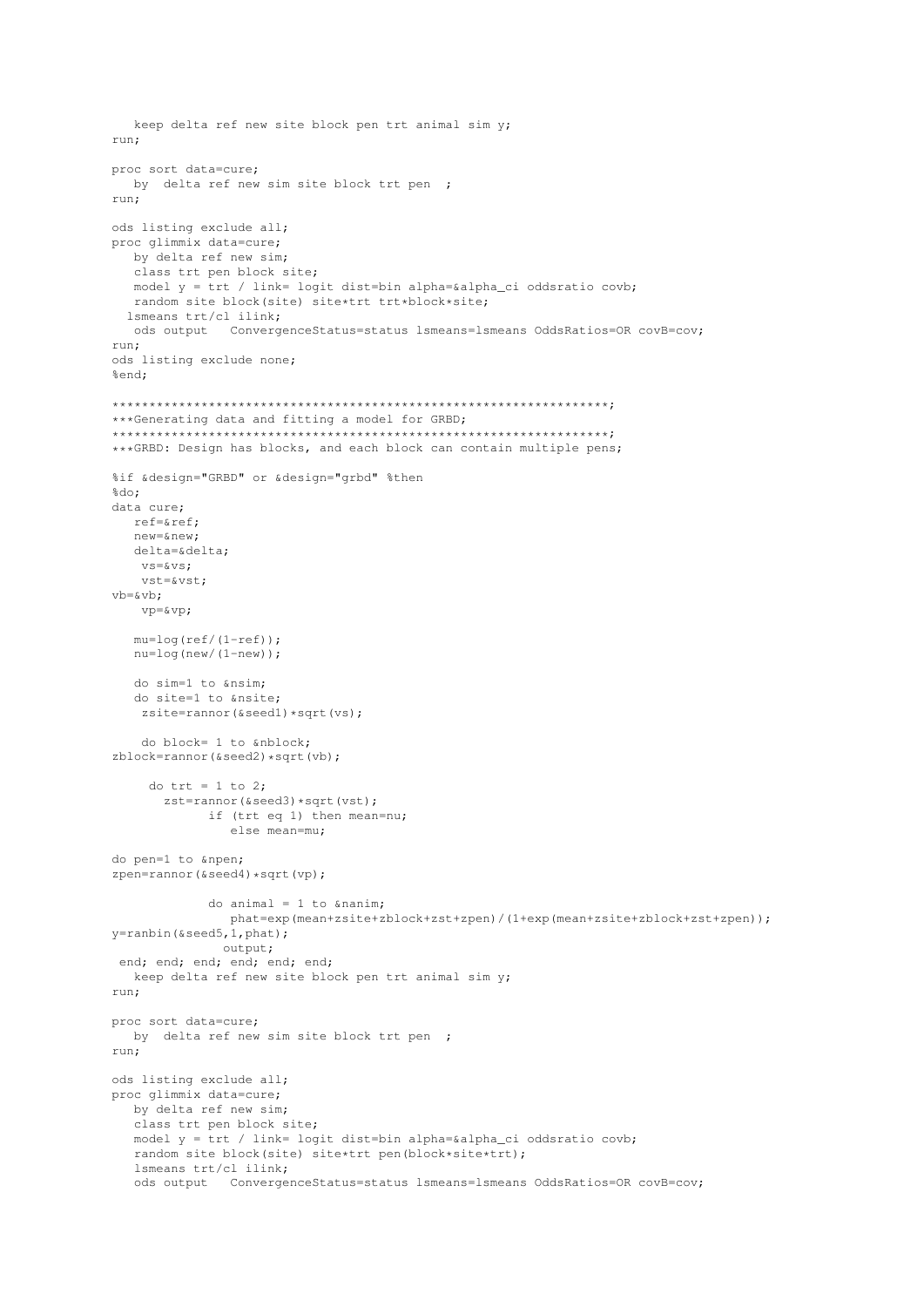```
run;
ods listing exclude none;
%end;
/*Calculating Convergence Rate*/
data converge;
   set status;
  by delta ref new sim;
   length conv $3;
  if Status=0 then conv='yes';
  else conv='no';
   nsim=≁
run;
/*Calculating power from simulations*/
data lsmeans_1;
   set lsmeans;
   if trt=1;
  mu1=mu;
   se1=stderrmu;
   df1=df;
  keep delta ref new sim mu1 se1 df1;
run;
data lsmeans_2;
   set lsmeans;
   if trt=2:
   mu2=mu;
  se2=stderrmu;
   df2=df;
   keep delta ref new sim mu2 se2 df2;
run;
/*Non-inferiority CI for difference of prop using the SE calculated assuming independence*/
/*CI Construction using t-stat with df equal to that of test for fixed effect*/
data Signi_ind;
   merge lsmeans_1 lsmeans_2;
   by delta ref new sim;
  length non $3;
   ng_delta=-1*delta;
   \det f = \text{mul} - \text{mu2};mse\_hat_d = sqrt(self.*2 + seq**2); **** Assumes independence;
   t = \text{tiny(1-@alpha, df1)}; **** using df of estimate for treatment diff in logit scale;
   lower_t = diff - t*mse_hat_d; *** LCL of the difference of prop;if lower_t gt ng_delta then non = 'yes'; **** Non-inferior if LCL > - delta;
   else if lower_t le ng_delta then non = 'no';
  nsim=≁
run;
/*Non-inferiority CI for difference of prop using the SE calculated through Delta Method*/
/*Extracting variance of parameters in the logit scale*/
data cov_parms;
set cov;
by delta ref new sim;
  var alpha=col1;
   cov_alpha_beta=col2;
keep delta ref new sim var_alpha cov_alpha_beta ;
where effect="Intercept";
run;
/*CI Construction using t-stat with df equal to that of test for fixed effect*/
data signi_delta;
merge lsmeans 1 lsmeans 2 cov parms;
  by delta ref new sim;
diff=mu1-mu2;
se_diff=sqrt(se1**2+se2**2-(2*mu1*(1-mu1)*mu2*(1-mu2)*(var_alpha+cov_alpha_beta)));
/*SE of difference of prop- DELTA METHOD APPROXIMATION*/
   ng_delta=-1*delta;
    t = tinv(1-&alpha,df1); **** using df of estimate for treatment diff in logit scale;
    lower t = diff - t*se diff; **** LCL of the difference of prop;
    if lower_t gt ng_delta then non = 'yes'; **** Non-inferior if LCL > - delta;
```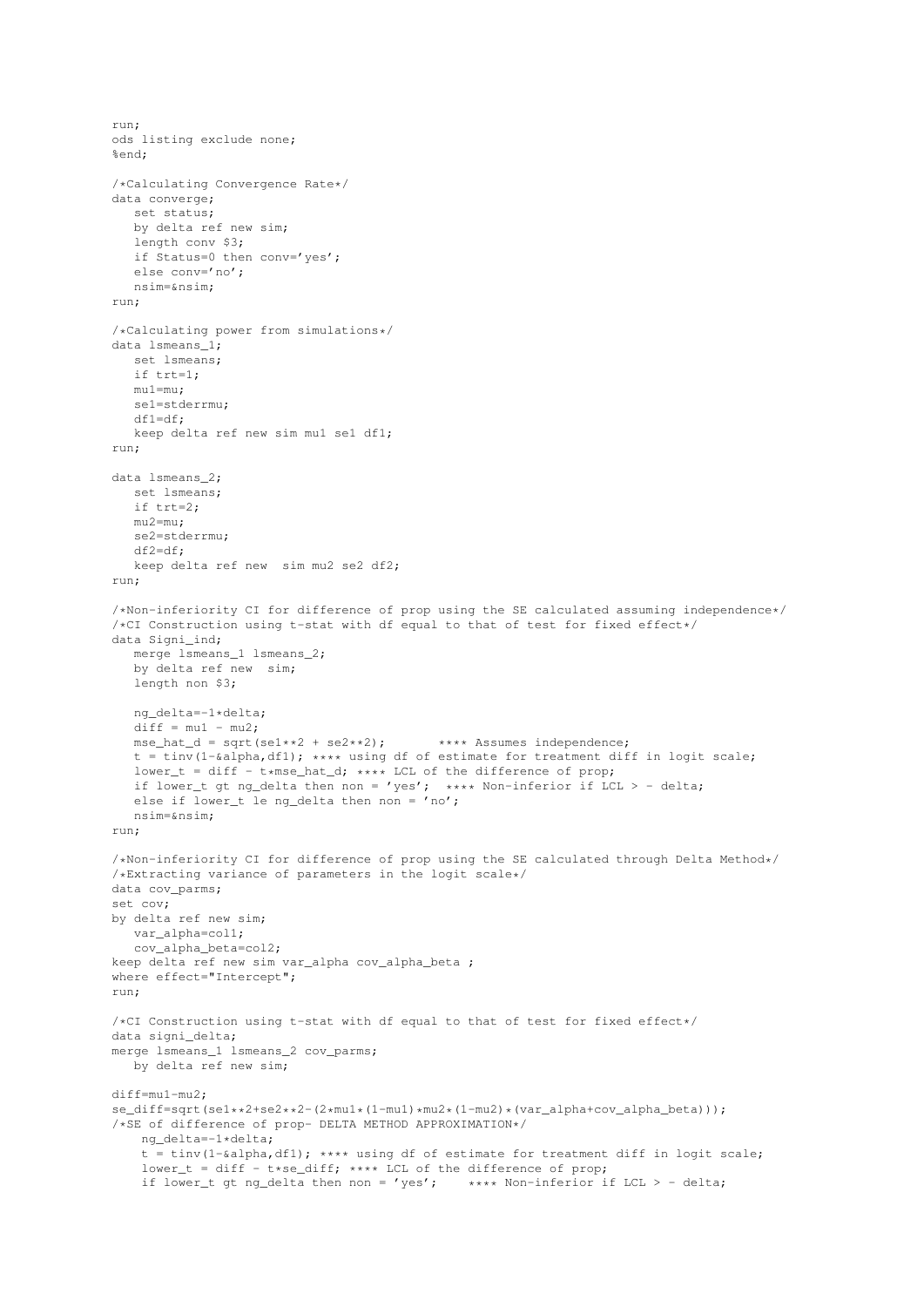```
else if lower_t le ng_delta then non = 'no';
   nsim=≁
run;
/*Non-inferiority CI for Odds Ratio*/
data Signi OR;
   set OR;
   by delta ref new sim;
   length non $3;
   or_delta= ((ref-delta) /(1-(ref-delta)))/(ref /(1-ref));
    ***expressing the non-inferiority margin in the OR scale;
if or_delta >= 0 then
   do;
   if lower gt or_delta then non = 'yes'; **** Non-inferior if OR_LCL > OR_delta (NI margin);
    else if lower le or_delta then non = 'no';
   nsim=≁
   end;
   ***OR value should lie from zero to infinity;
   ***Significance testing is not done using OR when delta used causes
   the OR non-inferiority margin to have negative values;
   else if or_delta < 0 then
   or_delta=.;
  nsim=≁
run;
/*Extracting necessary results*/
/*Results for convergence*/
proc freq data=converge noprint;
  by delta ref new ;
  table conv/list out=outconv;
run;
data outconve;
set outconv;
where conv='yes';
percent1=percent;
run;
/*Results for power - using diff of prop (independence assumption) */proc freq data=signi_ind noprint;
  by delta ref new;
   table non /list out=outsig_ind;
run;
data outsign_ind;
set outsig_ind;
where non='yes';
percent2=percent;
run;
/*Results for power - using diff of prop (delta method) */proc freq data=signi_delta noprint;
  by delta ref new;
  table non /list out=outsig_delta;
run;
data outsign_delta;
set outsig delta;
where non='yes';
percent3=percent;
run;
/*Results for power - using Odds Ratio CI*/
proc freq data=signi_or noprint;
  by delta ref new;
   table non /list out=outsig or;
run;
```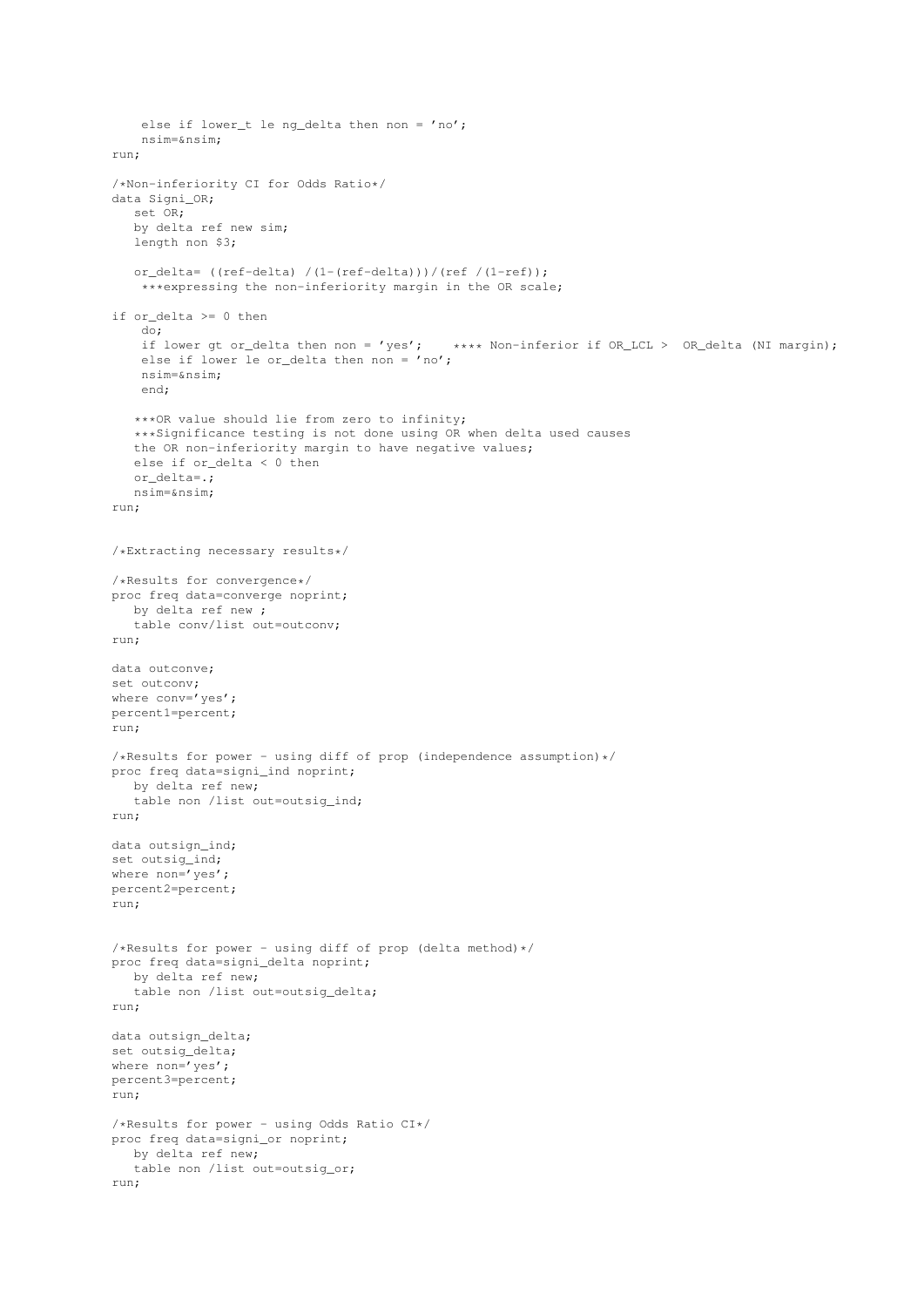```
data outsign_or;
set outsig_or;
where non='yes';
percent4=percent;
run;
/*Merging all results*/
data outall;
merge outsign_ind outsign_delta outsign_or outconve;
by delta ref new;
length design $8;
if &design="CRD" or &design="crd" then
do;
nsite=&nsite;
nblock=0;
npen=&npen;
nanim=&nanim;
design='CRD(*)';
tanim site=&nanim*&npen; *number of animals per site/treatment;
tanim=&nsite*&npen*&nanim; *number of animals per treatment;
   tpen_site=&npen; *number of pens per site/treatment;
tpen=&nsite*&npen; *number of pens per treatment;
end;
if &design='RCBD' or &design='rcbd' then
do;
nsite=&nsite;
nblock=&nblock;
npen=1;
nanim=&nanim;
design='RCBD(*)';
tanim_site=&nanim*&nblock; *number of animals per site/treatment;
tanim=&nsite*&nblock*&nanim; *number of animals per treatment;
tpen_site=&nblock; *number of pens per site/treatment;
tpen=&nsite*&nblock; *number of pens per treatment;
end;
if &design='GRBD' or &design='grbd' then
do;
nsite=&nsite;
nblock=&nblock;
npen=&npen;
nanim=&nanim;
design='GRBD';
tanim_site=&nanim*&nblock*&npen; *number of animals per site/treatment;
tanim=&nsite*&nblock*&npen*&nanim; *number of animals per treatment;
tpen_site=&nblock*&npen; *number of pens per site/treatment;
tpen=&nsite*&nblock*&npen; *number of pens per treatment;
end;
run;
/*Final Output*/
%if &design="CRD" or &design="RCBD" or &design="GRBD" or &design="crd"
or &design="rcbd" or &design="grbd"
%then
*do:
/*Setting values to missing when convergence is never achieved*/
data outalll;
set outall:
if percent1=. then percent1=.;
if percent1=. then percent2=.;
if percent1=. then percent3=.;
if percent1=. then percent4=.;
run;
proc append base=results data=outalll(keep=delta ref new design nsite nblock npen
nanim tanim_site tanim tpen_site tpen percent1 percent2 percent3 percent4);
run;
%end;
```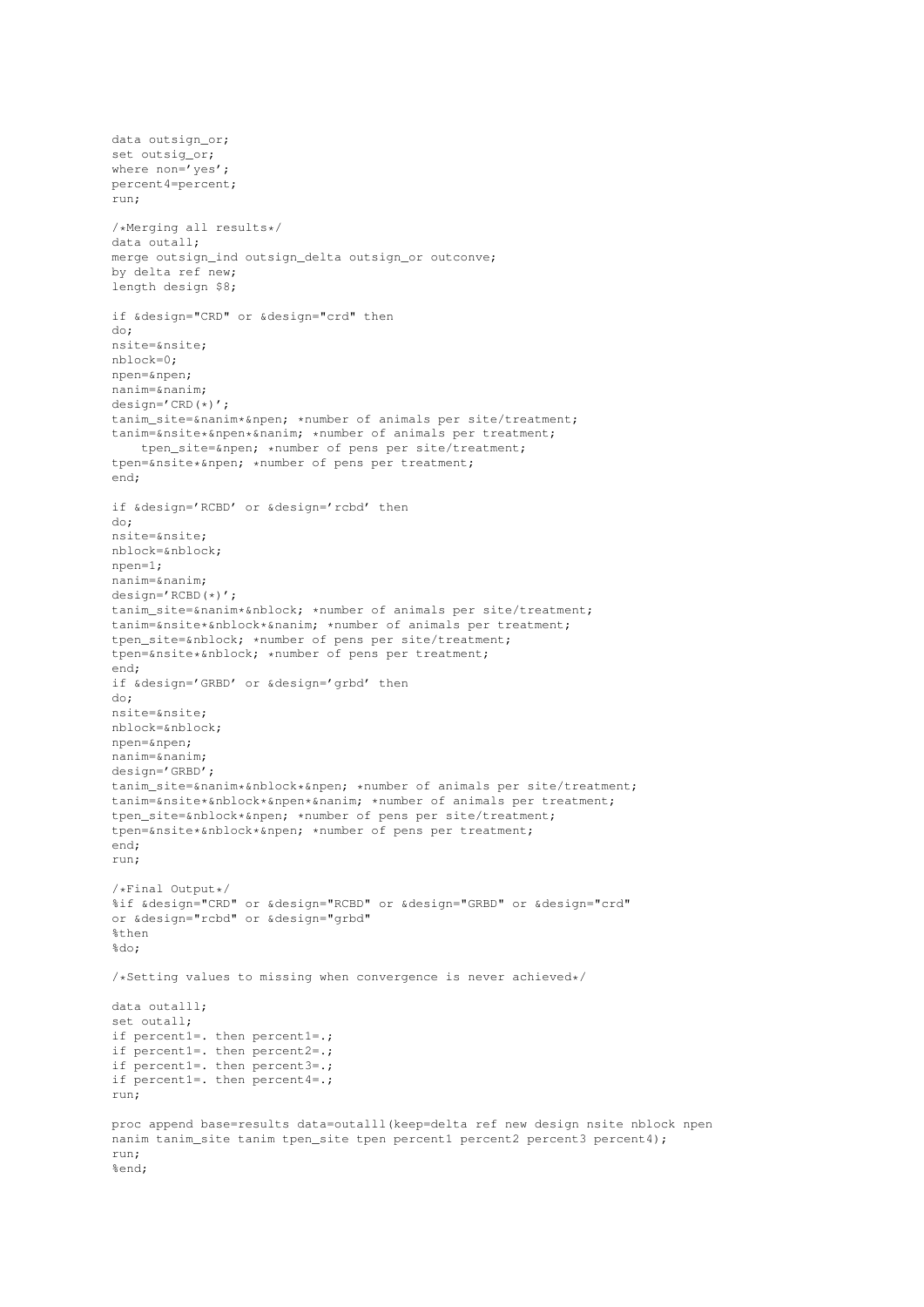```
/*Setting values to null when specified design is not correct*/
%else %do;
data outalll;
delta=.; ref=.; new=.; design='invalid '; nsite=.; nblock=.; npen=.; nanim=.;
tanim=.; tanim_site=.; tpen_site=.; tpen=.; percent1=.; percent2=.;
percent3=.; percent4=.; run;
proc append base=results data=outalll(keep=delta ref new design nsite nblock npen
nanim tanim tanim_site tpen_site tpen percent1 percent2 percent3 percent4);
run;
%end;
proc delete data=converge cov cov_parms cure lsmeans lsmeans_1 lsmeans_2
or outall outalll outconv outconve outsign_delta outsign_ind outsign_or
outsig_delta outsig_ind outsig_or signi_delta signi_ind signi_or status (gennum=all);
run; ***deletes all files except macro and compiled results;
\text{unit}:%mend mpwr;
%mpwr(design="crd", nsite=4, nblock=0, npen=2,nanim=4); **nsite is the number of sites;
%mpwr(design="CRD", nsite=4, nblock=0, npen=2,nanim=10);**nblock is 0 for CRD ;
%mpwr(design="crd", nsite=4, nblock=0, npen=2,nanim=20);**npen is the number of pens/site/trt;
%mpwr(design="crd", nsite=4, nblock=0, npen=4,nanim=2);
**nanim is the number of animals/pen/site/trt;
%mpwr(design="rcbd", nsite=4, nblock=4, npen=1,nanim=2);**nblock is the number of blocks/site/trt;
%mpwr(design="RCBD", nsite=4, nblock=10, npen=1,nanim=2);
**npen is not needed for RCBD: default value is 1;
%mpwr(design="rcbd", nsite=4, nblock=20, npen=1,nanim=2);
**nanim is the number of animals/pen/block/site/trt;
%mpwr(design="grbd", nsite=4, nblock=2, npen=2,nanim=2);**nblock is the number of blocks/site/trt;
%mpwr(design="GRBD", nsite=4, nblock=2, npen=5,nanim=2);
**npen is the number of pens/block/site/trt;
%mpwr(design="grbd", nsite=4, nblock=2, npen=10,nanim=2);
**nanim is the number of animals/pen/block/site/trt;
title;
footnote;
*******************************************************************************************;
title1 "Power Estimates - Non-inferiority for T01 (Treatment) VS T02 (Reference)";
title2 "Number of Treatments = 2, Alpha = &alpha (one-sided), Number of Simulations= &nsim";
title3 "Multiple Site; Pen as EU; Binary Response";
*******************************************************************************************;
options missing=' ' nocenter orientation=landscape;
proc report data=results nowindows split='*' spacing=1 headline missing formchar(2)="-";
   column delta ('Cure Rates' new ref) design nsite nblock npen nanim tanim_site tanim
                                      tpen_site tpen
   percent1 ('Power'('Diff of Prop' percent2 percent3 ) percent4);
   define delta / order format=5.2 'Delta';
   define new / order format=5.2 ' T01 (Trt)';
   define ref / order format=5.2 'T02 (Ref)';
   define design / order format=$7. 'Design';
   define nsite / order format=6. 'Number of Sites';
   define nblock / order format=7. 'Number of Blocks/ Site/ Trt';
   define npen / order format=6. 'Number of Pens/ Blocks/ Site/ Trt' ;
   define nanim / order format=8. 'Number of Animals/ Pen/ Block/ Site/ Trt';
   define tanim_site / order format=8. 'Number of Animals/ Site/ Trt';
   define tanim / order format=6. 'Total Number of Animals/ Trt';
   define tpen / order format=8. 'Total Number of Pens/ Trt' ;
   define tpen_site / order format=8. 'Number of Pens/ Site/ Trt';
   define percent1 / display format=8.1 'Conv(%)';
   define percent2 / display format=8.1 'Indep';
   define percent3 / display format=8.1 'Delta';
   define percent4 / display format=8.1 'OR';
```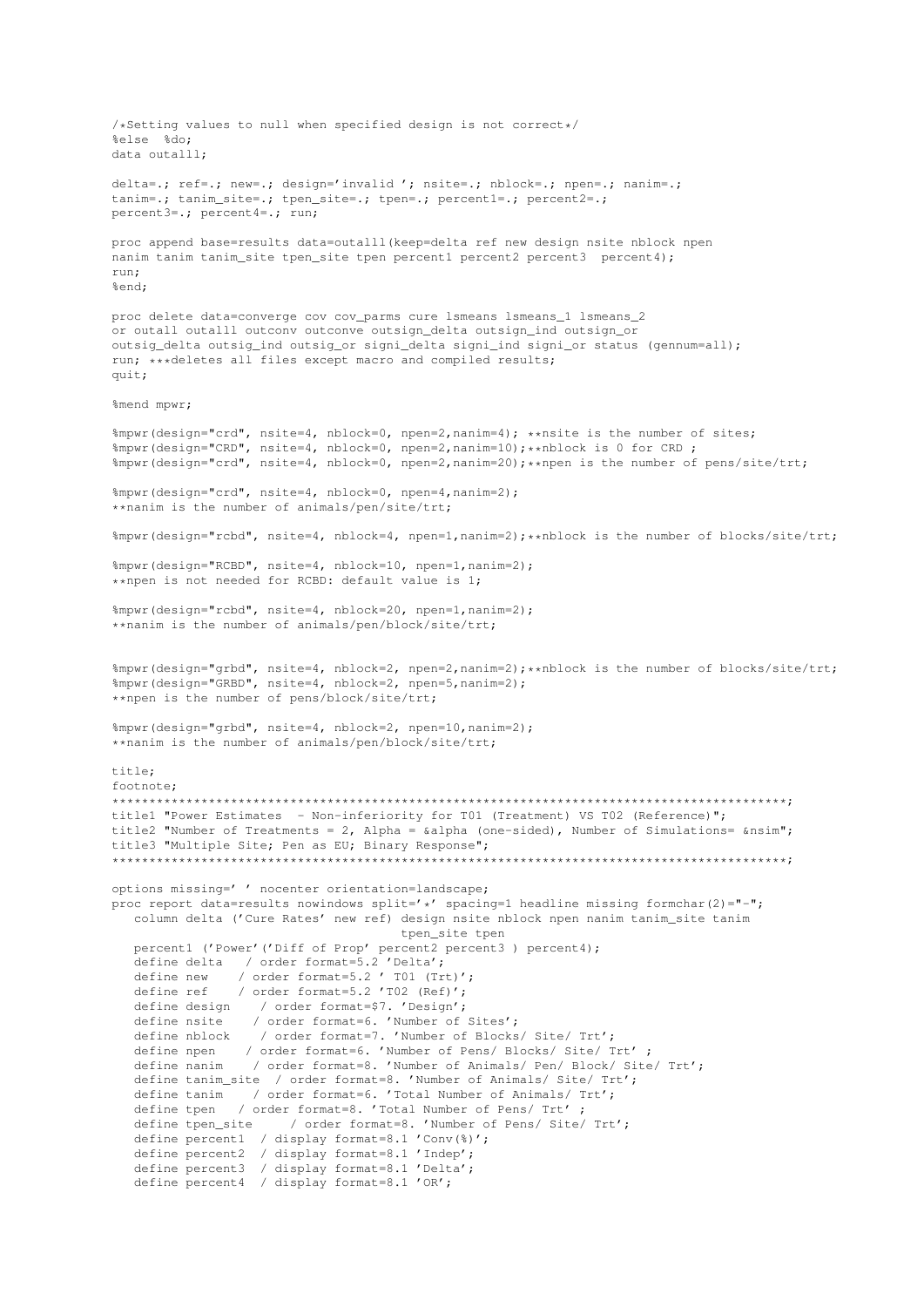```
footnote1 j=left height=8pt "Variability (Logit Scale):";
footnote2 j=left height=8pt " Site = &vs";
footnote3 j=left height=8pt " Site*Trt = &vst";
footnote4 j=left height=8pt " Block = \&\text{vb}";
footnote5 j=left height=8pt " Pen = \&vp";
footnote6 ;
footnote7 j=left height=8pt "CRD(*) 1. Number of Animals/pen/blk/site/trt =
                                              Number of Animals/pen/site/trt";
footnote8 j=left height=8pt " 2. Block Variability = 0";
footnote9 ;
footnote10 j=left height=8pt "RCBD(*) Number of pens/blk/site/trt = 1 by default";
run;
quit;
```